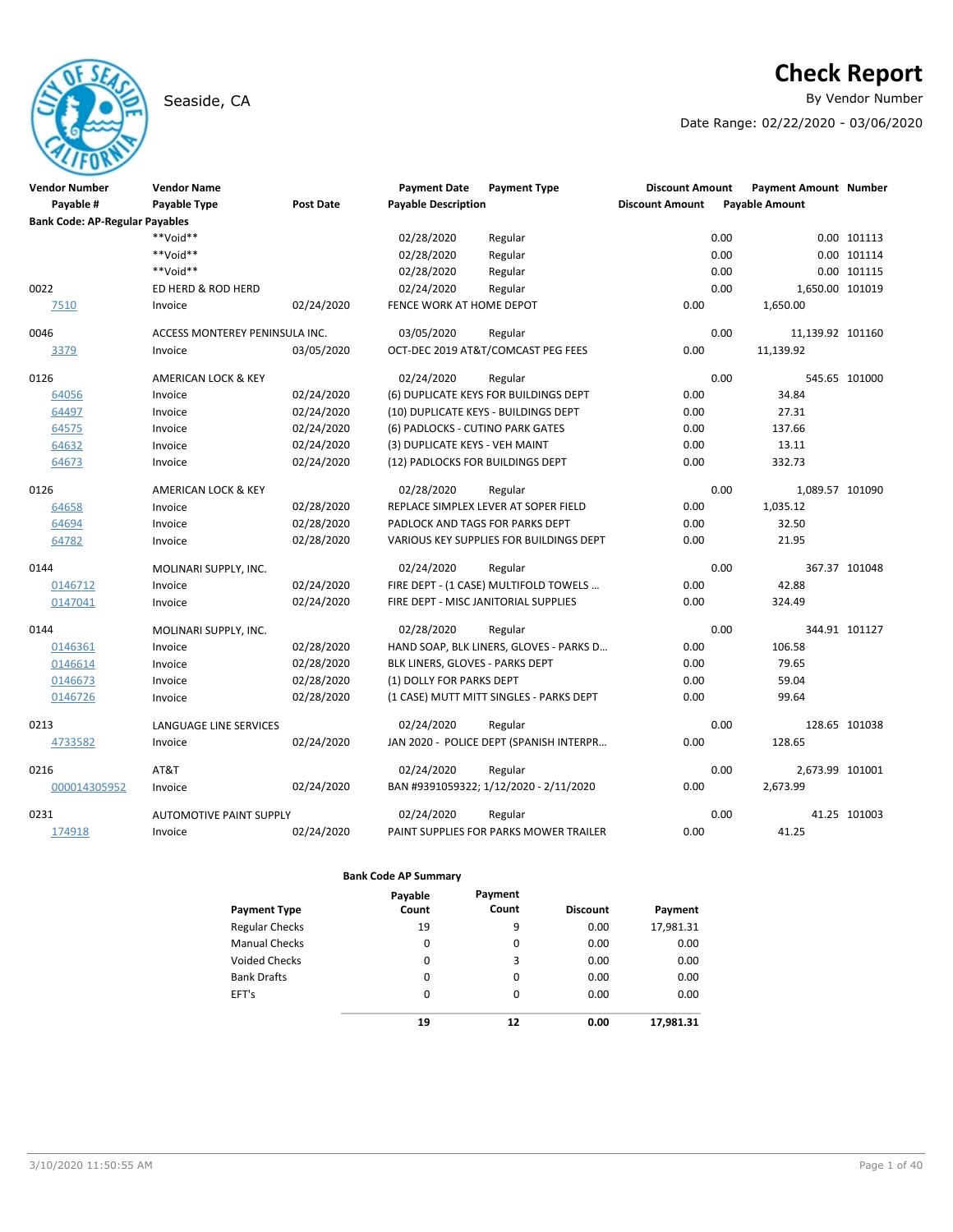| <b>Vendor Number</b>                               | <b>Vendor Name</b>          |            | <b>Payment Date</b>           | <b>Payment Type</b> | <b>Discount Amount</b> |      | <b>Payment Amount Number</b> |                      |
|----------------------------------------------------|-----------------------------|------------|-------------------------------|---------------------|------------------------|------|------------------------------|----------------------|
| Payable #<br><b>Bank Code: PY-Payroll Payables</b> | Payable Type                | Post Date  | <b>Payable Description</b>    |                     | <b>Discount Amount</b> |      | <b>Payable Amount</b>        |                      |
|                                                    |                             |            |                               |                     |                        |      |                              |                      |
| 0530                                               | CA. STATE DISBURSEMENT UNIT |            | 02/27/2020                    | <b>Bank Draft</b>   |                        | 0.00 |                              | 137.99 ZQS8VGA6657   |
| INV0004152                                         | Invoice                     | 02/27/2020 | PARTICIPANT ID: 0470000090230 |                     | 0.00                   |      | 137.99                       |                      |
| 0530                                               | CA. STATE DISBURSEMENT UNIT |            | 02/27/2020                    | <b>Bank Draft</b>   |                        | 0.00 |                              | 461.53 ZQS8VGA6657   |
| INV0004151                                         | Invoice                     | 02/27/2020 | CASE NO.: 200000001549267     |                     | 0.00                   |      | 461.53                       |                      |
| 0530                                               | CA. STATE DISBURSEMENT UNIT |            | 02/27/2020                    | <b>Bank Draft</b>   |                        | 0.00 |                              | 142.61 ZQS8VGA6657   |
| <b>INV0004150</b>                                  | Invoice                     | 02/27/2020 | CASE NO: 200000000125769      |                     | 0.00                   |      | 142.61                       |                      |
| 0530                                               | CA. STATE DISBURSEMENT UNIT |            | 02/27/2020                    | <b>Bank Draft</b>   |                        | 0.00 |                              | 1,188.25 ZQS8VGA6657 |
| INV0004149                                         | Invoice                     | 02/27/2020 | CASE NO.: 200000001441634     |                     | 0.00                   |      | 1,188.25                     |                      |
| 0530                                               | CA. STATE DISBURSEMENT UNIT |            | 02/27/2020                    | <b>Bank Draft</b>   |                        | 0.00 | 299.07                       | ZQS8VGA6657          |
| <b>INV0004148</b>                                  | Invoice                     | 02/27/2020 | CASE NO.: 0530033626-01       |                     | 0.00                   |      | 299.07                       |                      |
| 0530                                               | CA. STATE DISBURSEMENT UNIT |            | 02/27/2020                    | <b>Bank Draft</b>   |                        | 0.00 |                              | 603.69 ZQS8VGA6657   |
| INV0004153                                         | Invoice                     | 02/27/2020 | CASE NO: 200000001987788      |                     | 0.00                   |      | 603.69                       |                      |

|                       | Payable | Payment |                 |          |
|-----------------------|---------|---------|-----------------|----------|
| <b>Payment Type</b>   | Count   | Count   | <b>Discount</b> | Payment  |
| <b>Regular Checks</b> | 0       | 0       | 0.00            | 0.00     |
| <b>Manual Checks</b>  | 0       | 0       | 0.00            | 0.00     |
| <b>Voided Checks</b>  | 0       | 0       | 0.00            | 0.00     |
| <b>Bank Drafts</b>    | 6       | 6       | 0.00            | 2,833.14 |
| EFT's                 | 0       | 0       | 0.00            | 0.00     |
|                       | 6       | 6       | 0.00            | 2.833.14 |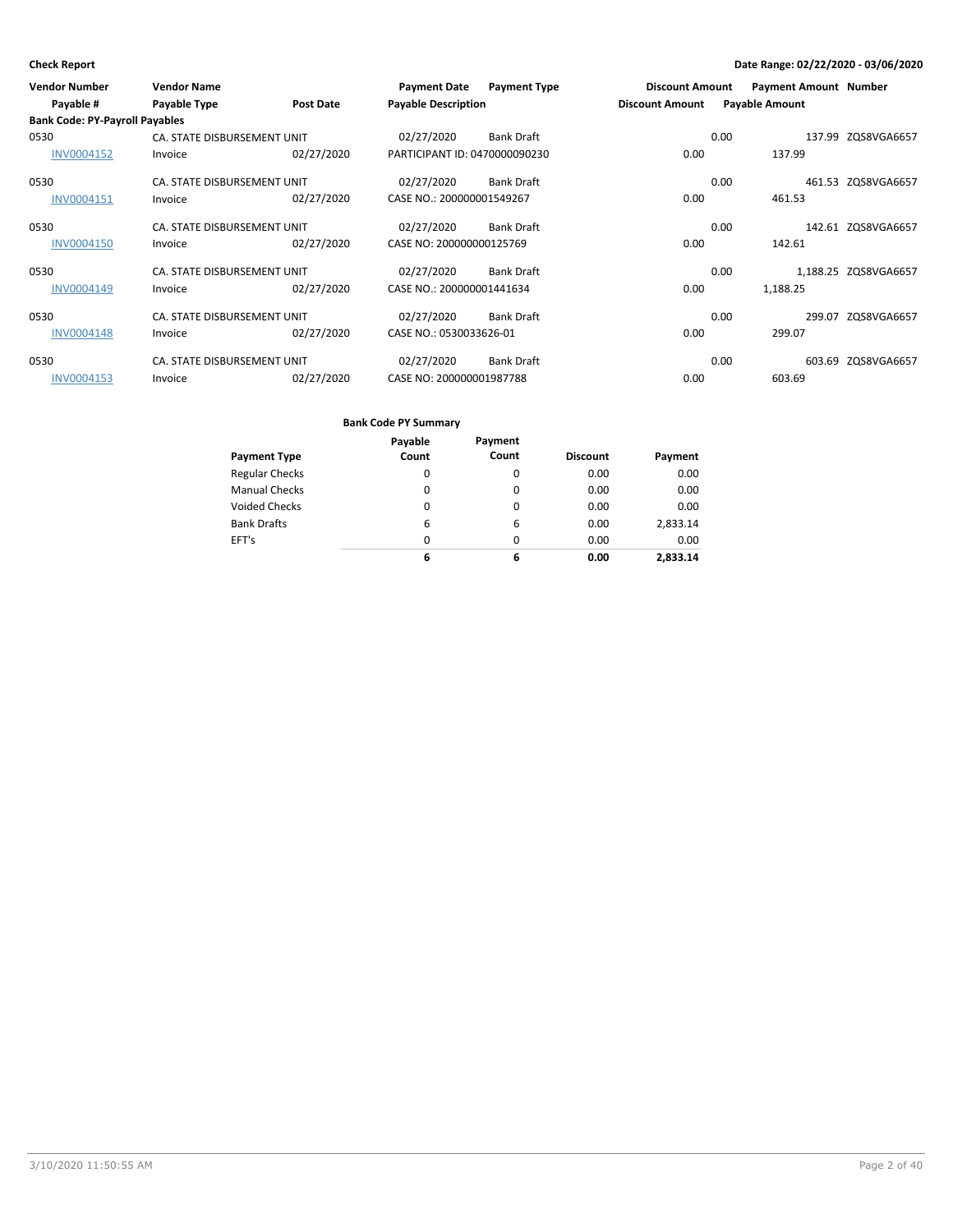| <b>Vendor Number</b><br>Payable #     | <b>Vendor Name</b><br>Payable Type    | <b>Post Date</b>         | <b>Payment Date</b><br><b>Payable Description</b> | <b>Payment Type</b>                           | <b>Discount Amount</b><br><b>Discount Amount</b> |      | <b>Payment Amount Number</b><br><b>Payable Amount</b> |               |
|---------------------------------------|---------------------------------------|--------------------------|---------------------------------------------------|-----------------------------------------------|--------------------------------------------------|------|-------------------------------------------------------|---------------|
| <b>Bank Code: AP-Regular Payables</b> |                                       |                          |                                                   |                                               |                                                  |      |                                                       |               |
| 0574                                  | CALIFORNIA COAST UNIFORMS, INC        |                          | 02/24/2020                                        | Regular                                       |                                                  | 0.00 | 4,244.37 101008                                       |               |
| 7772                                  | Invoice                               | 02/24/2020               |                                                   | (1) US ARMOR 6316 LEVEL 3A VEST - N. BOR      | 0.00                                             |      | 1,414.79                                              |               |
| 7773                                  | Invoice                               | 02/24/2020               |                                                   | (1) US ARMOR 6326 F LEVEL 3A VEST - P. KI     | 0.00                                             |      | 1,414.79                                              |               |
| 7774                                  | Invoice                               | 02/24/2020               |                                                   | (1) US ARMOR 6316 LEVEL 3A VEST - E. ENRI     | 0.00                                             |      | 1,414.79                                              |               |
| 0574                                  | CALIFORNIA COAST UNIFORMS, INC        |                          | 02/28/2020                                        | Regular                                       |                                                  | 0.00 | 2,829.58 101095                                       |               |
| 7843                                  | Invoice                               | 02/28/2020               |                                                   | (1) US ARMOR 6326 F LEVEL 3A VEST - R. RO     | 0.00                                             |      | 1,414.79                                              |               |
| 7844                                  | Invoice                               | 02/28/2020               |                                                   | (1) US ARMOR 6326 F LEVEL 3A VEST - J. MA     | 0.00                                             |      | 1,414.79                                              |               |
| 0759                                  | MONTEREY CO. WEEKLY CLASSIFIEDS       |                          | 02/28/2020                                        | Regular                                       |                                                  | 0.00 |                                                       | 366.53 101130 |
| 566-111297-00002 Invoice              |                                       | 02/28/2020               |                                                   | PUBLIC HEARING - CITY WATER SYSTEM            | 0.00                                             |      | 81.45                                                 |               |
| 567-111297-00002 Invoice              |                                       | 02/28/2020               |                                                   | PUBLIC HEARING - CAMPUS TOWN FINAL EIR        | 0.00                                             |      | 285.08                                                |               |
|                                       |                                       |                          |                                                   |                                               |                                                  |      |                                                       |               |
| 0814                                  | CONSOLIDATED ELECTRICAL DISTRIBUTORS  |                          | 02/28/2020                                        | Regular                                       |                                                  | 0.00 |                                                       | 179.46 101098 |
| 4914-581518                           | Invoice                               | 02/28/2020               |                                                   | (4) 100W LAMPS, (1) M-BIT SCREWDRIVER         | 0.00                                             |      | 179.46                                                |               |
| 0898                                  | <b>CRYSTAL SPRINGS WATER</b>          |                          | 02/24/2020                                        | Regular                                       |                                                  | 0.00 |                                                       | 81.75 101014  |
| 0000288006                            | Invoice                               | 02/24/2020               |                                                   | 440 HARCOURT - ENGINEERING 1/13/20            | 0.00                                             |      | 12.00                                                 |               |
| 0000288007                            | Invoice                               | 02/24/2020               | 440 HARCOURT - RMS 1/13/20                        |                                               | 0.00                                             |      | 40.50                                                 |               |
| 0000299159                            | Invoice                               | 02/24/2020               | 656 BROADWAY AVE - 1/30/20                        |                                               | 0.00                                             |      | 14.25                                                 |               |
| 0000301398                            | Invoice                               | 02/24/2020               |                                                   | 440 HARCOURT - ENGINEERING 1/31/20            | 0.00                                             |      | 5.00                                                  |               |
| 0000301399                            | Invoice                               | 02/24/2020               | 440 HARCOURT - RMS 1/31/20                        |                                               | 0.00                                             |      | 5.00                                                  |               |
| 0000301400                            | Invoice                               | 02/24/2020               | 656 BROADWAY AVE - 1/31/20                        |                                               | 0.00                                             |      | 5.00                                                  |               |
| 0898                                  | <b>CRYSTAL SPRINGS WATER</b>          |                          | 03/05/2020                                        | Regular                                       |                                                  | 0.00 |                                                       | 240.25 101167 |
| 0000286530                            | Invoice                               | 03/05/2020               | 1148 WHEELER ST - 1/8/2020                        |                                               | 0.00                                             |      | 55.00                                                 |               |
| 0000288010                            | Invoice                               | 03/05/2020               | 986 HILBY AVE - 1/13/2020                         |                                               | 0.00                                             |      | 60.25                                                 |               |
| 0000293897                            | Invoice                               | 03/05/2020               | 1148 WHEELER ST - 1/22/2020                       |                                               | 0.00                                             |      | 31.50                                                 |               |
| 0000299157                            | Invoice                               | 03/05/2020               | 1136 WHEELER ST - 1/30/2020                       |                                               | 0.00                                             |      | 49.75                                                 |               |
| 0000299158                            | Invoice                               | 03/05/2020               | 1148 WHEELER ST - 1/30/2020                       |                                               | 0.00                                             |      | 15.75                                                 |               |
| 0000301721                            | Invoice                               | 03/05/2020               | 986 HILBY AVE - 1/31/2020                         |                                               | 0.00                                             |      | 18.00                                                 |               |
| 0000301722                            | Invoice                               | 03/05/2020               | 1148 WHEELER ST - 1/31/2020                       |                                               | 0.00                                             |      | 5.00                                                  |               |
| 0000301723                            | Invoice                               | 03/05/2020               | 1136 WHEELER ST - 1/31/2020                       |                                               | 0.00                                             |      | 5.00                                                  |               |
| 0922                                  | <b>CYPRESS COAST FORD-LINCOLN</b>     |                          | 02/24/2020                                        | Regular                                       |                                                  | 0.00 | 2,129.30 101015                                       |               |
| 347723                                | Invoice                               | 02/24/2020               |                                                   | TAG #T7796 - 2004 FORD F350 PICKUP REPA       | 0.00                                             |      | 772.42                                                |               |
| 348044                                | Invoice                               | 02/24/2020               |                                                   | TAG #T7069 / 2002 FORD CROWN VICTORIA         | 0.00                                             |      | 306.37                                                |               |
| 348128                                | Invoice                               | 02/24/2020               |                                                   | TAG #T7093 / 2014 FORD F350 PICKUP OIL        | 0.00                                             |      | 68.53                                                 |               |
| 348229                                | Invoice                               | 02/24/2020               |                                                   | TAG #T4751 / 2014 FORD EXPLORER REPAIR        | 0.00                                             |      | 981.98                                                |               |
|                                       |                                       |                          |                                                   |                                               |                                                  |      |                                                       |               |
| 0922<br>348383                        | CYPRESS COAST FORD-LINCOLN<br>Invoice | 02/28/2020               | 02/28/2020                                        | Regular<br>TAG #T7176/SPEEDOMETER CALIBRATION | 0.00                                             | 0.00 | 75.00                                                 | 590.35 101102 |
| 348395                                | Invoice                               | 02/28/2020               |                                                   | TAG #T4802/REPAIR WORK TO 2014 FORD E         | 0.00                                             |      | 515.35                                                |               |
|                                       |                                       |                          |                                                   |                                               |                                                  |      |                                                       |               |
| 1048                                  | DOCTORS ON DUTY MEDICAL GROUP         |                          | 03/05/2020                                        | Regular                                       |                                                  | 0.00 |                                                       | 891.50 101168 |
| 1178092                               | Invoice                               | 03/05/2020               | HEP B - MAINT DEPT                                |                                               | 0.00                                             |      | 93.00                                                 |               |
| 1180753                               | Invoice                               | 03/05/2020               | BREATH ALCOHOL - MAINT DEPT                       |                                               | 0.00                                             |      | 67.50                                                 |               |
| 1184072                               | Invoice                               | 03/05/2020               | DMV PHYSICAL - MAINT DEPT                         |                                               | 0.00                                             |      | 150.00                                                |               |
| 1187357                               | Invoice                               | 03/05/2020               | TB TEST - REC DEPT                                |                                               | 0.00                                             |      | 35.00                                                 |               |
| 1187686<br>1188707                    | Invoice<br>Invoice                    | 03/05/2020<br>03/05/2020 | HEP A & B - REC DEPT<br>HEP A & B / MAINT DEPT    |                                               | 0.00<br>0.00                                     |      | 198.00<br>198.00                                      |               |
| 1189153                               | Invoice                               | 03/05/2020               | DMV PHYSICAL - MAINT DEPT                         |                                               | 0.00                                             |      | 150.00                                                |               |
|                                       |                                       |                          |                                                   |                                               |                                                  |      |                                                       |               |
| 1090                                  | PARTSMASTER                           |                          | 02/28/2020                                        | Regular                                       |                                                  | 0.00 |                                                       | 145.11 101138 |
| 23512294                              | Invoice                               | 02/28/2020               |                                                   | (1) EXTENDABLE STWOBBLIES 3 PC SET            | 0.00                                             |      | 145.11                                                |               |
| 1176                                  | <b>EWING IRRIGATION PRODUCTS</b>      |                          | 02/24/2020                                        | Regular                                       |                                                  | 0.00 |                                                       | 228.84 101021 |
| 8987556                               | Invoice                               | 02/24/2020               | (4) SPEARS UTILITY TT BV                          |                                               | 0.00                                             |      | 228.84                                                |               |
|                                       |                                       |                          |                                                   |                                               |                                                  |      |                                                       |               |
| 1188                                  | FERGUSON ENTERPRISES INC #686         |                          | 02/24/2020                                        | Regular                                       |                                                  | 0.00 |                                                       | 855.52 101023 |
| 8288796                               | Invoice                               | 02/24/2020               |                                                   | (1) 1 QT DRAIN CLEANER, (1) 1 QT SIZZLE       | 0.00                                             |      | 27.39                                                 |               |
| 8295511                               | Invoice                               | 02/24/2020               | MISC POMA PLUMBING SUPPLIES                       |                                               | 0.00                                             |      | 828.13                                                |               |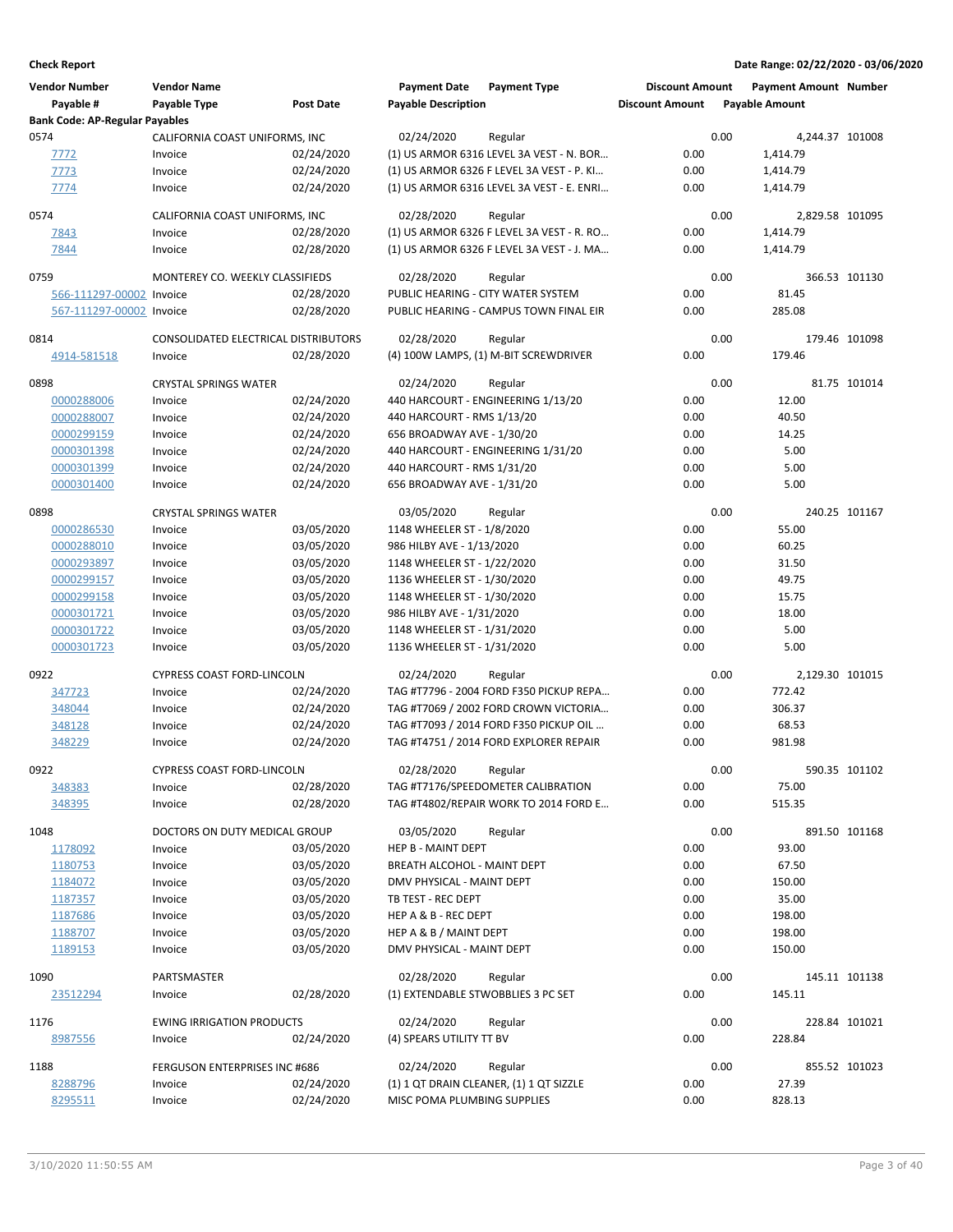| <b>Vendor Number</b> | <b>Vendor Name</b>               |                  | <b>Payment Date</b>               | <b>Payment Type</b>                         | <b>Discount Amount</b> | <b>Payment Amount Number</b> |               |
|----------------------|----------------------------------|------------------|-----------------------------------|---------------------------------------------|------------------------|------------------------------|---------------|
| Payable #            | Payable Type                     | <b>Post Date</b> | <b>Payable Description</b>        |                                             | <b>Discount Amount</b> | <b>Payable Amount</b>        |               |
| 1388                 | <b>GRAINGER</b>                  |                  | 02/28/2020                        | Regular                                     |                        | 0.00<br>2,184.34 101109      |               |
| 9419919486           | Invoice                          | 02/28/2020       | (57) PLEATED AIR FILTERS          |                                             | 0.00                   | 533.68                       |               |
| 9419919494           | Invoice                          | 02/28/2020       | (4) PLEATED AIR FILTERS           |                                             | 0.00                   | 37.45                        |               |
| 9420892953           | Invoice                          | 02/28/2020       | (96) PLEATED AIR FILTERS          |                                             | 0.00                   | 921.64                       |               |
| 9423526442           | Invoice                          | 02/28/2020       |                                   | (1) REPAIR KIT, (2) CHCK ASSBLY REPAIR KITS | 0.00                   | 960.24                       |               |
| 9426464492           | Invoice                          | 02/28/2020       | (8) PLEATED AIR FILTERS           |                                             | 0.00                   | 73.42                        |               |
| 9433470110           | Invoice                          | 02/28/2020       | (8) PLEATED AIR FILTERS           |                                             | 0.00                   | 64.24                        |               |
| 9433470128           | Invoice                          | 02/28/2020       | (32) PLEATED AIR FILTERS          |                                             | 0.00                   | 284.80                       |               |
| 9436322078           | Invoice                          | 02/28/2020       | (1) RUBBER REPAIR KIT             |                                             | 0.00                   | 102.32                       |               |
| 9441990703           | Credit Memo                      | 02/12/2020       |                                   | CREDIT MEMO FOR ORIG INV #9423526442        | 0.00                   | $-858.34$                    |               |
| 9446411804           | Invoice                          | 02/28/2020       | (12) PLEATED AIR FILTERS          |                                             | 0.00                   | 64.89                        |               |
| 1392                 | <b>GRANITE ROCK COMPANY</b>      |                  | 02/24/2020                        | Regular                                     |                        | 0.00<br>1,804.29 101026      |               |
| 1219531              | Invoice                          | 02/24/2020       |                                   | 5.52 TONS AGGREGATE, BUMPER STRIP 4         | 0.00                   | 1,804.29                     |               |
| 1494                 | HD SUPPLY FACILITIES MAINTENANCE |                  | 02/24/2020                        | Regular                                     |                        | 0.00                         | 799.27 101028 |
| 9178899316           | Invoice                          | 02/24/2020       | (2) LAMP RECYCLING KITS           |                                             | 0.00                   | 189.65                       |               |
| 9178964445           | Invoice                          | 02/24/2020       | (1) POOL LED WHITE 500w 120V 50FT |                                             | 0.00                   | 609.62                       |               |
| 1494                 | HD SUPPLY FACILITIES MAINTENANCE |                  | 02/28/2020                        | Regular                                     |                        | 0.00                         | 60.94 101111  |
| 9179498793           | Invoice                          | 02/28/2020       | (2) DIGITAL HEAT ONLY THERMOSTATS |                                             | 0.00                   | 60.94                        |               |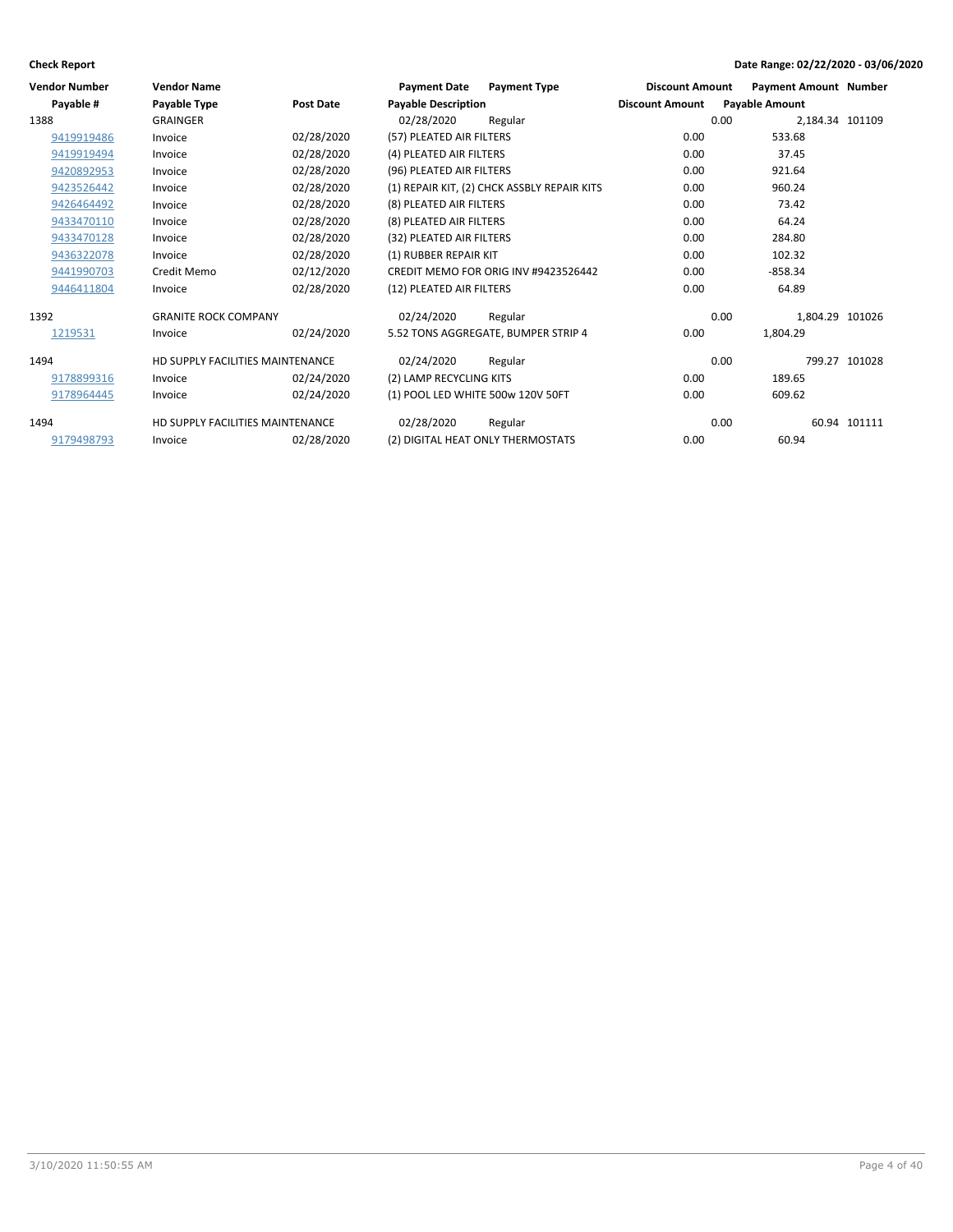| <b>Vendor Number</b> | <b>Vendor Name</b>         |                  | <b>Payment Date</b>               | <b>Payment Type</b>                      | <b>Discount Amount</b> |      | <b>Payment Amount Number</b> |               |
|----------------------|----------------------------|------------------|-----------------------------------|------------------------------------------|------------------------|------|------------------------------|---------------|
| Payable #            | Payable Type               | <b>Post Date</b> | <b>Payable Description</b>        |                                          | <b>Discount Amount</b> |      | <b>Payable Amount</b>        |               |
| 1561                 | HOME DEPOT CREDIT SERVICES |                  | 02/28/2020                        | Regular                                  |                        | 0.00 | 2,476.28 101112              |               |
| 1055035              | Invoice                    | 02/28/2020       | POMA DEPT                         |                                          | 0.00                   |      | 52.27                        |               |
| 1055036              | Invoice                    | 02/28/2020       | POMA DEPT                         |                                          | 0.00                   |      | 17.46                        |               |
| 1061979              | Invoice                    | 02/28/2020       | <b>BUILDINGS DEPT</b>             |                                          | 0.00                   |      | 69.88                        |               |
| 1062002              | Invoice                    | 02/28/2020       | POMA DEPT                         |                                          | 0.00                   |      | 17.21                        |               |
| 1062003              | Invoice                    | 02/28/2020       | POMA DEPT                         |                                          | 0.00                   |      | 32.74                        |               |
| 1270976              | Invoice                    | 02/28/2020       | <b>STREETS DEPT</b>               |                                          | 0.00                   |      | 4.35                         |               |
| 1610306              | Invoice                    | 02/28/2020       | POMA DEPT                         |                                          | 0.00                   |      | 59.44                        |               |
| 1622449              | Invoice                    | 02/28/2020       | <b>STREETS DEPT</b>               |                                          | 0.00                   |      | 82.70                        |               |
| 1974591              | Invoice                    | 02/28/2020       | <b>WATER DEPT</b>                 |                                          | 0.00                   |      | 21.31                        |               |
| 2380349              | Invoice                    | 02/28/2020       | <b>WATER DEPT</b>                 |                                          | 0.00                   |      | 206.44                       |               |
| 2523835              | Invoice                    | 02/28/2020       | POMA DEPT                         |                                          | 0.00                   |      | 10.82                        |               |
| 275498               | Invoice                    | 02/28/2020       | <b>STREETS DEPT</b>               |                                          | 0.00                   |      | 34.92                        |               |
| 3030870              | Invoice                    | 02/28/2020       | <b>PARKS DEPT</b>                 |                                          | 0.00                   |      | 376.46                       |               |
| 3051104              | Invoice                    | 02/28/2020       | <b>BUILDINGS DEPT</b>             |                                          | 0.00                   |      | 7.84                         |               |
| 3051188              | Invoice                    | 02/28/2020       | <b>BUILDINGS DEPT</b>             |                                          | 0.00                   |      | 2.50                         |               |
| 3361157              | Invoice                    | 02/28/2020       | <b>STREETS DEPT</b>               |                                          | 0.00                   |      | 90.17                        |               |
| 3401407              | Invoice                    | 02/28/2020       | <b>BUILDINGS DEPT</b>             |                                          | 0.00                   |      | 16.35                        |               |
| 3511245              | Invoice                    | 02/28/2020       | <b>PARKS DEPT</b>                 |                                          | 0.00                   |      | 49.10                        |               |
| 3622967              | Invoice                    | 02/28/2020       | <b>VEHICLE MAINT DEPT</b>         |                                          | 0.00                   |      | 8.85                         |               |
| 380401               | Invoice                    | 02/28/2020       | <b>WATER DEPT</b>                 |                                          | 0.00                   |      | 154.17                       |               |
| 4050956              | Invoice                    | 02/28/2020       | <b>BUILDINGS DEPT</b>             |                                          | 0.00                   |      | 43.67                        |               |
| 4053028              | Invoice                    | 02/28/2020       | <b>BUILDINGS DEPT</b>             |                                          | 0.00                   |      | 140.93                       |               |
| 4064075              | Invoice                    | 02/28/2020       | POMA DEPT                         |                                          | 0.00                   |      | 9.79                         |               |
| 4064076              | Invoice                    | 02/28/2020       | POMA DEPT                         |                                          | 0.00                   |      | 12.00                        |               |
| 4276099              | Invoice                    | 02/28/2020       | <b>PARKS DEPT</b>                 |                                          | 0.00                   |      | 49.05                        |               |
| 4393790              | Invoice                    | 02/28/2020       | <b>STREETS DEPT</b>               |                                          | 0.00                   |      | 102.12                       |               |
| 4530091              | Invoice                    | 02/28/2020       | POMA DEPT                         |                                          | 0.00                   |      | 13.08                        |               |
| 5010045              | Invoice                    | 02/28/2020       | POMA DEPT                         |                                          | 0.00                   |      | 103.21                       |               |
| 5045143              | Invoice                    | 02/28/2020       | <b>PARKS DEPT</b>                 |                                          | 0.00                   |      | 43.96                        |               |
| 5061458              | Invoice                    | 02/28/2020       | POMA DEPT                         |                                          | 0.00                   |      | 34.93                        |               |
| 5202725              | Credit Memo                | 01/23/2020       | CREDIT MEMO FOR ORIG INV #5524638 |                                          | 0.00                   |      | $-74.54$                     |               |
| 52089                | Invoice                    | 02/28/2020       | POMA DEPT                         |                                          | 0.00                   |      | 23.46                        |               |
| 5404756              | Invoice                    | 02/28/2020       | <b>STREETS DEPT</b>               |                                          | 0.00                   |      | 14.17                        |               |
| 540574               | Invoice                    | 02/28/2020       | POMA DEPT                         |                                          | 0.00                   |      | 28.66                        |               |
| 5524638              | Invoice                    | 02/28/2020       | POMA DEPT                         |                                          | 0.00                   |      | 74.54                        |               |
| 6270353              | Invoice                    | 02/28/2020       | <b>STREETS DEPT</b>               |                                          | 0.00                   |      | 39.30                        |               |
| 7524518              | Invoice                    | 02/28/2020       | <b>PARKS DEPT</b>                 |                                          | 0.00                   |      | 55.62                        |               |
| 7622748              | Invoice                    | 02/28/2020       | <b>PARKS DEPT</b>                 |                                          | 0.00                   |      | 43.10                        |               |
| 8040253              | Invoice                    | 02/28/2020       | <b>PARKS DEPT</b>                 |                                          | 0.00                   |      | 43.34                        |               |
| 8061064              | Invoice                    | 02/28/2020       | <b>STREETS DEPT</b>               |                                          | 0.00                   |      | 41.90                        |               |
| 8271312              | Invoice                    | 02/28/2020       | <b>STREETS DEPT</b>               |                                          | 0.00                   |      | 21.84                        |               |
| 8282805              | Invoice                    | 02/28/2020       | <b>SEWER DEPT</b>                 |                                          | 0.00                   |      | 17.46                        |               |
| 8283823              | Invoice                    | 02/28/2020       | <b>PARKS DEPT</b>                 |                                          | 0.00                   |      | 19.09                        |               |
| 8530612              | Invoice                    | 02/28/2020       | POMA DEPT                         |                                          | 0.00                   |      | 21.81                        |               |
| 8531542              | Invoice                    | 02/28/2020       | POMA DEPT                         |                                          | 0.00                   |      | 47.43                        |               |
| 9045868              | Invoice                    | 02/28/2020       | POMA DEPT                         |                                          | 0.00                   |      | 25.87                        |               |
| 9531485              | Invoice                    | 02/28/2020       | POMA DEPT                         |                                          | 0.00                   |      | 33.80                        |               |
| 9531486              | Invoice                    | 02/28/2020       | POMA DEPT                         |                                          | 0.00                   |      | 11.91                        |               |
| 9621138              | Invoice                    | 02/28/2020       | <b>STREETS DEPT</b>               |                                          | 0.00                   |      | 119.80                       |               |
|                      |                            |                  |                                   |                                          |                        |      |                              |               |
| 1569                 | <b>HOPE SERVICES</b>       |                  | 02/28/2020                        | Regular                                  |                        | 0.00 | 7,153.77 101116              |               |
| S170218              | Invoice                    | 02/28/2020       |                                   | JAN 2020 - SEASIDE MAINTENANCE CREW      | 0.00                   |      | 7,153.77                     |               |
| 1658                 | INTERNATIONAL ASSOCIATION  |                  | 02/24/2020                        | Regular                                  |                        | 0.00 |                              | 190.00 101033 |
| 0092319              | Invoice                    | 02/24/2020       |                                   | ACTIVE DUES 1/1/20-12/31/20 - JUDY VELOZ | 0.00                   |      | 190.00                       |               |
|                      |                            |                  |                                   |                                          |                        |      |                              |               |
| 1734                 | <b>SUNEE S. JINES</b>      |                  | 02/28/2020                        | Regular                                  |                        | 0.00 |                              | 100.00 101151 |
| 2/5/2020             | Invoice                    | 02/28/2020       |                                   | JUDGE AT YOUTH ART COMPETITION 2/29/2    | 0.00                   |      | 100.00                       |               |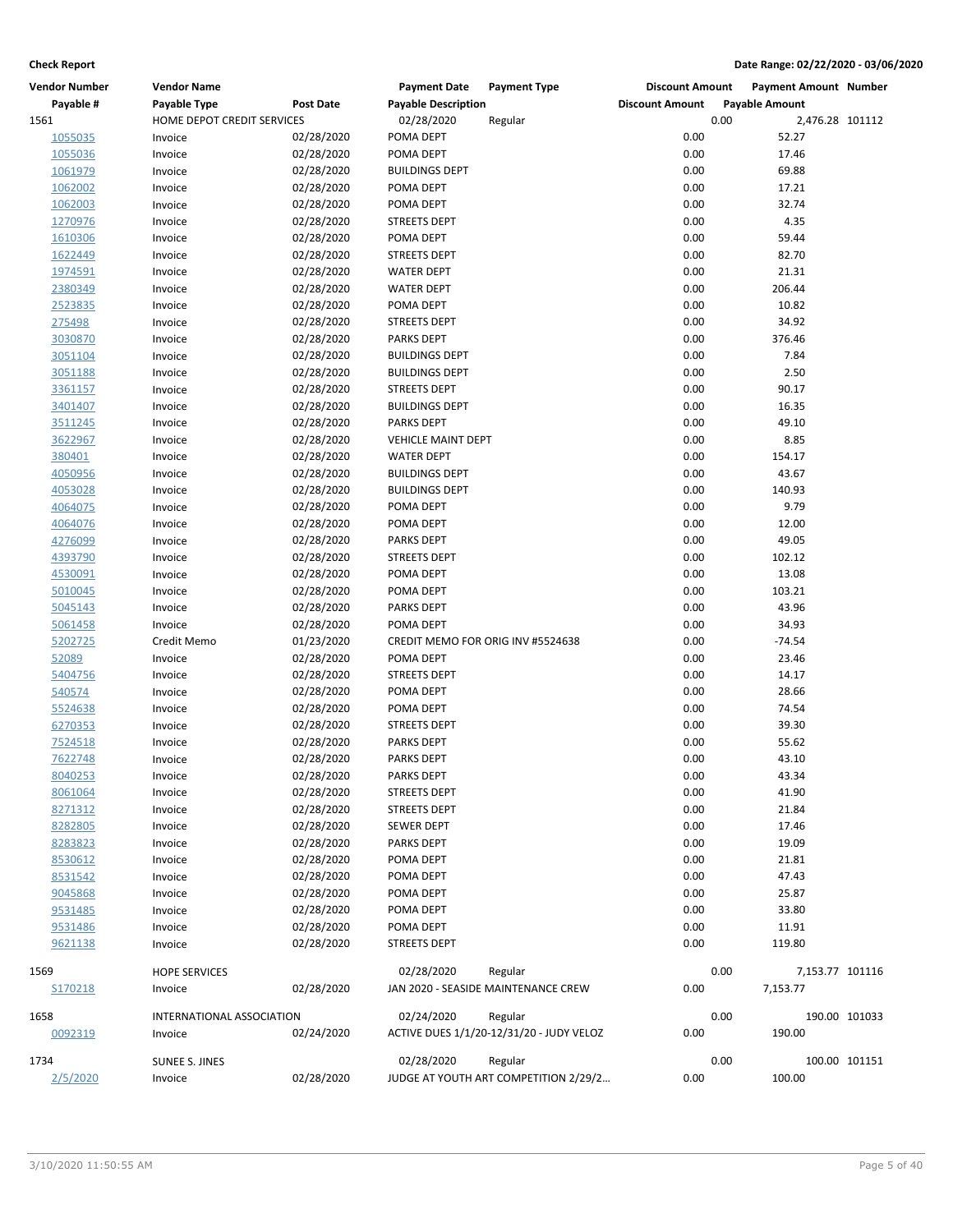| <b>Vendor Number</b>   | <b>Vendor Name</b>                                  |                          | <b>Payment Date</b>              | <b>Payment Type</b>                                                            | <b>Discount Amount</b> |      | <b>Payment Amount Number</b> |               |
|------------------------|-----------------------------------------------------|--------------------------|----------------------------------|--------------------------------------------------------------------------------|------------------------|------|------------------------------|---------------|
| Payable #              | Payable Type                                        | <b>Post Date</b>         | <b>Payable Description</b>       |                                                                                | <b>Discount Amount</b> |      | <b>Payable Amount</b>        |               |
| 1743                   | JOHNSTONE SUPPLY FRESNO                             |                          | 02/28/2020                       | Regular                                                                        |                        | 0.00 |                              | 251.80 101121 |
| S1929515.001           | Invoice                                             | 02/28/2020               | (1) INTEGRATED CONTROL ASSY-UTEC |                                                                                | 0.00                   |      | 251.80                       |               |
| 1798                   | KELLY-MOORE PAINT COMPANY                           |                          | 02/24/2020                       | Regular                                                                        |                        | 0.00 |                              | 44.72 101036  |
| 802-00000724686        | Invoice                                             | 02/24/2020               | (1G) CUSTOM TINT PAINT           |                                                                                | 0.00                   |      | 44.72                        |               |
| 1913                   | LAW ENFORCEMENT PSYCHOLOGICAL SVCS, INC. 02/24/2020 |                          |                                  | Regular                                                                        |                        | 0.00 | 2,800.00 101039              |               |
| 2002143                | Invoice                                             | 02/24/2020               |                                  | JAN 2020 - (7) POST-OFFER PSYCH ASSESSM                                        | 0.00                   |      | 2,800.00                     |               |
|                        |                                                     |                          |                                  |                                                                                |                        |      |                              |               |
| 2045                   | M & S BUILDING SUPPLY INC                           |                          | 02/24/2020                       | Regular                                                                        |                        | 0.00 |                              | 63.14 101040  |
| 001440539              | Invoice                                             | 02/24/2020               | SUPPLIES FOR LAGUNA GRANDE PARK  |                                                                                | 0.00                   |      | 63.14                        |               |
| 2102                   | MARTIN'S IRRIGATION SUPPLY, INC.                    |                          | 02/24/2020                       | Regular                                                                        |                        | 0.00 |                              | 223.59 101043 |
| 559396                 | Invoice                                             | 02/24/2020               | (1) FASTTRACK RYE 25LBS          |                                                                                | 0.00                   |      | 86.91                        |               |
| 560400                 | Invoice                                             | 02/24/2020               | (6) GOPHER GASSER                |                                                                                | 0.00                   |      | 51.33                        |               |
| 560736                 | Invoice                                             | 02/24/2020               |                                  | 7" PRUNING SAW, 14" PRUNING SAW, SCAB                                          | 0.00                   |      | 85.35                        |               |
| 2184                   | <b>MISSION LINEN SERVICE</b>                        |                          | 02/24/2020                       | Regular                                                                        |                        | 0.00 |                              | 97.29 101046  |
| <u>511831381</u>       | Invoice                                             | 02/24/2020               |                                  | FIRE DEPT WEEKLY LAUNDRY SVC 2/13/2020                                         | 0.00                   |      | 97.29                        |               |
|                        |                                                     |                          |                                  |                                                                                |                        | 0.00 |                              |               |
| 2186<br>511718170      | <b>MISSION UNIFORM SERVICE</b><br>Invoice           | 02/24/2020               | 02/24/2020<br>PT-CARGO-RELAX BLK | Regular                                                                        | 0.00                   |      | 27.00                        | 798.30 101047 |
| 511754008              | Invoice                                             | 02/24/2020               |                                  | MAINT & UTIL WEEKLY UNIFORM SVC 2/3/20                                         | 0.00                   |      | 374.57                       |               |
| 511802753              | Invoice                                             | 02/24/2020               |                                  | MAINT & UTIL WEEKLY UNIFORM SVC 2/10/                                          | 0.00                   |      | 396.73                       |               |
|                        |                                                     |                          |                                  |                                                                                |                        |      |                              |               |
| 2186                   | <b>MISSION UNIFORM SERVICE</b>                      |                          | 02/28/2020                       | Regular                                                                        |                        | 0.00 |                              | 774.48 101126 |
| 511671226              | Invoice                                             | 02/28/2020               |                                  | RECREATION DEPT WEEKLY UNIFORM SVC 1                                           | 0.00                   |      | 169.10                       |               |
| 511754009<br>511773441 | Invoice<br>Invoice                                  | 02/28/2020<br>02/28/2020 |                                  | POMA DEPT WEEKLY UNIFORM SVC 2/3/2020<br>RECREATION DEPT WEEKLY UNIFORM SVC 2  | 0.00<br>0.00           |      | 117.73<br>169.10             |               |
| 511802754              | Invoice                                             | 02/28/2020               |                                  | POMA DEPT WEEKLY UNIFORM SVC 2/10/20                                           | 0.00                   |      | 117.73                       |               |
| 511818643              | Invoice                                             | 02/28/2020               |                                  | RECREATION DEPT WEEKLY UNIFORM SVC 2                                           | 0.00                   |      | 200.82                       |               |
|                        |                                                     |                          |                                  |                                                                                |                        |      |                              |               |
| 2186                   | <b>MISSION UNIFORM SERVICE</b>                      |                          | 03/05/2020                       | Regular                                                                        |                        | 0.00 |                              | 375.20 101183 |
| 511869869              | Invoice                                             | 03/05/2020               |                                  | RECREATION DEPT WEEKLY UNIFORM SVC 2                                           | 0.00                   |      | 174.82                       |               |
| 511928405<br>511952022 | Invoice<br>Invoice                                  | 03/05/2020<br>03/05/2020 |                                  | RECREATION DEPT WEEKLY UNIFORM SVC 2<br>RECREATION DEPT UNIFORM SVC 2/26/20    | 0.00<br>0.00           |      | 174.82<br>25.56              |               |
|                        |                                                     |                          |                                  |                                                                                |                        |      |                              |               |
| 2236                   | <b>MBS BUSINESS SYSTEMS</b>                         |                          | 02/24/2020                       | Regular                                                                        |                        | 0.00 |                              | 357.83 101045 |
| 378740                 | Invoice                                             | 02/24/2020               |                                  | 610 OLYMPIA AVE - KONICA MINOLTA/BH22                                          | 0.00                   |      | 107.36                       |               |
| 379760                 | Invoice                                             | 02/24/2020               |                                  | 656 BROADWAY AVE - KONICA MINOLTA / C                                          | 0.00                   |      | 250.47                       |               |
| 2236                   | <b>MBS BUSINESS SYSTEMS</b>                         |                          | 03/05/2020                       | Regular                                                                        |                        | 0.00 |                              | 396.71 101181 |
| 379492                 | Invoice                                             | 03/05/2020               |                                  | 986 HILBY AVE - KONICA MINOLTA/MONO6                                           | 0.00                   |      | 396.71                       |               |
| 2238                   |                                                     |                          |                                  |                                                                                |                        | 0.00 |                              | 227.00 101129 |
| 0175100                | MONTEREY BAY PEST CONTROL<br>Invoice                | 02/28/2020               | 02/28/2020                       | Regular<br>440 HARCOURT - TRAILER #A MONTHLY SVC                               | 0.00                   |      | 62.00                        |               |
| 0175102                | Invoice                                             | 02/28/2020               |                                  | POLICE DEPT MONTHLY OUTDOOR SVC - 2/                                           | 0.00                   |      | 100.00                       |               |
| 0175103                | Invoice                                             | 02/28/2020               |                                  | 610 OLYMPIA AVE MONTHLY SVC 2/11/2020                                          | 0.00                   |      | 65.00                        |               |
|                        |                                                     |                          |                                  |                                                                                |                        |      |                              |               |
| 2295                   | MONTEREY COUNTY PETROLEUM                           |                          | 02/24/2020                       | Regular<br>700 GALLONS DIESEL NO. 2 DELIVERED 1/29                             |                        | 0.00 | 2,133.72 101050              |               |
| 334986                 | Invoice                                             | 02/24/2020               |                                  |                                                                                | 0.00                   |      | 2,133.72                     |               |
| 2295                   | MONTEREY COUNTY PETROLEUM                           |                          | 02/28/2020                       | Regular                                                                        |                        | 0.00 | 5,986.68 101131              |               |
| <u>335039</u>          | Invoice                                             | 02/28/2020               | 2,036 GAL UNLEADED REG GASOLINE  |                                                                                | 0.00                   |      | 5,986.68                     |               |
| 2328                   | <b>WALLACE GROUP</b>                                |                          | 02/24/2020                       | Regular                                                                        |                        | 0.00 | 3,082.50 101083              |               |
| 50182                  | Invoice                                             | 02/24/2020               |                                  | JAN 2020 - ASCENT DEVLPMNT SEWER MOD                                           | 0.00                   |      | 3,082.50                     |               |
|                        |                                                     |                          |                                  |                                                                                |                        |      |                              |               |
| 2328                   | <b>WALLACE GROUP</b>                                |                          | 03/05/2020                       | Regular                                                                        |                        | 0.00 | 3,145.30 101204              |               |
| 50203<br>50204         | Invoice<br>Invoice                                  | 03/05/2020<br>03/05/2020 |                                  | JAN 2020 - STORM GRATE PROJ MGMT SVCS<br>JAN 2020 - ASCENT DEV PLAN CHECK SVCS | 0.00<br>0.00           |      | 97.50<br>115.00              |               |
|                        |                                                     |                          |                                  |                                                                                |                        |      |                              |               |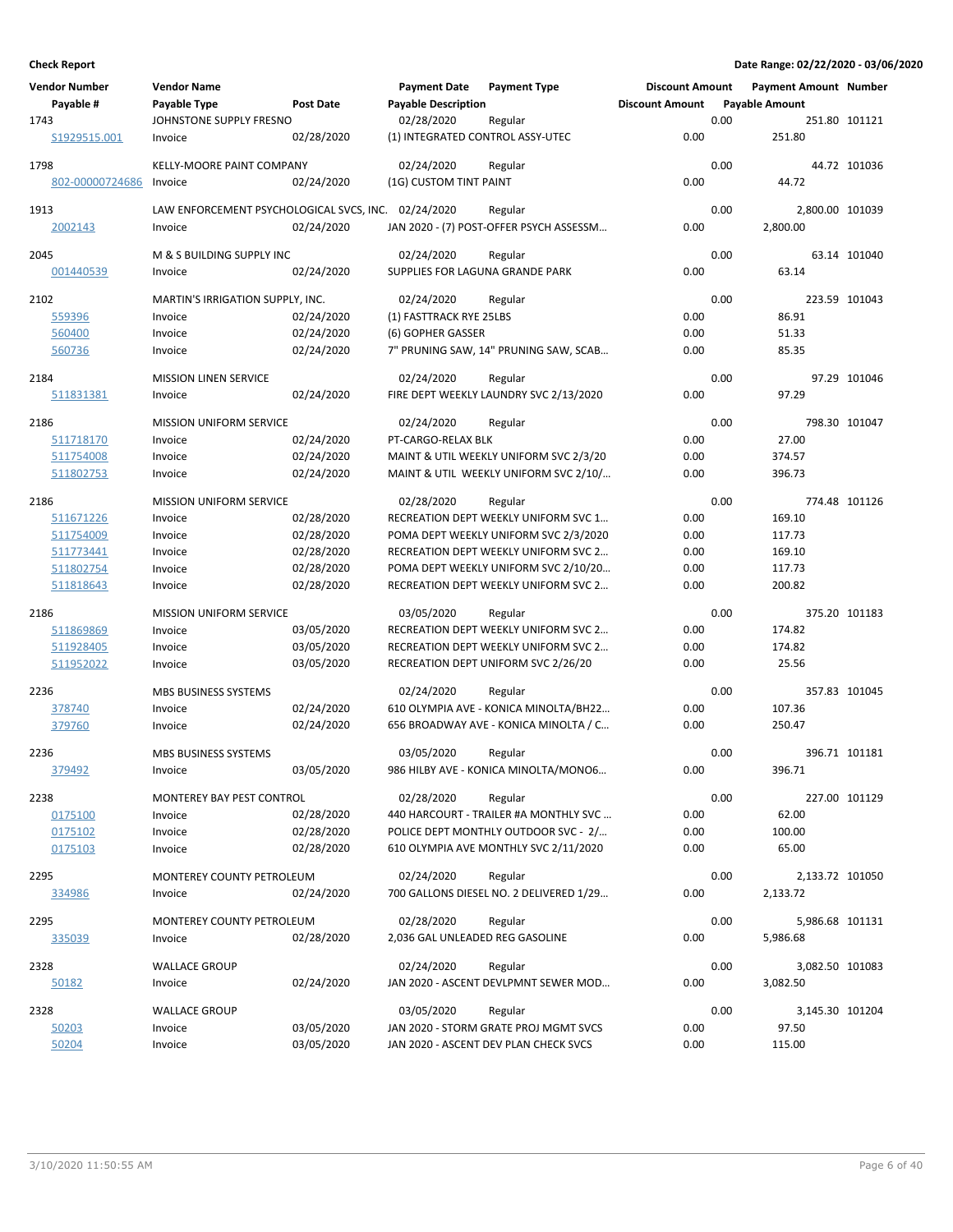| Vendor Number | Vendor Name         |            | <b>Payment Date</b><br><b>Payment Type</b> | <b>Discount Amount</b> | <b>Payment Amount Number</b> |  |
|---------------|---------------------|------------|--------------------------------------------|------------------------|------------------------------|--|
| Pavable #     | <b>Pavable Type</b> | Post Date  | <b>Payable Description</b>                 | <b>Discount Amount</b> | <b>Pavable Amount</b>        |  |
| 50205         | Invoice             | 03/05/2020 | JAN 2020 - CYPRESS SUBARU PLAN CHECK S     | 0.00                   | 2.932.80                     |  |

|                       | <b>Bank Code AP Summary</b> |                  |                 |           |
|-----------------------|-----------------------------|------------------|-----------------|-----------|
| <b>Payment Type</b>   | Payable<br>Count            | Payment<br>Count | <b>Discount</b> | Payment   |
| <b>Regular Checks</b> | 136                         | 36               | 0.00            | 48,309.71 |
| <b>Manual Checks</b>  | 0                           | 0                | 0.00            | 0.00      |
| <b>Voided Checks</b>  | 0                           | 0                | 0.00            | 0.00      |
| <b>Bank Drafts</b>    | $\Omega$                    | $\Omega$         | 0.00            | 0.00      |
| EFT's                 | 138                         | з8               | 9.99            | 48,309.99 |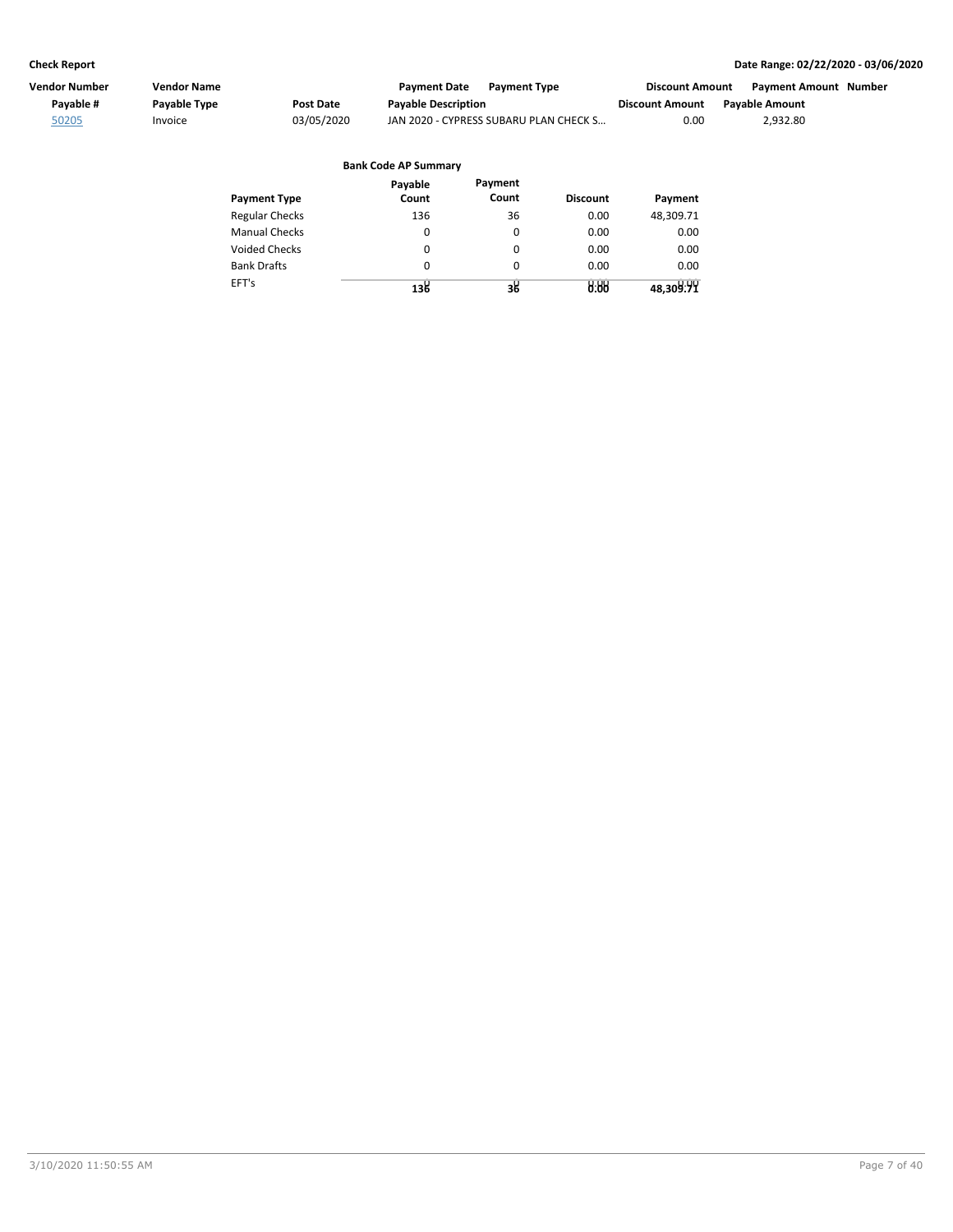| Vendor Number                         | <b>Vendor Name</b>            |            | <b>Payment Date</b><br><b>Payment Type</b> | <b>Discount Amount</b> | <b>Payment Amount Number</b> |  |
|---------------------------------------|-------------------------------|------------|--------------------------------------------|------------------------|------------------------------|--|
| Pavable #                             | Payable Type                  | Post Date  | <b>Payable Description</b>                 | <b>Discount Amount</b> | <b>Payable Amount</b>        |  |
| <b>Bank Code: PY-Payroll Payables</b> |                               |            |                                            |                        |                              |  |
| 2346                                  | <b>MONTEREY SPORTS CENTER</b> |            | 02/27/2020<br>Regular                      | 0.00                   | 1.116.00 19077               |  |
| CM0000365                             | Credit Memo                   | 02/27/2020 | <b>GYM MBRSHIP - SINGLE</b>                | 0.00                   | $-56.00$                     |  |
| <b>INV0004106</b>                     | Invoice                       | 02/13/2020 | <b>GYM MBRSHIP - SINGLE</b>                | 0.00                   | 448.00                       |  |
| INV0004107                            | Invoice                       | 02/13/2020 | <b>GYM MBRSHP - SENIOR</b>                 | 0.00                   | 44.00                        |  |
| <b>INV0004108</b>                     | Invoice                       | 02/13/2020 | <b>GYM MBRSHIP - FAMILY</b>                | 0.00                   | 680.00                       |  |

|                       | Payable  | Payment  |                 |             |
|-----------------------|----------|----------|-----------------|-------------|
| <b>Payment Type</b>   | Count    | Count    | <b>Discount</b> | Payment     |
| <b>Regular Checks</b> | 4        |          | 0.00            | 1,116.00    |
| <b>Manual Checks</b>  | 0        | 0        | 0.00            | 0.00        |
| <b>Voided Checks</b>  | 0        | 0        | 0.00            | 0.00        |
| <b>Bank Drafts</b>    | <u>n</u> | <u>n</u> | 0.00            | <u>n vv</u> |
| EFT's                 |          |          | 0.88            | 1,116.00    |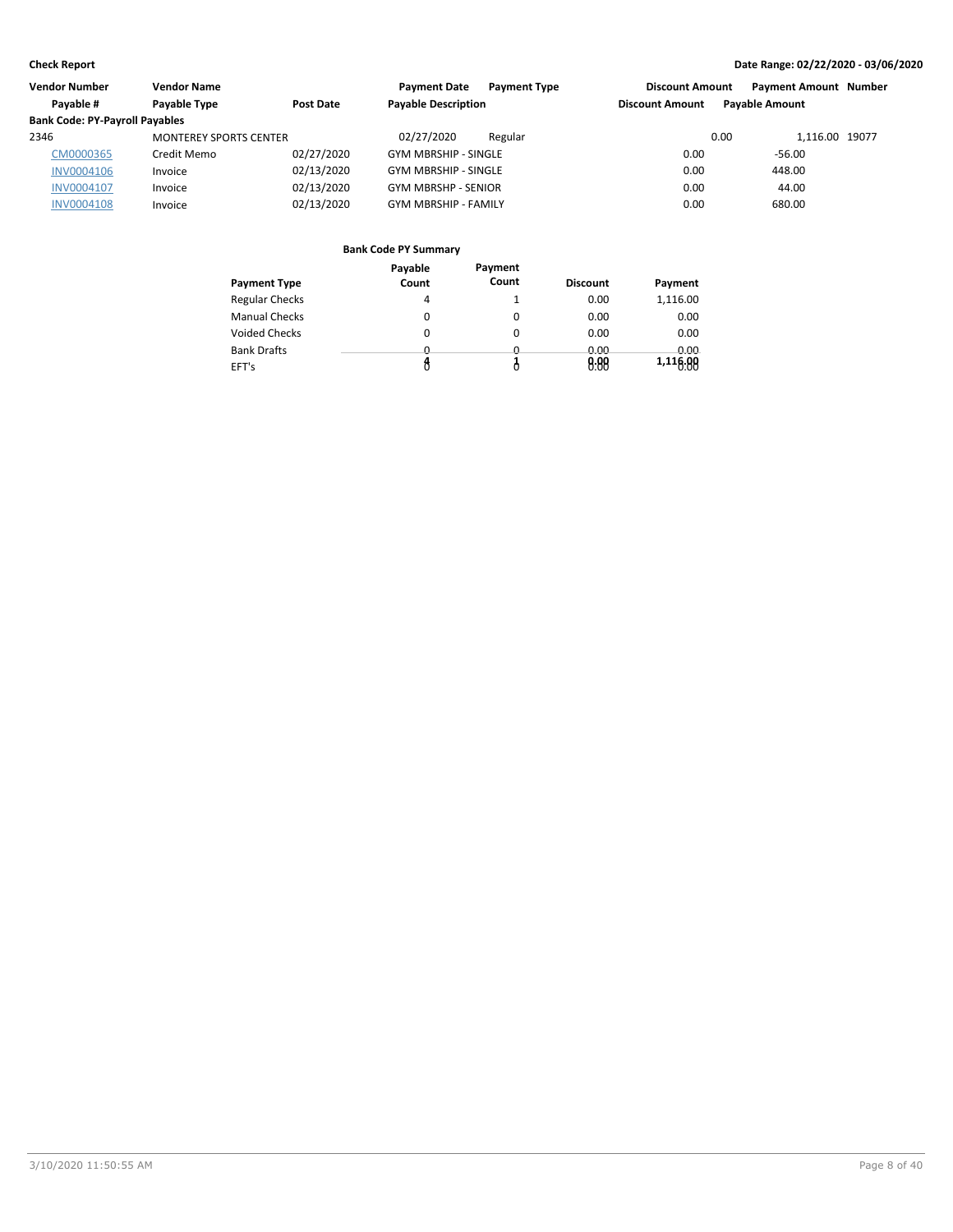| <b>Vendor Number</b><br>Payable #     | <b>Vendor Name</b><br>Payable Type       | <b>Post Date</b> | <b>Payment Date</b><br><b>Payable Description</b> | <b>Payment Type</b>                       | <b>Discount Amount</b><br><b>Discount Amount</b> |      | <b>Payment Amount Number</b><br><b>Payable Amount</b> |               |
|---------------------------------------|------------------------------------------|------------------|---------------------------------------------------|-------------------------------------------|--------------------------------------------------|------|-------------------------------------------------------|---------------|
| <b>Bank Code: AP-Regular Payables</b> |                                          |                  |                                                   |                                           |                                                  |      |                                                       |               |
| 2351                                  | <b>MONTEREY TIRE SERVICE</b>             |                  | 02/24/2020                                        | Regular                                   |                                                  | 0.00 |                                                       | 658.70 101054 |
| 1-93168                               | Invoice                                  | 02/24/2020       |                                                   | 2017 CHEVY TAHOE POLICE - TIRE SVC 1/22/  | 0.00                                             |      | 84.93                                                 |               |
| 1-93172                               | Invoice                                  | 02/24/2020       | 2015 NISSAN LEAF - (4) TIRES                      |                                           | 0.00                                             |      | 467.80                                                |               |
| 1-93382                               | Invoice                                  | 02/24/2020       | TIRE DISPOSAL FEE LT/PASS                         |                                           | 0.00                                             |      | 105.97                                                |               |
| 2351                                  | <b>MONTEREY TIRE SERVICE</b>             |                  | 02/28/2020                                        | Regular                                   |                                                  | 0.00 |                                                       | 424.67 101133 |
| 1-93421                               | Invoice                                  | 02/28/2020       |                                                   | (1) PARTS BOOT#, (1) LFLT FLAT REPAIR LT  | 0.00                                             |      | 24.73                                                 |               |
| 1-93473                               | Invoice                                  | 02/29/2020       |                                                   | (2) PARTS BOOT#, (1) LFT FLAT TRUCK FRONT | 0.00                                             |      | 50.41                                                 |               |
| 1-93474                               | Invoice                                  | 02/28/2020       |                                                   | (2) TIRES - 2009 CHEVY SILVERADO 2500     | 0.00                                             |      | 349.53                                                |               |
| 2652                                  | PACIFIC GAS & ELECTRIC                   |                  | 02/24/2020                                        | Regular                                   |                                                  | 0.00 | 5,244.46 101057                                       |               |
| 1/22/20 INDIVIDU Invoice              |                                          | 02/24/2020       | PG&E Individual 2/12/20                           |                                           | 0.00                                             |      | 5,244.46                                              |               |
| 2652                                  | PACIFIC GAS & ELECTRIC                   |                  | 02/28/2020                                        | Regular                                   |                                                  | 0.00 | 39,753.47 101135                                      |               |
| 8460074755-8 2/ Invoice               |                                          | 02/28/2020       | PG&E COLLECTIVE 2/4/20                            |                                           | 0.00                                             |      | 39,753.47                                             |               |
| 2652                                  | PACIFIC GAS & ELECTRIC                   |                  | 03/05/2020                                        | Regular                                   |                                                  | 0.00 | 6,170.14 101185                                       |               |
| <b>MISC SEASIDE AC Invoice</b>        |                                          | 03/05/2020       | PG&E Individual 3/2/20                            |                                           | 0.00                                             |      | 6.170.14                                              |               |
| 2666                                  | PACIFIC TRUCK PARTS, INC.                |                  | 02/28/2020                                        | Regular                                   |                                                  | 0.00 |                                                       | 73.53 101137  |
| 1817166                               | Invoice                                  | 02/28/2020       | (1) STOP LIGHT SWITCH, (1) LP SWITCH              |                                           | 0.00                                             |      | 73.53                                                 |               |
| 2746                                  | PENINSULA POOL SERVICE                   |                  | 02/24/2020                                        | Regular                                   |                                                  | 0.00 |                                                       | 88.84 101058  |
| 202960201                             | Invoice                                  | 02/24/2020       | (4) 4 GAL CASE SANI-CHLOR                         |                                           | 0.00                                             |      | 88.84                                                 |               |
| 2746                                  | PENINSULA POOL SERVICE                   |                  | 02/28/2020                                        | Regular                                   |                                                  | 0.00 |                                                       | 88.84 101139  |
| 202960202                             | Invoice                                  | 02/28/2020       | (4) 4 GAL CASE SANI-CHLOR                         |                                           | 0.00                                             |      | 88.84                                                 |               |
| 2752                                  | PENINSULA WELDING & MEDICAL SUPPLY, INC. |                  | 02/28/2020                                        | Regular                                   |                                                  | 0.00 |                                                       | 82.99 101140  |
| 196767                                | Invoice                                  | 02/28/2020       |                                                   | MISC SUPPLIES FOR STREETS DEPT/TRAFFIC    | 0.00                                             |      | 82.99                                                 |               |
| 2781                                  | <b>MIRIAM WILSON</b>                     |                  | 02/28/2020                                        | Regular                                   |                                                  | 0.00 |                                                       | 500.00 101125 |
| 242966                                | Invoice                                  | 02/28/2020       | JAN 2020 - MIGRATORY BIRD CONTROL                 |                                           | 0.00                                             |      | 500.00                                                |               |
| 2816                                  | PLUG & PAY TECHNOLOGIES, INC.            |                  | 03/05/2020                                        | Regular                                   |                                                  | 0.00 |                                                       | 45.00 101187  |
| <b>FEB 2020</b>                       | Invoice                                  | 03/05/2020       |                                                   | FEB 2020 / INV #2020030123514911240       | 0.00                                             |      | 15.00                                                 |               |
| <b>JAN 2020</b>                       | Invoice                                  | 03/05/2020       |                                                   | JAN 2020 - INV #2020020315173922168       | 0.00                                             |      | 15.00                                                 |               |
| <b>JAN 2020.</b>                      | Invoice                                  | 03/05/2020       |                                                   | JAN 2020 - INV #2020020315173922167       | 0.00                                             |      | 15.00                                                 |               |
| 2849                                  | PREMIUM AUTO PARTS, INC.                 |                  | 02/24/2020                                        | Regular                                   |                                                  | 0.00 |                                                       | 625.00 101059 |
| 7474-179832                           | Invoice                                  | 02/24/2020       |                                                   | (5) FUSE, (10) FUSE ATO, (4) SPONGE/CHAM  | 0.00                                             |      | 107.79                                                |               |
| 7474-180322                           | Invoice                                  | 02/24/2020       | (1) BATTERY-SILVER                                |                                           | 0.00                                             |      | 121.16                                                |               |
| 7474-180323                           | Invoice                                  | 02/24/2020       | (1) NIF MT78/ BATTERY                             |                                           | 0.00                                             |      | 158.39                                                |               |
| 7474-180388                           | Invoice                                  | 02/24/2020       | (3) LILTREE BLACK ICE                             |                                           | 0.00                                             |      | 4.88                                                  |               |
| 7474-180579                           | Invoice                                  | 02/24/2020       | XTRACLEAR, TRICO EXACT FIT                        |                                           | 0.00                                             |      | 196.76                                                |               |
| 7474-180679                           | Invoice                                  | 02/24/2020       | (2) DEF (STREETS SWEEPER)                         |                                           | 0.00                                             |      | 24.01                                                 |               |
| 7474-180681                           | Invoice                                  | 02/24/2020       | (1) DEF (STREETS SWEEPER)                         |                                           | 0.00                                             |      | 12.01                                                 |               |
| 2932                                  | DISASTER KLEENUP SPECIALISTS             |                  | 02/24/2020                                        | Regular                                   |                                                  | 0.00 | 1,550.90 101017                                       |               |
| 19-23417A                             | Invoice                                  | 02/24/2020       |                                                   | ASBESTOS ABATEMENT - 4468 GIGLING RD.     | 0.00                                             |      | 1,550.90                                              |               |
| 2946                                  | BECK'S SHOE STORE, INC                   |                  | 02/28/2020                                        | Regular                                   |                                                  | 0.00 |                                                       | 420.52 101093 |
| 1000010556                            | Invoice                                  | 02/28/2020       |                                                   | JOHN CARVALHO (SALES SLIP NO. 912167)     | 0.00                                             |      | 175.63                                                |               |
| 1000010557                            | Invoice                                  | 02/28/2020       | FELIPE LOPEZ (SALES SLIP NO. 912166)              |                                           | 0.00                                             |      | 184.88                                                |               |
| 1000010578                            | Invoice                                  | 02/28/2020       |                                                   | ANTHONY PREMUTATI (SALES SLIP NO.9121     | 0.00                                             |      | 60.50                                                 |               |
| INV0004175                            | Credit Memo                              | 02/28/2020       | PREPAYMENT CREDIT ON STATEMENT                    |                                           | 0.00                                             |      | $-0.49$                                               |               |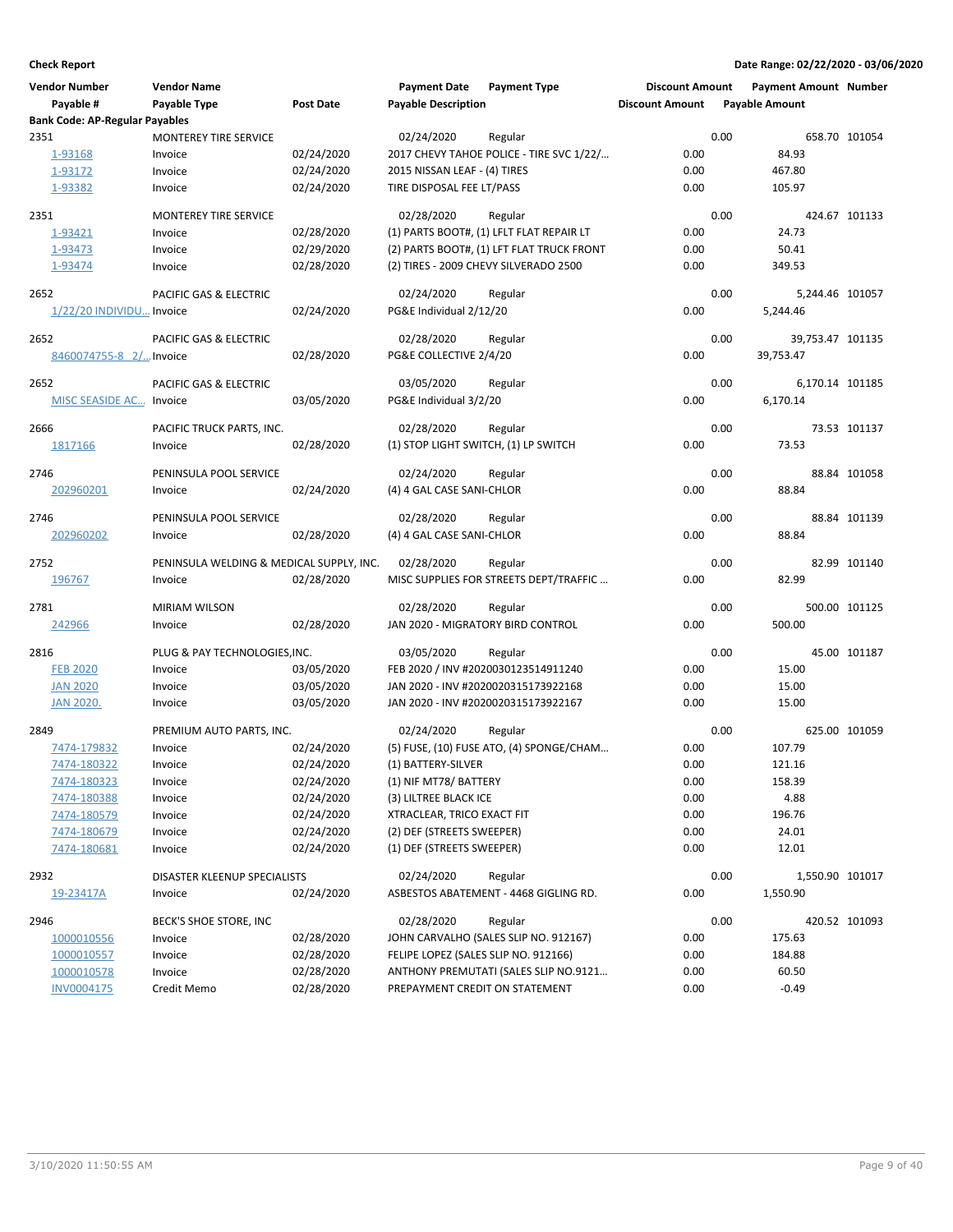| Vendor Number | Vendor Name              |            | <b>Payment Date</b>        | <b>Payment Type</b>               | <b>Discount Amount</b> |                | Payment Amount Number |  |
|---------------|--------------------------|------------|----------------------------|-----------------------------------|------------------------|----------------|-----------------------|--|
| Pavable #     | Payable Type             | Post Date  | <b>Payable Description</b> |                                   | <b>Discount Amount</b> | Pavable Amount |                       |  |
| 3040          | SAFETY-KLEEN SYSTEMS INC |            | 02/24/2020                 | Regular                           |                        | 0.00           | 777.15 101064         |  |
| 82033991      | Invoice                  | 02/24/2020 |                            | 30G PARTS WASHER SOLVENT, AQUEOUS | 0.00                   |                | 777.15                |  |

| <b>Payment Type</b>   | Payable<br>Count | Payment<br>Count | <b>Discount</b> | Payment   |
|-----------------------|------------------|------------------|-----------------|-----------|
|                       |                  |                  |                 |           |
| <b>Regular Checks</b> | 30               | 15               | 0.00            | 56,504.21 |
| <b>Manual Checks</b>  | 0                | $\Omega$         | 0.00            | 0.00      |
| <b>Voided Checks</b>  | 0                | $\Omega$         | 0.00            | 0.00      |
| <b>Bank Drafts</b>    | 30               | 10               | 0.00            | 56,500.00 |
| EFT's                 | $\Omega$         | 0                | 0.00            | 0.00      |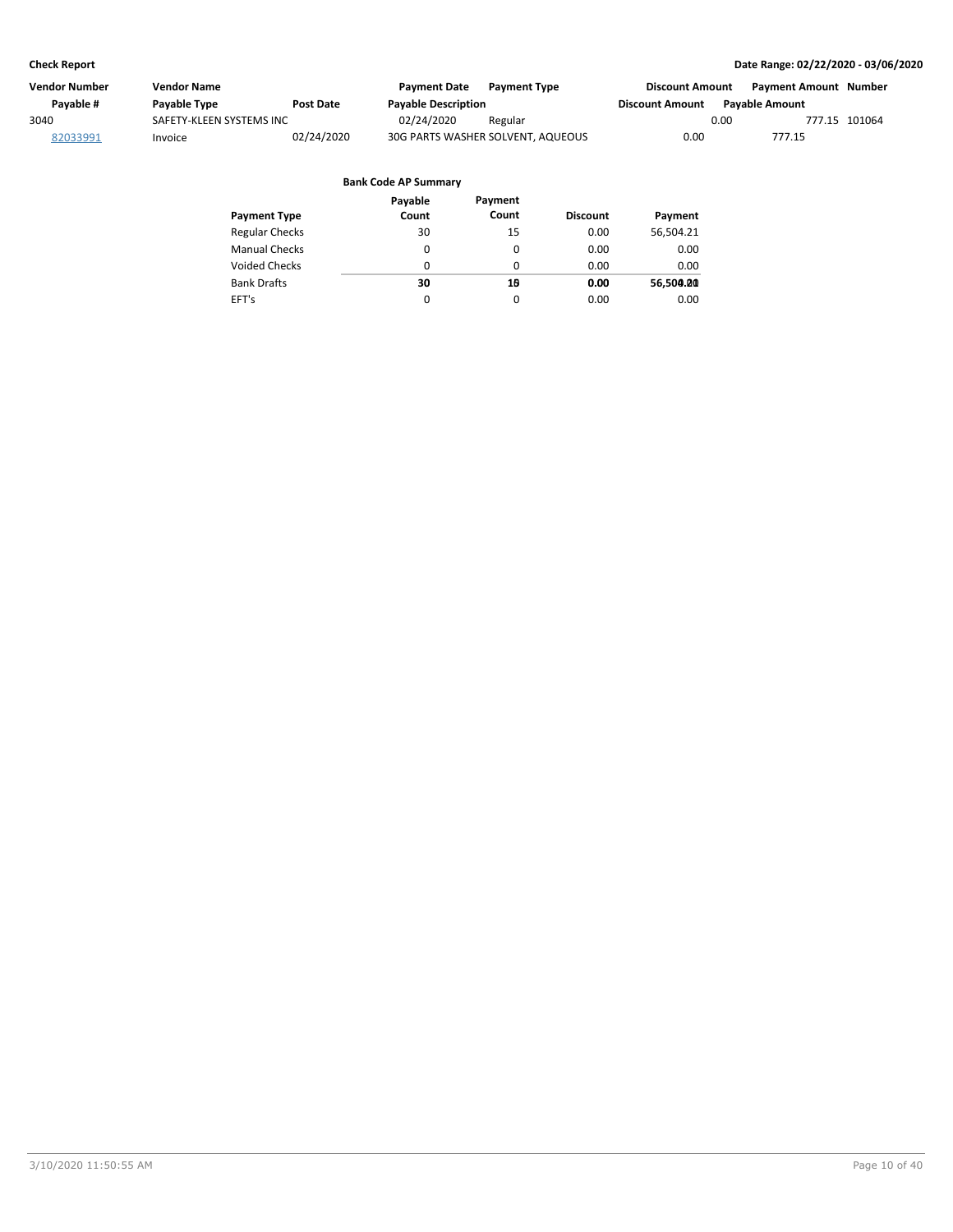| <b>Vendor Number</b>                  | <b>Vendor Name</b>      |            | <b>Payment Date</b>        | <b>Payment Type</b> | <b>Discount Amount</b> |                       | <b>Payment Amount Number</b> |                   |
|---------------------------------------|-------------------------|------------|----------------------------|---------------------|------------------------|-----------------------|------------------------------|-------------------|
| Payable #                             | <b>Payable Type</b>     | Post Date  | <b>Payable Description</b> |                     | <b>Discount Amount</b> | <b>Payable Amount</b> |                              |                   |
| <b>Bank Code: PY-Payroll Payables</b> |                         |            |                            |                     |                        |                       |                              |                   |
| 3138                                  | SEASIDE EMPLOYEES ASSN  |            | 02/27/2020                 | <b>Bank Draft</b>   |                        | 0.00                  |                              | 170.00 1288210872 |
| <b>INV0004136</b>                     | Invoice                 | 02/27/2020 | <b>DUES</b>                |                     | 0.00                   |                       | 170.00                       |                   |
| 3138                                  | SEASIDE EMPLOYEES ASSN  |            | 02/27/2020                 | <b>Bank Draft</b>   |                        | 0.00                  |                              | 170.00 1288210872 |
| <b>INV0004099</b>                     | Invoice                 | 02/13/2020 | <b>DUES</b>                |                     | 0.00                   |                       | 170.00                       |                   |
| 3153                                  | SEASIDE MANAGEMENT ASSN |            | 02/27/2020                 | <b>Bank Draft</b>   |                        | 0.00                  |                              | 30.00 1288210872  |
| <b>INV0004102</b>                     | Invoice                 | 02/13/2020 | <b>DUES</b>                |                     | 0.00                   |                       | 30.00                        |                   |
| 3153                                  | SEASIDE MANAGEMENT ASSN |            | 02/27/2020                 | <b>Bank Draft</b>   |                        | 0.00                  |                              | 30.00 1288210872  |
| <b>INV0004139</b>                     | Invoice                 | 02/27/2020 | <b>DUES</b>                |                     | 0.00                   |                       | 30.00                        |                   |

|                       | Payable | Payment  |                 |         |
|-----------------------|---------|----------|-----------------|---------|
| <b>Payment Type</b>   | Count   | Count    | <b>Discount</b> | Payment |
| <b>Regular Checks</b> | 0       | 0        | 0.00            | 0.00    |
| <b>Manual Checks</b>  | 0       | 0        | 0.00            | 0.00    |
| Voided Checks         |         |          | 0.88            | 408.88  |
| <b>Bank Drafts</b>    | 4       | 4        | 0.00            | 400.00  |
| EFT's                 |         | $\Omega$ | 0.00            | 0.00    |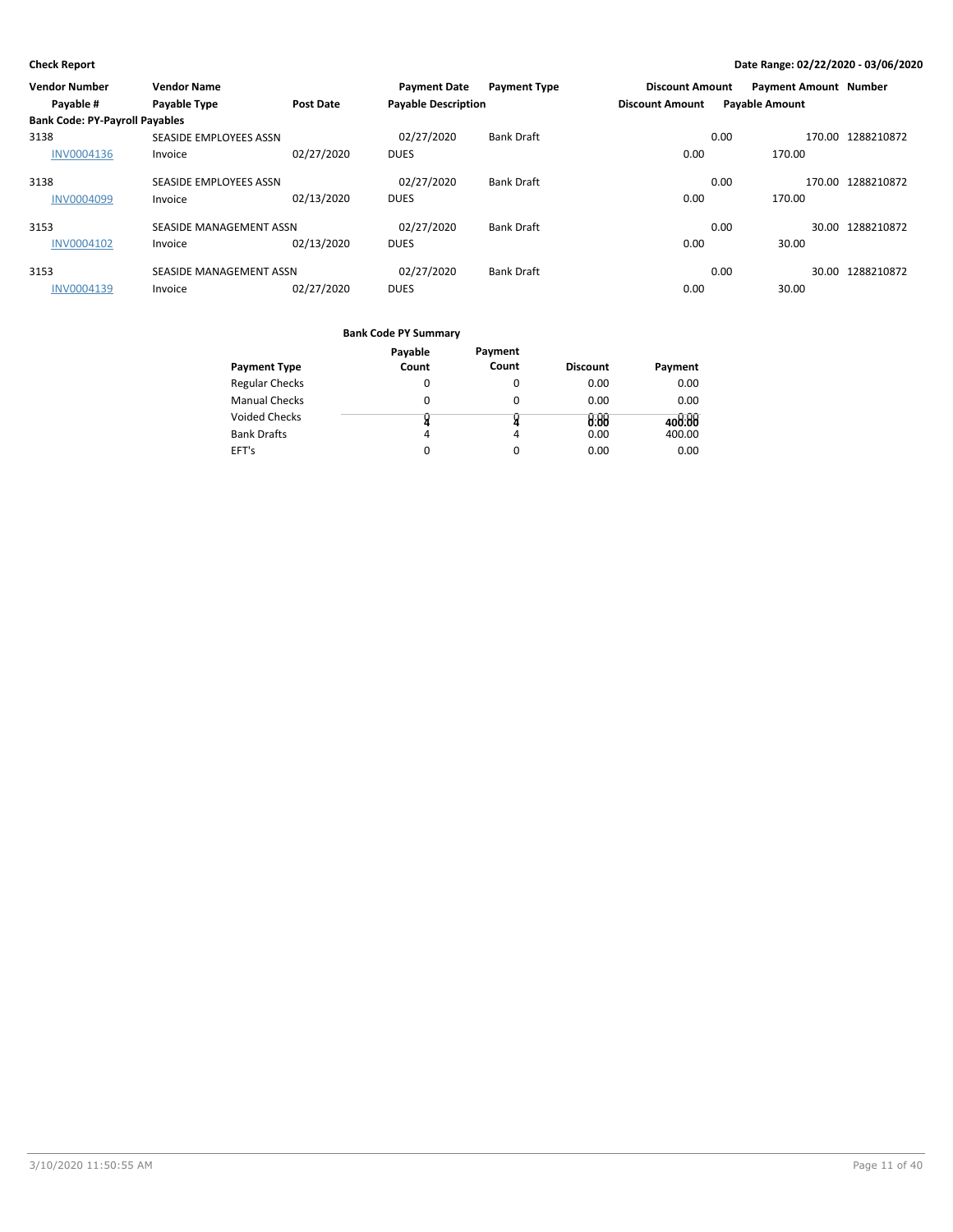| <b>Vendor Number</b><br>Payable #     | <b>Vendor Name</b><br>Payable Type           | <b>Post Date</b> | <b>Payment Date</b><br><b>Payable Description</b> | <b>Payment Type</b>                        | <b>Discount Amount</b><br><b>Discount Amount</b> | <b>Payment Amount Number</b><br><b>Payable Amount</b> |               |  |
|---------------------------------------|----------------------------------------------|------------------|---------------------------------------------------|--------------------------------------------|--------------------------------------------------|-------------------------------------------------------|---------------|--|
| <b>Bank Code: AP-Regular Payables</b> |                                              |                  |                                                   |                                            |                                                  |                                                       |               |  |
| 3154<br>36483                         | <b>GREEN VALLEY LANSCAPE INC.</b><br>Invoice | 02/24/2020       | 02/24/2020<br>(6) SMALL BARK                      | Regular                                    | 0.00                                             | 0.00<br>435.91                                        | 435.91 101027 |  |
| 3211                                  | SHERWIN-WILLIAMS CO.                         |                  | 02/24/2020                                        | Regular                                    |                                                  | 0.00                                                  | 897.36 101069 |  |
| $2605 - 5$                            | Invoice                                      | 02/24/2020       | (5) GAL PRO PARK WB WHITE                         |                                            | 0.00                                             | 163.82                                                |               |  |
| $2715 - 2$                            | Invoice                                      | 02/24/2020       |                                                   | PAINT AND PAINTING SUPPLIES - PARKS DEPT   | 0.00                                             | 427.75                                                |               |  |
| 2777-2                                | Invoice                                      | 02/24/2020       | (10) GAL PRO PARK WB WHITE                        |                                            | 0.00                                             | 305.79                                                |               |  |
| 3211                                  | SHERWIN-WILLIAMS CO.                         |                  | 02/28/2020                                        | Regular                                    |                                                  | 0.00                                                  | 305.79 101149 |  |
| 3259-0                                | Invoice                                      | 02/28/2020       | (10) 5-GAL PRO PARK WB WHITE                      |                                            | 0.00                                             | 305.79                                                |               |  |
| 3249                                  | <b>SMART &amp; FINAL</b>                     |                  | 03/05/2020                                        | Regular                                    |                                                  | 0.00                                                  | 124.01 101192 |  |
| 4313610043823                         | Invoice                                      | 03/05/2020       | REF #043823; PURCHASE ON 1/8/2020                 |                                            | 0.00                                             | 11.99                                                 |               |  |
| 4313610051159                         | Invoice                                      | 03/05/2020       |                                                   | REF #051159; PURCHASE ON 1/24/2020         | 0.00                                             | 6.36                                                  |               |  |
| 4313610053360                         | Invoice                                      | 03/05/2020       |                                                   | REF #053360; PURCHASE ON 1/29/2020         | 0.00                                             | 23.97                                                 |               |  |
| 4313610054131                         | Invoice                                      | 03/05/2020       | REF #054131; PURCHASE ON 1/7/2020                 |                                            | 0.00                                             | 81.69                                                 |               |  |
| 3319                                  | <b>STAPLES ADVANTAGE</b>                     |                  | 02/24/2020                                        | Regular                                    |                                                  | 0.00                                                  | 853.83 101072 |  |
| 3438581906                            | Invoice                                      | 02/24/2020       | FINANCE DEPT - (1) CUSTOM STAMP                   |                                            | 0.00                                             | 31.56                                                 |               |  |
| 3438581907                            | Invoice                                      | 02/24/2020       | FINANCE DEPT - (1) CUSTOM STAMP                   |                                            | 0.00                                             | 31.56                                                 |               |  |
| 3438581908                            | Invoice                                      | 02/24/2020       | CITY HALL - COPIER PAPER, SHARPIES                |                                            | 0.00                                             | 299.43                                                |               |  |
| 3438732903                            | Invoice                                      | 02/24/2020       |                                                   | POLICE DEPT - MISC SUPPLIES 2/7/2020       | 0.00                                             | 451.99                                                |               |  |
| 3439009337                            | Invoice                                      | 02/24/2020       |                                                   | POLICE DEPT - (4) INDEX DBL CLM 24 MUL TB  | 0.00                                             | 39.29                                                 |               |  |
| 3319                                  | <b>STAPLES ADVANTAGE</b>                     |                  | 02/28/2020                                        | Regular                                    |                                                  | 0.00                                                  | 320.39 101150 |  |
| 3439109972                            | Invoice                                      | 02/28/2020       |                                                   | POLICE DEPT - TISSUES, LABEL TAPE, PURELL  | 0.00                                             | 143.85                                                |               |  |
| 3439395925                            | Invoice                                      | 02/28/2020       |                                                   | MISC SUPPLIES FOR CITY HALL 2/15/20        | 0.00                                             | 176.54                                                |               |  |
| 3319                                  | <b>STAPLES ADVANTAGE</b>                     |                  | 03/05/2020                                        | Regular                                    |                                                  | 0.00                                                  | 534.64 101194 |  |
| 3436417304                            | Invoice                                      | 03/05/2020       | RECREATION - MISC SUPPLIES 1/16/20                |                                            | 0.00                                             | 332.47                                                |               |  |
| 3437462671                            | Invoice                                      | 03/05/2020       |                                                   | RECREATION - (3) RIBBONS, (1 DZ) GEL STICK | 0.00                                             | 60.59                                                 |               |  |
| 3437551003                            | Invoice                                      | 03/05/2020       |                                                   | RECREATION - BUBBLE WRAP, SHIP TAPE, M     | 0.00                                             | 69.85                                                 |               |  |
| 3438581909                            | Invoice                                      | 03/05/2020       |                                                   | RECREATION - (4) REAMS CARDSTOCK PAPER     | 0.00                                             | 71.73                                                 |               |  |
| 3515                                  | TRI-COUNTY FIRE PROTECTION                   |                  | 02/24/2020                                        | Regular                                    |                                                  | 0.00                                                  | 182.61 101076 |  |
| SY102943                              | Invoice                                      | 02/24/2020       | OLDEMEYER CTR SVC ON 2/5/2020                     |                                            | 0.00                                             | 182.61                                                |               |  |
| 3521                                  | <b>TRUCKSIS ENTERPRISES INC</b>              |                  | 02/28/2020                                        | Regular                                    |                                                  | 0.00                                                  | 178.35 101154 |  |
| 11678                                 | Invoice                                      | 02/28/2020       | (2) BANNERS 6'x30" (CENSUS 2020)                  |                                            | 0.00                                             | 178.35                                                |               |  |
| 3535                                  | <b>USA BLUEBOOK</b>                          |                  | 02/24/2020                                        | Regular                                    |                                                  | 0.00                                                  | 358.98 101080 |  |
| 132586                                | Invoice                                      | 02/24/2020       | (10 BOXES) GLOVES, (1) DISPENSER                  |                                            | 0.00                                             | 358.98                                                |               |  |

|                       | Payable | Payment  |                 |          |
|-----------------------|---------|----------|-----------------|----------|
| <b>Payment Type</b>   | Count   | Count    | <b>Discount</b> | Payment  |
| <b>Regular Checks</b> | 23      | 10       | 0.00            | 4,191.87 |
| <b>Manual Checks</b>  | 0       | 0        | 0.00            | 0.00     |
| <b>Voided Checks</b>  | 23      | 18       | 0.00            | 4,193.87 |
| <b>Bank Drafts</b>    | 0       | $\Omega$ | 0.00            | 0.00     |
| EFT's                 | 0       | $\Omega$ | 0.00            | 0.00     |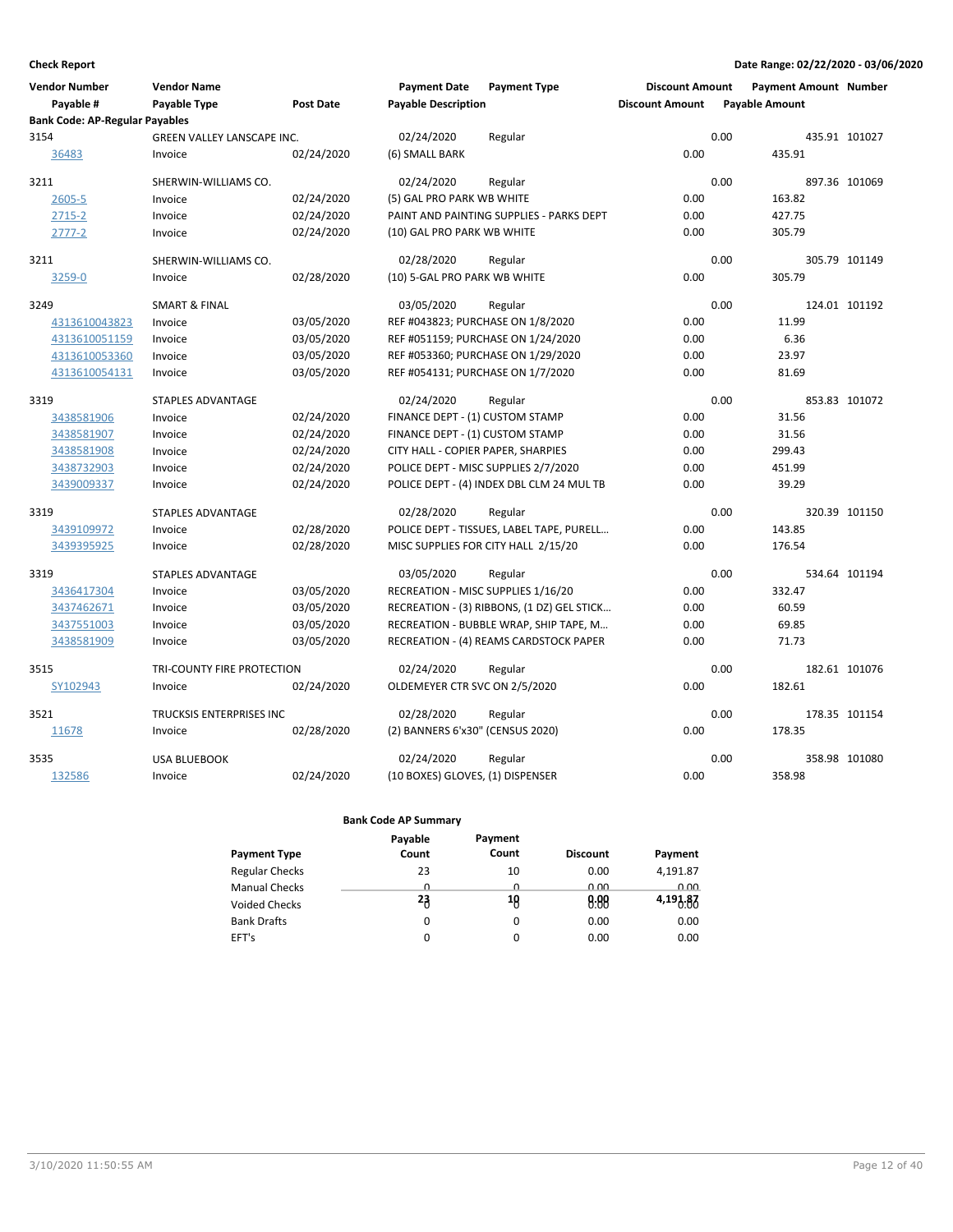| <b>Vendor Number</b>                  | <b>Vendor Name</b>               |                  | <b>Payment Date</b>           | <b>Payment Type</b> | <b>Discount Amount</b> | <b>Payment Amount Number</b> |             |
|---------------------------------------|----------------------------------|------------------|-------------------------------|---------------------|------------------------|------------------------------|-------------|
| Pavable #                             | Payable Type                     | <b>Post Date</b> | <b>Payable Description</b>    |                     | <b>Discount Amount</b> | <b>Pavable Amount</b>        |             |
| <b>Bank Code: PY-Payroll Payables</b> |                                  |                  |                               |                     |                        |                              |             |
| 3560                                  | UNITED WAY OF MONTEREY PENINSULA |                  | 02/27/2020                    | Regular             |                        | 0.00                         | 66.00 19078 |
| INV0004104                            | Invoice                          | 02/13/2020       | <b>EMPLOYEE CONTRIBUTIONS</b> |                     | 0.00                   | 33.00                        |             |
| INV0004141                            | Invoice                          | 02/27/2020       | <b>EMPLOYEE CONTRIBUTIONS</b> |                     | 0.00                   | 33.00                        |             |
|                                       |                                  |                  |                               |                     |                        |                              |             |

| <b>Payment Type</b>   | Payable<br>Count | Payment<br>Count | <b>Discount</b> | Payment |
|-----------------------|------------------|------------------|-----------------|---------|
| <b>Regular Checks</b> | 2                |                  | 0.00            | 66.00   |
| <b>Manual Checks</b>  | ø                | O                | 0.00            | 60.00   |
| <b>Voided Checks</b>  | 0                | 0                | 0.00            | 0.00    |
| <b>Bank Drafts</b>    | 0                | 0                | 0.00            | 0.00    |
| EFT's                 | 0                | $\Omega$         | 0.00            | 0.00    |
|                       |                  |                  |                 |         |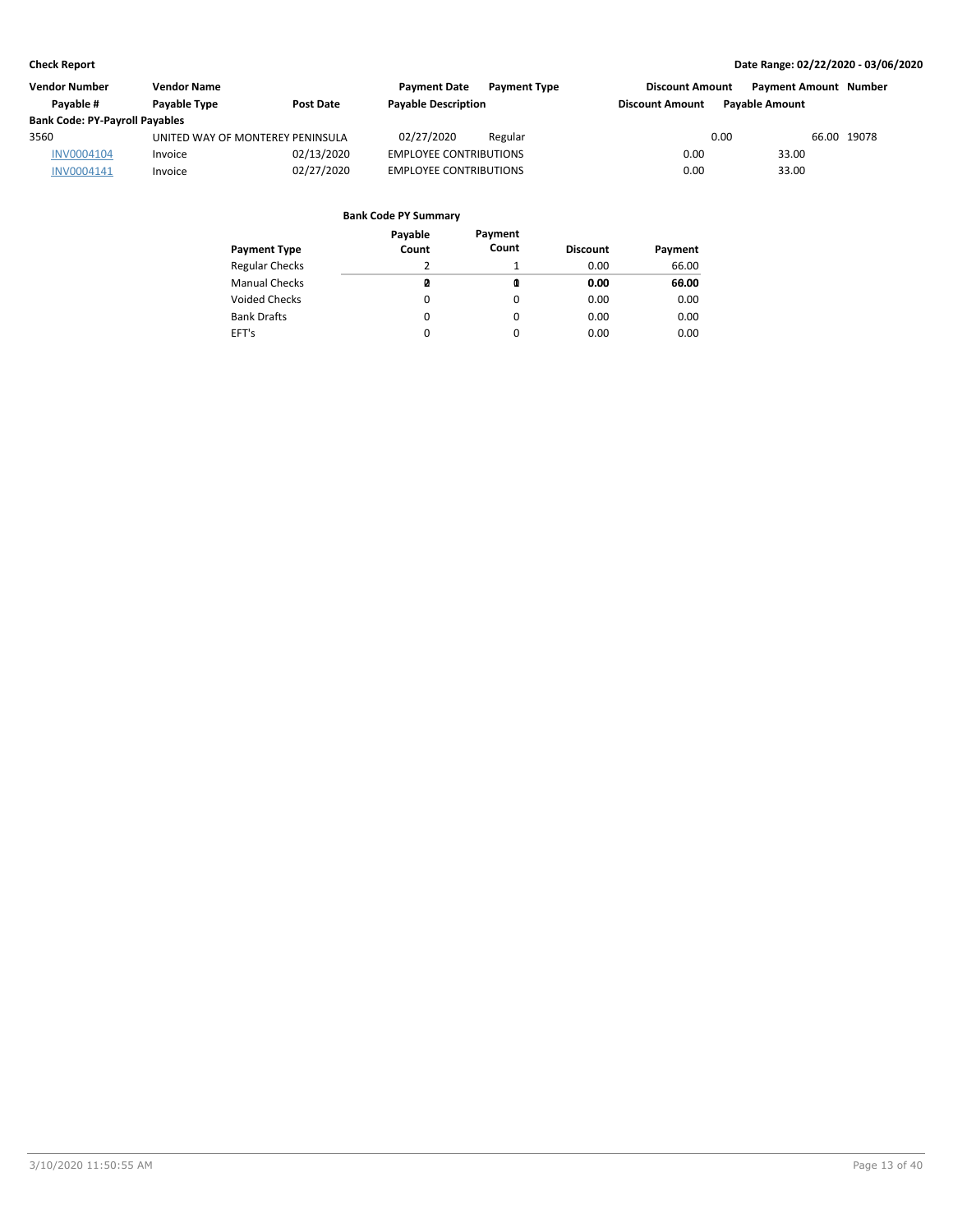| <b>Vendor Number</b><br>Payable #<br><b>Bank Code: AP-Regular Payables</b> | <b>Vendor Name</b><br>Payable Type           | <b>Post Date</b>         | <b>Payment Date</b><br><b>Payable Description</b> | <b>Payment Type</b>                                                                 | <b>Discount Amount</b><br><b>Discount Amount</b> |      | <b>Payment Amount Number</b><br><b>Payable Amount</b> |               |
|----------------------------------------------------------------------------|----------------------------------------------|--------------------------|---------------------------------------------------|-------------------------------------------------------------------------------------|--------------------------------------------------|------|-------------------------------------------------------|---------------|
| 3574                                                                       | U.S. BANK-CALCARD                            |                          | 02/27/2020                                        | Regular                                                                             |                                                  | 0.00 | 37,034.90 101087                                      |               |
| 4246 0445 5565 0 Invoice                                                   |                                              | 02/27/2020               | CAL Card 12/23/19                                 |                                                                                     | 0.00                                             |      | 37,034.90                                             |               |
| 3574<br>42460445556504 Invoice                                             | U.S. BANK-CALCARD                            | 03/05/2020               | 03/05/2020<br>CAL Card 1/22/20                    | Regular                                                                             | 0.00                                             | 0.00 | 39,787.82 101202<br>39,787.82                         |               |
| 3595<br>02-011854                                                          | VAPOR CLEANERS, INC.<br>Invoice              | 02/24/2020               | 02/24/2020                                        | Regular<br>SEASIDE POLICE - (1) VEST, (1) ALTERATION                                | 0.00                                             | 0.00 | 19.38                                                 | 19.38 101081  |
| 3883<br><b>MILITARY AVE</b>                                                | FELIPE DE JESUS OLVERA<br>Invoice            | 02/28/2020               | 02/28/2020                                        | Regular<br>INTER MEDIANS AT MILITARY AVE / MONTE                                    | 0.00                                             | 0.00 | 4,400.00 101106<br>4,400.00                           |               |
| 4018<br>440 HARCOURT                                                       | KATHY BEST LLC<br>Invoice                    | 02/28/2020               | 02/28/2020                                        | Regular<br>(1) ALUMINUM BLINDS PLUS INSTALLATION                                    | 0.00                                             | 0.00 | 592.46                                                | 592.46 101122 |
| 4034<br><b>WXF5733</b>                                                     | CDW GOVERNMENT, INC.<br>Invoice              | 02/28/2020               | 02/28/2020<br>(2) ADO GOV ACROBAT PRO 2017        | Regular                                                                             | 0.00                                             | 0.00 | 788.10                                                | 788.10 101096 |
| 4052<br>SOP50884                                                           | CPS HR CONSULTING<br>Invoice                 | 03/05/2020               | 03/05/2020                                        | Regular<br>FAC RECEPTIONIST / CASHIER WRITTEN EXA                                   | 0.00                                             | 0.00 | 621.50                                                | 621.50 101166 |
| 4062<br>131519<br>131623                                                   | A AND R PLUMBING, INC.<br>Invoice<br>Invoice | 02/24/2020<br>02/24/2020 | 02/24/2020                                        | Regular<br>9896 HILBY AVE - WOMEN'S RESTROOM<br>CUTINO BASEBALL PK - WOMEN'S RESTRO | 0.00<br>0.00                                     | 0.00 | 135.00<br>355.00                                      | 490.00 100996 |
| 4062<br>131926                                                             | A AND R PLUMBING, INC.<br>Invoice            | 02/28/2020               | 02/28/2020                                        | Regular<br>986 HILBY AVE - WOMEN'S RESTROOM FLO                                     | 0.00                                             | 0.00 | 135.00                                                | 135.00 101088 |
| 4222<br>43773                                                              | HARRIS & ASSOCIATES, INC.<br>Invoice         | 03/05/2020               | 03/05/2020<br>12/29/19 - 1/25/20 CIP MGMT SVCS    | Regular                                                                             | 0.00                                             | 0.00 | 1,245.00 101174<br>1,245.00                           |               |
| 4422<br>SI39403                                                            | LEHR AUTO ELECTRIC<br>Invoice                | 02/28/2020               | 02/28/2020<br>(2) SEAT COVER BLACK                | Regular                                                                             | 0.00                                             | 0.00 | 380.19                                                | 380.19 101124 |
| 4425                                                                       | MONTEREY AUTO SUPPLY                         |                          | 02/28/2020                                        | Regular                                                                             |                                                  | 0.00 | 1,196.41 101128                                       |               |
| 695331                                                                     | Invoice                                      | 02/28/2020               | (1) BATTERY + CORE DEPOSIT                        |                                                                                     | 0.00                                             |      | 176.50                                                |               |
| 695872                                                                     | Invoice                                      | 02/28/2020               | (20) 2.5 DEF                                      |                                                                                     | 0.00                                             |      | 272.91                                                |               |
| 697493                                                                     | Invoice                                      | 02/28/2020               | (1) 18" EXACTFIT-HBRD                             |                                                                                     | 0.00                                             |      | 85.38                                                 |               |
| 699441<br>699742                                                           | Invoice                                      | 02/28/2020<br>02/28/2020 | (1) BACK PROBE<br>(1) BATTERY + CORE DEPOSIT      |                                                                                     | 0.00<br>0.00                                     |      | 50.79<br>262.41                                       |               |
| 700410                                                                     | Invoice<br>Invoice                           | 02/28/2020               | (1) BATTERY + CORE DEPOSIT                        |                                                                                     | 0.00                                             |      | 262.41                                                |               |
| 701592                                                                     | Invoice                                      | 02/28/2020               | AIR FILTERS, OIL FILTERS                          |                                                                                     | 0.00                                             |      | 73.16                                                 |               |
| 701947                                                                     | Invoice                                      | 02/28/2020               | (2) PAINT MARKTER WHITE                           |                                                                                     | 0.00                                             |      | 12.85                                                 |               |
| 4449                                                                       | <b>REED &amp; GRAHAM</b>                     |                          | 02/24/2020                                        | Regular                                                                             |                                                  | 0.00 | 1,082.12 101060                                       |               |
| 968241                                                                     | Invoice                                      | 02/24/2020               |                                                   | (190 GAL) IN OUR RIG, 1/2 200 GAL EMUL T                                            | 0.00                                             |      | 1,082.12                                              |               |
| 4452                                                                       | RYAN L. RIDER                                |                          | 02/28/2020                                        | Regular                                                                             |                                                  | 0.00 | 1,700.00 101147                                       |               |
| 0002                                                                       | Invoice                                      | 02/28/2020               | POLICE DEPT DOG KENNEL JOB                        |                                                                                     | 0.00                                             |      | 1,700.00                                              |               |
| 4459                                                                       | ELEVATOR SERVICE COMPANY, INC.               |                          | 02/28/2020                                        | Regular                                                                             |                                                  | 0.00 |                                                       | 335.00 101104 |
| 26948AUGJAN                                                                | Invoice                                      | 02/28/2020               |                                                   | 220 COE AVE - SEMI ANNUAL LUBE & INSPE                                              | 0.00                                             |      | 335.00                                                |               |
| 4487                                                                       | PACIFIC TELEMANAGEMENT SERVICES              |                          | 02/28/2020                                        | Regular                                                                             |                                                  | 0.00 |                                                       | 131.00 101136 |
| 2038656                                                                    | Invoice                                      | 02/28/2020               |                                                   | MAR 2020 - PAY PHONES AT CITY HALL/BRA                                              | 0.00                                             |      | 103.00                                                |               |
| 2038673                                                                    | Invoice                                      | 02/28/2020               |                                                   | MAR 2020 - PAY PHONE AT OLDEMEYER CE                                                | 0.00                                             |      | 28.00                                                 |               |
| 4519                                                                       | MICHAEL MASTROIANNI                          |                          | 03/05/2020                                        | Regular                                                                             |                                                  | 0.00 | 1,100.00 101182                                       |               |
| 1853                                                                       | Invoice                                      | 03/05/2020               |                                                   | PONY WHEEL & PETTING ZOO ON 4/11/2020                                               | 0.00                                             |      | 1,100.00                                              |               |
| 4560                                                                       | <b>CONTE'S GENERATOR SERVICE</b>             |                          | 02/28/2020                                        | Regular                                                                             |                                                  | 0.00 | 1,200.00 101099                                       |               |
| 83273                                                                      | Invoice                                      | 02/28/2020               |                                                   | JAN 2020 - MONTHLY SVCS ON (5) EMRGNCY                                              | 0.00                                             |      | 1,200.00                                              |               |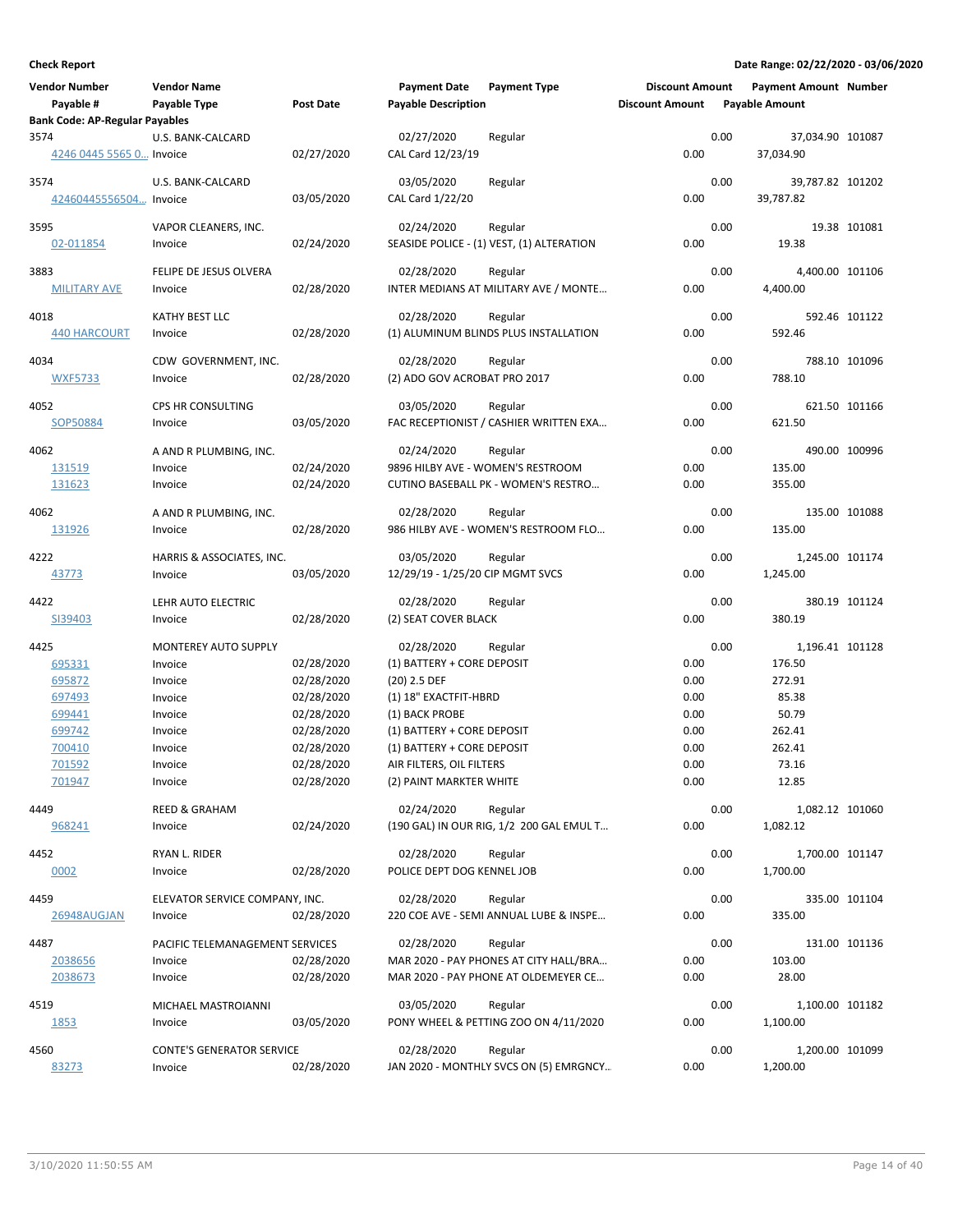| <b>Vendor Number</b> | <b>Vendor Name</b>            |                  | <b>Payment Date</b>             | <b>Payment Type</b>                   | <b>Discount Amount</b> | <b>Payment Amount Number</b> |               |
|----------------------|-------------------------------|------------------|---------------------------------|---------------------------------------|------------------------|------------------------------|---------------|
| Payable #            | Payable Type                  | <b>Post Date</b> | <b>Payable Description</b>      |                                       | <b>Discount Amount</b> | <b>Payable Amount</b>        |               |
| 4804                 | OFFICE TEAM                   |                  | 02/24/2020                      | Regular                               |                        | 0.00                         | 335.94 101056 |
| 55233220             | Invoice                       | 02/24/2020       |                                 | MARLENE GARCIA - WK END DT 01/24/2020 | 0.00                   | 335.94                       |               |
| 4892                 | <b>EDGES ELECTRICAL GROUP</b> |                  | 02/24/2020                      | Regular                               |                        | 0.00                         | 69.91 101020  |
| S4863108.001         | Invoice                       | 02/24/2020       | (4) 240V HAL LAMPS              |                                       | 0.00                   | 60.50                        |               |
| S4876479.001         | Invoice                       | 02/24/2020       | (1) NV 3 1/2 OCT NMC BOX        |                                       | 0.00                   | 9.41                         |               |
| 4896                 | DEPARTMENT OF JUSTICE         |                  | 02/24/2020                      | Regular                               |                        | 0.00                         | 128.00 101016 |
| 432589               | Invoice                       | 02/24/2020       | JAN 2020 - (4) FINGERPRINT APPS |                                       | 0.00                   | 128.00                       |               |

| Payment Type          | Payable<br>Count | Payment<br>Count | <b>Discount</b> | Payment   |
|-----------------------|------------------|------------------|-----------------|-----------|
|                       |                  |                  |                 |           |
| <b>Regular Checks</b> | $\frac{1}{2}$    | $\mathbf{H}$     | 9.99            | 92,772.73 |
| <b>Manual Checks</b>  | 0                |                  | 0.00            | 0.00      |
| <b>Voided Checks</b>  | 0                | 0                | 0.00            | 0.00      |
| <b>Bank Drafts</b>    | 0                | 0                | 0.00            | 0.00      |
| EFT's                 | 0                |                  | 0.00            | 0.00      |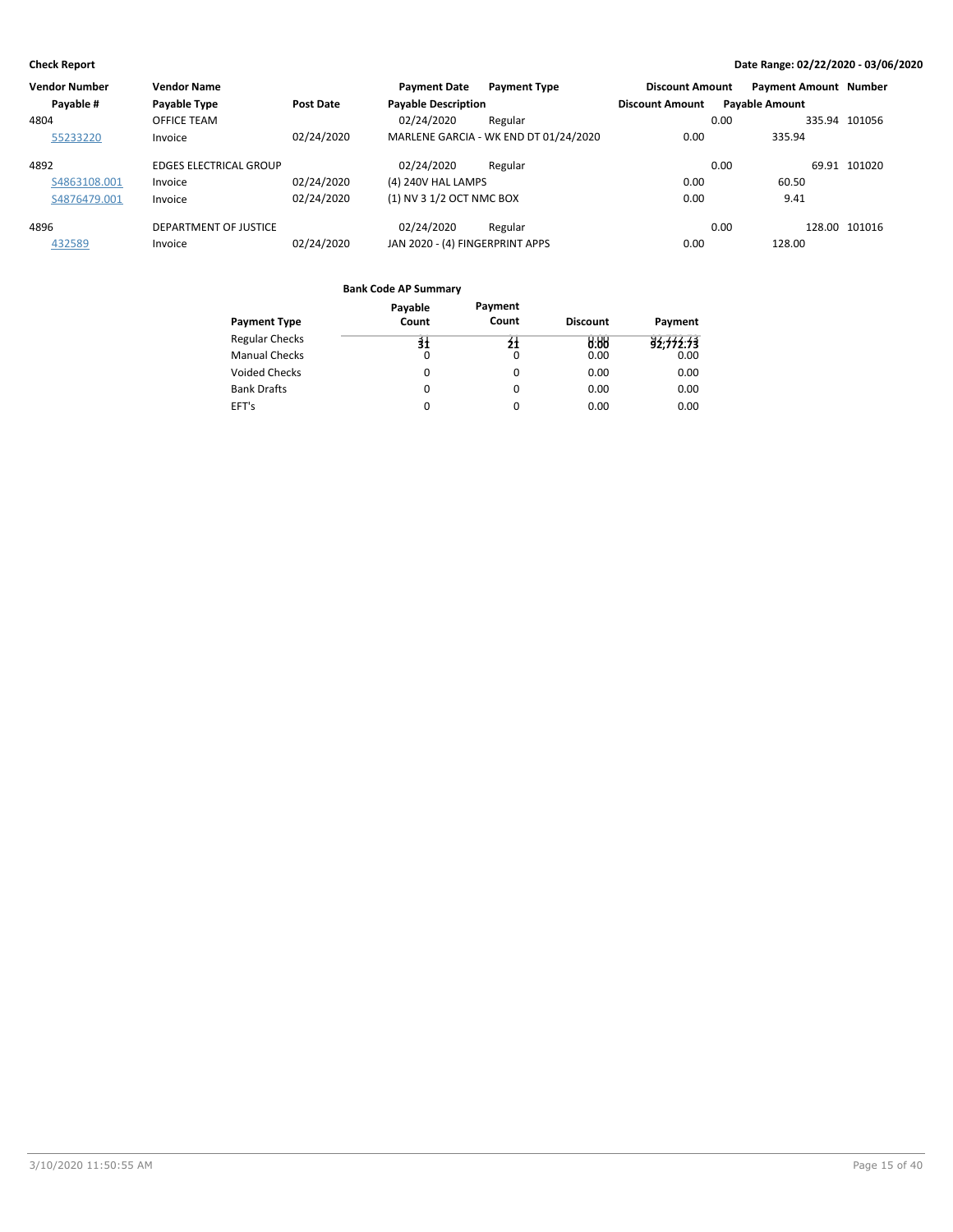| <b>Vendor Number</b>                  | <b>Vendor Name</b>               |                  | <b>Payment Date</b>        | <b>Payment Type</b> | <b>Discount Amount</b> | <b>Payment Amount Number</b> |                      |
|---------------------------------------|----------------------------------|------------------|----------------------------|---------------------|------------------------|------------------------------|----------------------|
| Payable #                             | Payable Type                     | <b>Post Date</b> | <b>Payable Description</b> |                     | <b>Discount Amount</b> | <b>Payable Amount</b>        |                      |
| <b>Bank Code: PY-Payroll Payables</b> |                                  |                  |                            |                     |                        |                              |                      |
| 4920                                  | <b>ICMA RETIREMENT TRUST-457</b> |                  | 02/27/2020                 | <b>Bank Draft</b>   |                        | 0.00                         | 757.95 2036967321    |
| <b>INV0004158</b>                     | Invoice                          | 02/27/2020       | ICMA LOAN 11               |                     | 0.00                   | 757.95                       |                      |
| 4920                                  | <b>ICMA RETIREMENT TRUST-457</b> |                  | 02/27/2020                 | <b>Bank Draft</b>   |                        | 0.00                         | 35.303.23 2036967321 |
| <b>INV0004160</b>                     | Invoice                          | 02/27/2020       | <b>CONTRIBUTIONS</b>       |                     | 0.00                   | 35.303.23                    |                      |
| 4920                                  | <b>ICMA RETIREMENT TRUST-457</b> |                  | 02/27/2020                 | <b>Bank Draft</b>   |                        | 0.00<br>$-407.11$            | 2036967321           |
| CM0000363                             | Credit Memo                      | 02/27/2020       | <b>CONTRIBUTIONS</b>       |                     | 0.00                   | -407.11                      |                      |

|                       | Payable | Payment |          |           |
|-----------------------|---------|---------|----------|-----------|
| <b>Payment Type</b>   | Count   | Count   | Discount | Payment   |
| <b>Regular Checks</b> |         |         | 0.88     | 35,654.87 |
| <b>Manual Checks</b>  | 0       | 0       | 0.00     | 0.00      |
| <b>Voided Checks</b>  | 0       | O       | 0.00     | 0.00      |
| <b>Bank Drafts</b>    | 3       | 3       | 0.00     | 35,654.07 |
| EFT's                 | 0       | 0       | 0.00     | 0.00      |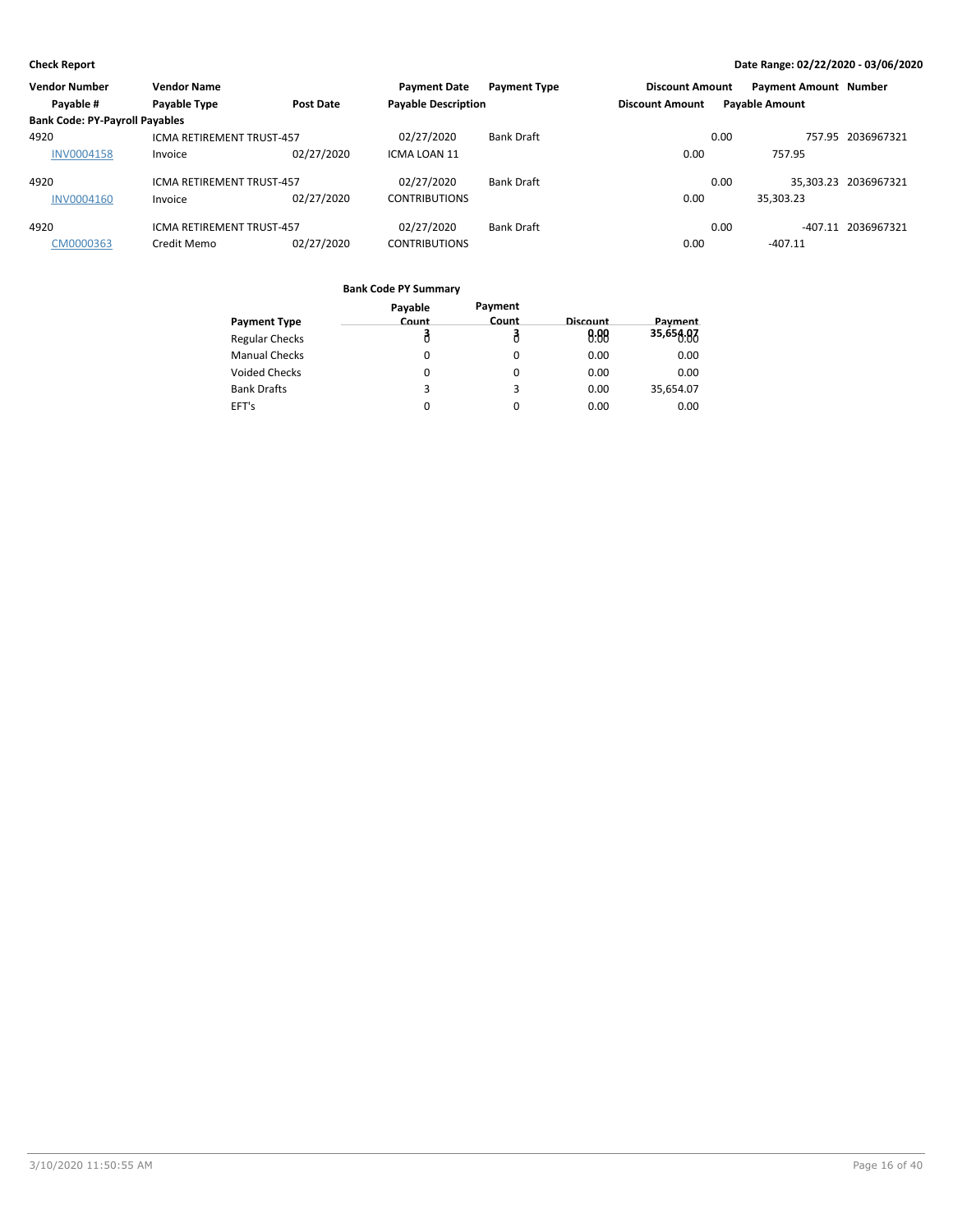| <b>Vendor Number</b>                  | <b>Vendor Name</b>        |            | <b>Payment Date</b>                | <b>Payment Type</b>                    | <b>Discount Amount</b> | <b>Payment Amount Number</b> |  |
|---------------------------------------|---------------------------|------------|------------------------------------|----------------------------------------|------------------------|------------------------------|--|
| Payable #                             | Payable Type              | Post Date  | <b>Payable Description</b>         |                                        | <b>Discount Amount</b> | <b>Pavable Amount</b>        |  |
| <b>Bank Code: AP-Regular Payables</b> |                           |            |                                    |                                        |                        |                              |  |
| 4970                                  | <b>WHITSON ENGINEERS</b>  |            | 02/24/2020                         | Regular                                |                        | 2.146.00 101085<br>0.00      |  |
| 0023528                               | Invoice                   | 02/24/2020 | JAN 2020 - DIVARTY STREET SURVEY   |                                        | 0.00                   | 270.00                       |  |
| 0023543                               | Invoice                   | 02/24/2020 | JAN 2020 - HIGHLAND OTIS PARK SVCS |                                        | 0.00                   | 1.876.00                     |  |
| 5038                                  | THE VILLAGE PROJECT. INC. |            | 02/28/2020                         | Regular                                |                        | 0.00<br>1.004.31 101153      |  |
| <b>JAN 2020</b>                       | Invoice                   | 02/28/2020 |                                    | JAN 2020 - CAL GRANT FOR YOUTH VIOLENC | 0.00                   | 1.004.31                     |  |

|                    | Payable      | Payment  |          |           |
|--------------------|--------------|----------|----------|-----------|
| Payment Type       | <b>Count</b> | Count    | Discolon | Ba1/50e31 |
| Regular Checks     | 3            | 2        | 0.00     | 3,150.31  |
| Manual Checks      | $\Omega$     | 0        | 0.00     | 0.00      |
| Voided Checks      | 0            | $\Omega$ | 0.00     | 0.00      |
| <b>Bank Drafts</b> | $\Omega$     | $\Omega$ | 0.00     | 0.00      |
| EFT's              | 0            | $\Omega$ | 0.00     | 0.00      |
|                    |              |          |          |           |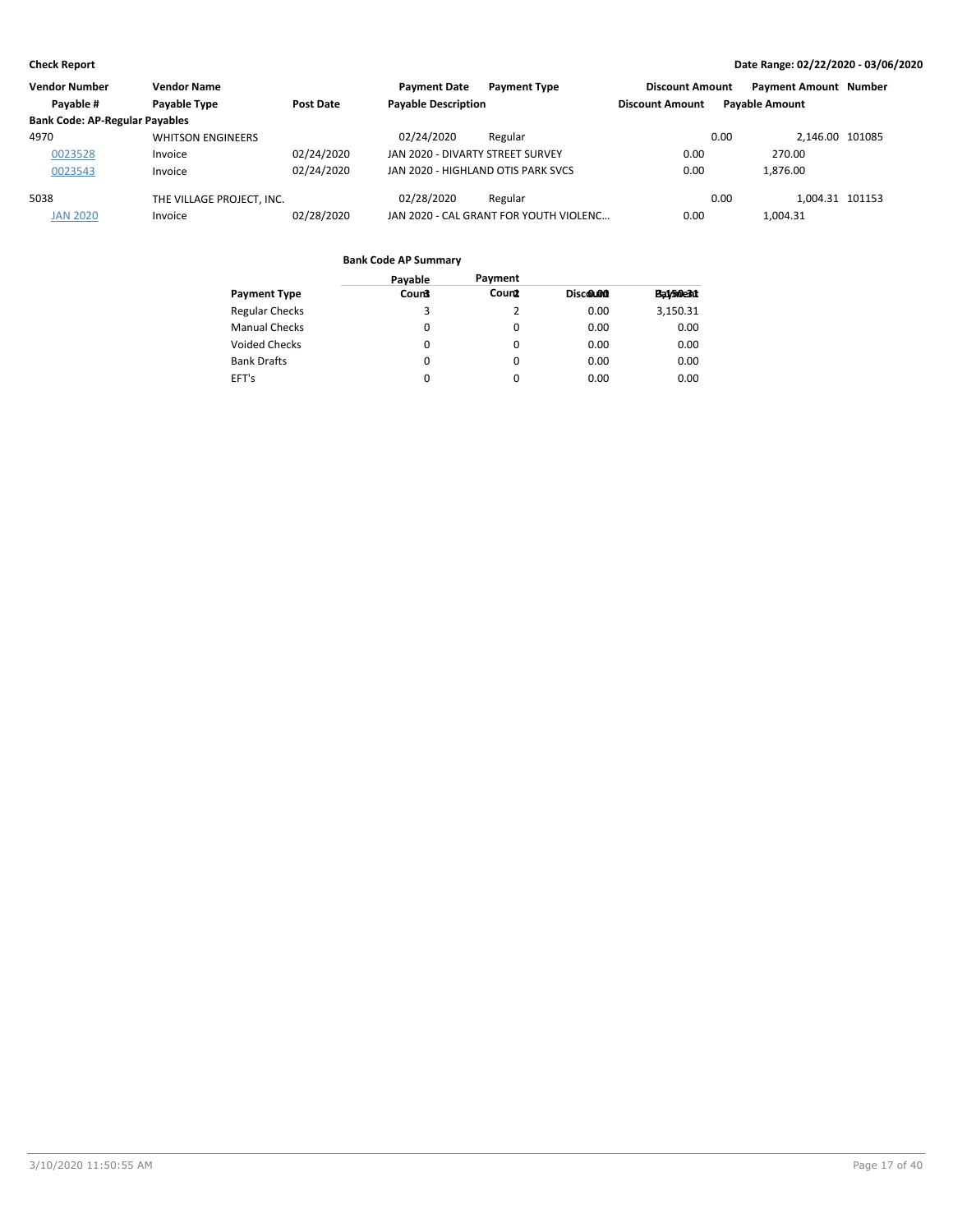| Vendor Number                         | <b>Vendor Name</b>       |            | <b>Payment Date</b>        | <b>Payment Type</b> | <b>Discount Amount</b> | <b>Payment Amount Number</b> |  |
|---------------------------------------|--------------------------|------------|----------------------------|---------------------|------------------------|------------------------------|--|
| Pavable #                             | Payable Type             | Post Date  | <b>Payable Description</b> |                     | <b>Discount Amount</b> | <b>Pavable Amount</b>        |  |
| <b>Bank Code: PY-Payroll Payables</b> |                          |            |                            |                     |                        |                              |  |
| 5103                                  | CALIF LAW ENFRCMNT ASSOC |            | 02/27/2020                 | Regular             |                        | 601.75 19075<br>0.00         |  |
| <b>INV0004120</b>                     | Invoice                  | 02/13/2020 | POLICE DISABILITY          |                     | 0.00                   | 31.14                        |  |
| INV0004121                            | Invoice                  | 02/13/2020 | POLICE DISABILITY          |                     | 0.00                   | 269.88                       |  |
| <b>INV0004154</b>                     | Invoice                  | 02/27/2020 | POLICE DISABILITY          |                     | 0.00                   | 31.11                        |  |
| INV0004155                            | Invoice                  | 02/27/2020 | POLICE DISABILITY          |                     | 0.00                   | 269.62                       |  |

| Payment Type          | Payable<br>Count | Payment<br>Count | 0.00<br><b>Discount</b> | 601.75<br>Payment |
|-----------------------|------------------|------------------|-------------------------|-------------------|
| <b>Regular Checks</b> | 4                |                  | 0.00                    | 601.75            |
| Manual Checks         | $\Omega$         | $\Omega$         | 0.00                    | 0.00              |
| <b>Voided Checks</b>  | 0                | 0                | 0.00                    | 0.00              |
| <b>Bank Drafts</b>    | $\Omega$         | 0                | 0.00                    | 0.00              |
| EFT's                 | 0                |                  | 0.00                    | 0.00              |
|                       |                  |                  |                         |                   |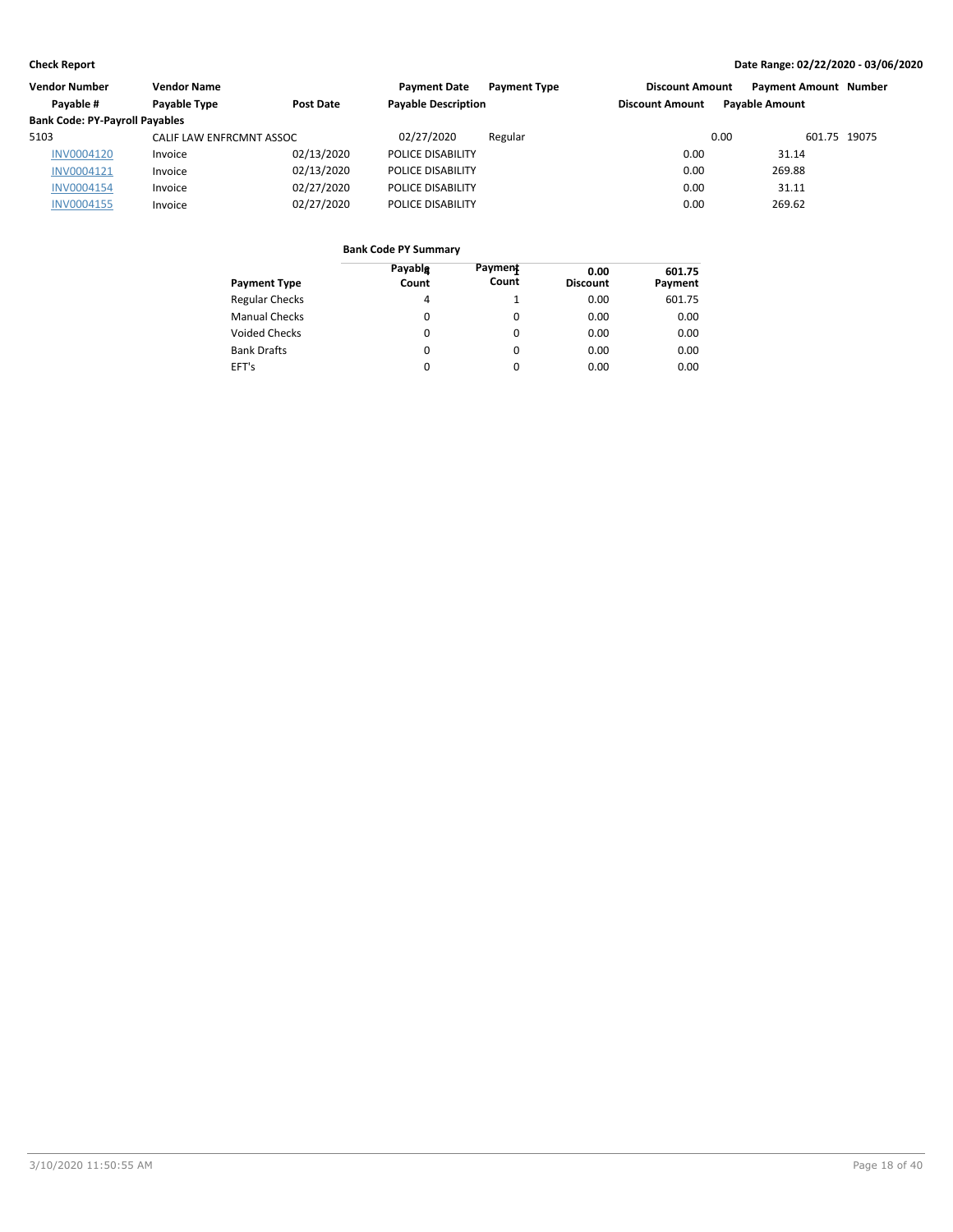| <b>Vendor Number</b>                  | <b>Vendor Name</b>               |                  | <b>Payment Date</b><br><b>Payment Type</b> | <b>Discount Amount</b> | <b>Payment Amount Number</b> |               |
|---------------------------------------|----------------------------------|------------------|--------------------------------------------|------------------------|------------------------------|---------------|
| Pavable #                             | <b>Pavable Type</b>              | <b>Post Date</b> | <b>Payable Description</b>                 | <b>Discount Amount</b> | <b>Pavable Amount</b>        |               |
| <b>Bank Code: AP-Regular Payables</b> |                                  |                  |                                            |                        |                              |               |
| 5126                                  | CENTRAL COAST GLASS & WINDOW CO. |                  | 02/24/2020<br>Regular                      |                        | 0.00                         | 710.89 101011 |
| 32600                                 | Invoice                          | 02/24/2020       | SEASIDE COMM CTR - (1) CLEAR GLASS INSL    | 0.00                   | 415.02                       |               |
| 32637                                 | Invoice                          | 02/24/2020       | FT ORD FIRE STATION - (1) WINDOW GLASS     | 0.00                   | 295.87                       |               |

|                       | <b>Bank Code AP Summary</b> |          |                 |         |
|-----------------------|-----------------------------|----------|-----------------|---------|
|                       | Payable                     | Payment  | 0.00            | 710.89  |
| <b>Payment Type</b>   | Count                       | Count    | <b>Discount</b> | Payment |
| <b>Regular Checks</b> | 2                           |          | 0.00            | 710.89  |
| <b>Manual Checks</b>  | $\Omega$                    | $\Omega$ | 0.00            | 0.00    |
| <b>Voided Checks</b>  | $\Omega$                    | $\Omega$ | 0.00            | 0.00    |
| <b>Bank Drafts</b>    | $\Omega$                    | $\Omega$ | 0.00            | 0.00    |
| EFT's                 | 0                           | $\Omega$ | 0.00            | 0.00    |
|                       |                             |          |                 |         |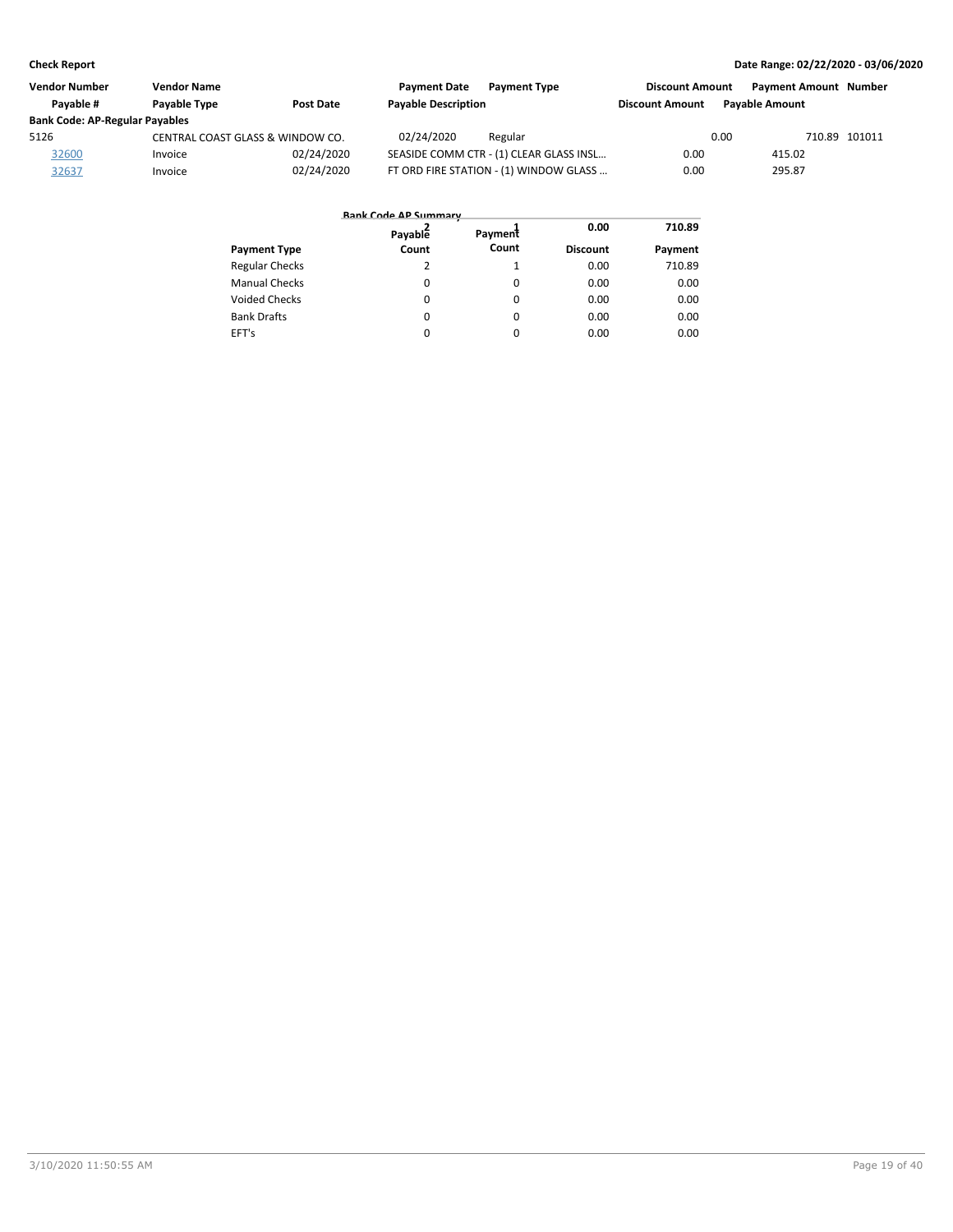| <b>Vendor Number</b>                  | <b>Vendor Name</b>         |                  | <b>Payment Date</b>        | <b>Payment Type</b> | <b>Discount Amount</b> |                       | <b>Payment Amount Number</b> |                         |
|---------------------------------------|----------------------------|------------------|----------------------------|---------------------|------------------------|-----------------------|------------------------------|-------------------------|
| Payable #                             | Payable Type               | <b>Post Date</b> | <b>Payable Description</b> |                     | <b>Discount Amount</b> | <b>Payable Amount</b> |                              |                         |
| <b>Bank Code: PY-Payroll Payables</b> |                            |                  |                            |                     |                        |                       |                              |                         |
| 5144                                  | <b>STATE OF CALIFORNIA</b> |                  | 03/02/2020                 | <b>Bank Draft</b>   |                        | 0.00                  |                              | 12.54 1-202-776-096     |
| <b>INV0004171</b>                     | Invoice                    | 02/27/2020       | <b>SIT PAYABLE</b>         |                     | 0.00                   |                       | 12.54                        |                         |
| 5144                                  | <b>STATE OF CALIFORNIA</b> |                  | 03/02/2020                 | <b>Bank Draft</b>   |                        | 0.00                  |                              | $-4.60$ 1-202-776-096   |
| CM0000366                             | Credit Memo                | 02/27/2020       | <b>SIT PAYABLE</b>         |                     | 0.00                   |                       | $-4.60$                      |                         |
| 5144                                  | <b>STATE OF CALIFORNIA</b> |                  | 02/28/2020                 | <b>Bank Draft</b>   |                        | 0.00                  |                              | 26.871.74 2-144-495-648 |
| INV0004163                            | Invoice                    | 02/27/2020       | <b>SIT PAYABLE</b>         |                     | 0.00                   |                       | 26,871.74                    |                         |

|                       | <b>Bank Code PY Su3nmary</b> | 3                | 0.00            | 26,879.68 |
|-----------------------|------------------------------|------------------|-----------------|-----------|
| <b>Payment Type</b>   | Payable<br>Count             | Payment<br>Count | <b>Discount</b> | Payment   |
| <b>Regular Checks</b> |                              | 0                | 0.00            | 0.00      |
|                       | 0                            |                  |                 |           |
| <b>Manual Checks</b>  | $\Omega$                     | $\Omega$         | 0.00            | 0.00      |
| <b>Voided Checks</b>  | 0                            | 0                | 0.00            | 0.00      |
| <b>Bank Drafts</b>    | 3                            | 3                | 0.00            | 26,879.68 |
| EFT's                 | 0                            | $\Omega$         | 0.00            | 0.00      |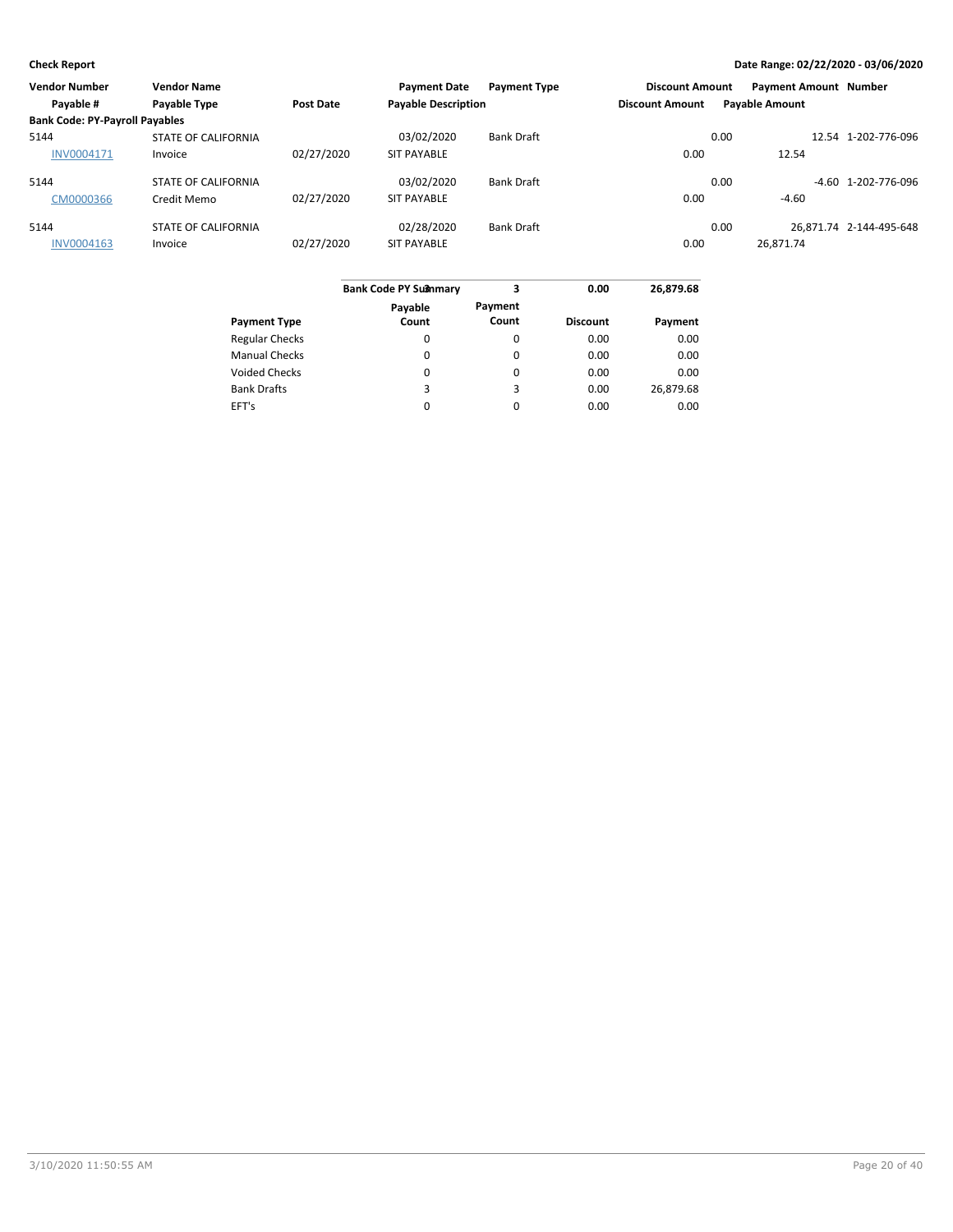| <b>Vendor Number</b>                  | <b>Vendor Name</b>            |                  | <b>Payment Date</b>                      | <b>Payment Type</b> |                 | <b>Discount Amount</b> | <b>Payment Amount Number</b> |               |
|---------------------------------------|-------------------------------|------------------|------------------------------------------|---------------------|-----------------|------------------------|------------------------------|---------------|
| Payable #                             | <b>Payable Type</b>           | <b>Post Date</b> | <b>Payable Description</b>               |                     |                 | <b>Discount Amount</b> | <b>Payable Amount</b>        |               |
| <b>Bank Code: AP-Regular Payables</b> |                               |                  |                                          |                     |                 |                        |                              |               |
| 5198                                  | <b>GOLDEN STATE PORTABLES</b> |                  | 02/24/2020                               | Regular             |                 |                        | 0.00                         | 607.90 101025 |
| 41479                                 | Invoice                       | 02/24/2020       | JAN 2020 - OFC TRAILERS 440 HARCOURT A   |                     |                 | 0.00                   | 487.54                       |               |
| 41480                                 | Invoice                       | 02/24/2020       | JAN 2020 - 610 OLYMPIA AVE - RENTAL PREP |                     |                 | 0.00                   | 120.36                       |               |
|                                       |                               |                  | <b>Bank Code AP Summary</b>              |                     | 0.00            | 607.90                 |                              |               |
|                                       |                               |                  | Pavable                                  | Payment             |                 |                        |                              |               |
|                                       | <b>Payment Type</b>           |                  | Count                                    | Count               | <b>Discount</b> | Payment                |                              |               |

| Payment Type          | Count | count | Discount | Payment |
|-----------------------|-------|-------|----------|---------|
| <b>Regular Checks</b> |       |       | 0.00     | 607.90  |
| <b>Manual Checks</b>  | 0     | 0     | 0.00     | 0.00    |
| <b>Voided Checks</b>  | 0     | 0     | 0.00     | 0.00    |
| <b>Bank Drafts</b>    | 0     | 0     | 0.00     | 0.00    |
| EFT's                 | 0     | 0     | 0.00     | 0.00    |
|                       |       |       |          |         |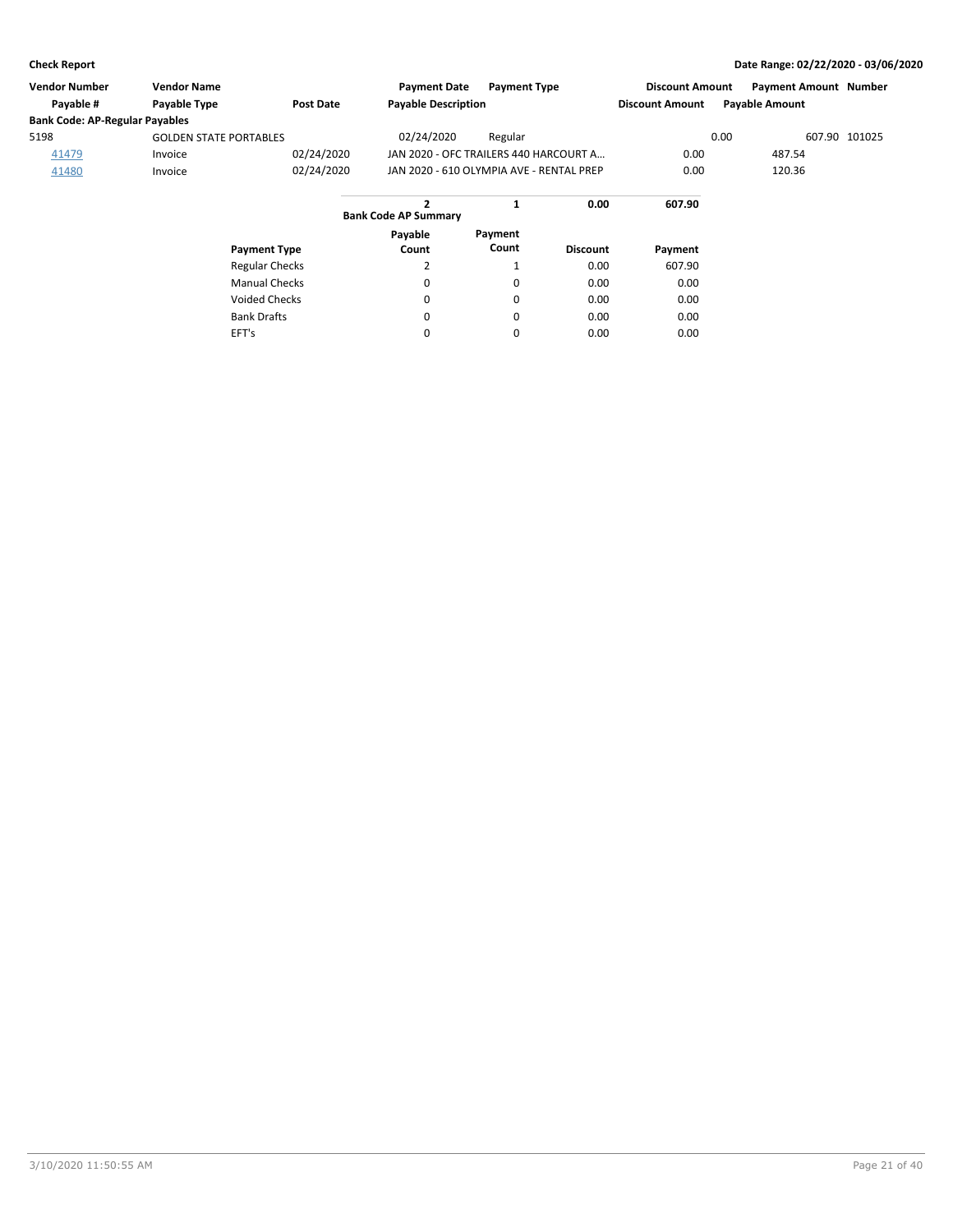| <b>Vendor Number</b>                  | <b>Vendor Name</b>        |                       | <b>Payment Date</b>         | <b>Payment Type</b> |                 | <b>Discount Amount</b> |      | <b>Payment Amount Number</b> |                         |
|---------------------------------------|---------------------------|-----------------------|-----------------------------|---------------------|-----------------|------------------------|------|------------------------------|-------------------------|
| Payable #                             | Payable Type              | <b>Post Date</b>      | <b>Payable Description</b>  |                     |                 | <b>Discount Amount</b> |      | <b>Payable Amount</b>        |                         |
| <b>Bank Code: PY-Payroll Payables</b> |                           |                       |                             |                     |                 |                        |      |                              |                         |
| 5264                                  | RABOBANK, N.A.            |                       | 02/28/2020                  | <b>Bank Draft</b>   |                 |                        | 0.00 |                              | 70,261.90 2700459519503 |
| INV0004164                            | Invoice                   | 02/27/2020            | FIT PAYABLE                 |                     |                 | 0.00                   |      | 70,261.90                    |                         |
| 5264                                  | RABOBANK, N.A.            |                       | 02/28/2020                  | <b>Bank Draft</b>   |                 |                        | 0.00 |                              | 19,433.28 2700459519503 |
| INV0004165                            | Invoice                   | 02/27/2020            | <b>MEDICARE PAYABLE</b>     |                     |                 | 0.00                   |      | 19,433.28                    |                         |
| 5264                                  | RABOBANK, N.A.            |                       | 03/02/2020                  | <b>Bank Draft</b>   |                 |                        | 0.00 |                              | -9.90 2700462217573     |
| CM0000367                             | Credit Memo               | 02/27/2020            | FIT PAYABLE                 |                     |                 | 0.00                   |      | $-9.90$                      |                         |
| 5264                                  | RABOBANK, N.A.            |                       | 03/02/2020                  | <b>Bank Draft</b>   |                 |                        | 0.00 |                              | 11.04 2700462217573     |
| <b>INV0004173</b>                     | Invoice                   | 02/27/2020            | <b>MEDICARE PAYABLE</b>     |                     |                 | 0.00                   |      | 11.04                        |                         |
| 5264                                  | RABOBANK, N.A.            |                       | 03/02/2020                  | <b>Bank Draft</b>   |                 |                        | 0.00 |                              | 45.60 2700462217573     |
| <b>INV0004172</b>                     | Invoice                   | 02/27/2020            | FIT PAYABLE                 |                     |                 | 0.00                   |      | 45.60                        |                         |
| 5264                                  | RABOBANK, N.A.            |                       | 03/02/2020                  | <b>Bank Draft</b>   |                 |                        | 0.00 |                              | -1.30 2700462217573     |
| CM0000368                             | Credit Memo               | 02/27/2020            | <b>MEDICARE PAYABLE</b>     |                     |                 | 0.00                   |      | $-1.30$                      |                         |
| 5266                                  | INTL ASSOC OF FIREFIGHTER |                       | 02/27/2020                  | <b>Bank Draft</b>   |                 |                        | 0.00 |                              | 1,100.00 1288210872     |
| <b>INV0004100</b>                     | Invoice                   | 02/13/2020            | <b>DUES</b>                 |                     |                 | 0.00                   |      | 1,100.00                     |                         |
| 5266                                  | INTL ASSOC OF FIREFIGHTER |                       | 02/27/2020                  | <b>Bank Draft</b>   |                 |                        | 0.00 |                              | 1,100.00 1288210872     |
| <b>INV0004137</b>                     | Invoice                   | 02/27/2020            | <b>DUES</b>                 |                     |                 | 0.00                   |      | 1,100.00                     |                         |
| 5267                                  | <b>SEASIDE POLICE</b>     |                       | 02/27/2020                  | <b>Bank Draft</b>   |                 |                        | 0.00 |                              | 2,205.00 1288210872     |
| INV0004101                            | Invoice                   | 02/13/2020            | <b>DUES</b>                 |                     |                 | 0.00                   |      | 2,205.00                     |                         |
| 5267                                  | <b>SEASIDE POLICE</b>     |                       | 02/27/2020                  | <b>Bank Draft</b>   |                 |                        | 0.00 |                              | 2,310.00 1288210872     |
| <b>INV0004138</b>                     | Invoice                   | 02/27/2020            | <b>DUES</b>                 |                     |                 | 0.00                   |      | 2,310.00                     |                         |
| 5462                                  | LABORERS NATIONAL PENSION |                       | 02/27/2020                  | Regular             |                 |                        | 0.00 | 8,640.00 19076               |                         |
| <b>INV0004122</b>                     | Invoice                   | 02/13/2020            | LIUNA PENSION               |                     |                 | 0.00                   |      | 4,032.00                     |                         |
| <b>INV0004123</b>                     | Invoice                   | 02/13/2020            | LIUNA PENSION POST 7/11     |                     |                 | 0.00                   |      | 288.00                       |                         |
| INV0004156                            | Invoice                   | 02/27/2020            | LIUNA PENSION               |                     |                 | 0.00                   |      | 4,032.00                     |                         |
| INV0004157                            | Invoice                   | 02/27/2020            | LIUNA PENSION POST 7/11     |                     |                 | 0.00                   |      | 288.00                       |                         |
|                                       |                           |                       | 14                          | 11                  | 0.00            | 105,095.62             |      |                              |                         |
|                                       |                           |                       | <b>Bank Code PY Summary</b> |                     |                 |                        |      |                              |                         |
|                                       |                           |                       | Payable                     | Payment             |                 |                        |      |                              |                         |
|                                       |                           | <b>Payment Type</b>   | Count                       | Count               | <b>Discount</b> | Payment                |      |                              |                         |
|                                       |                           | <b>Regular Checks</b> | 4                           | $\mathbf{1}$        | 0.00            | 8,640.00               |      |                              |                         |
|                                       |                           | <b>Manual Checks</b>  | 0                           | $\mathbf 0$         | 0.00            | 0.00                   |      |                              |                         |
|                                       |                           | <b>Voided Checks</b>  | 0                           | $\mathbf 0$         | 0.00            | 0.00                   |      |                              |                         |
|                                       |                           | <b>Bank Drafts</b>    | 10                          | 10                  | 0.00            | 96,455.62              |      |                              |                         |

 $\pmb{0}$ 

0

0.00

0.00

EFT's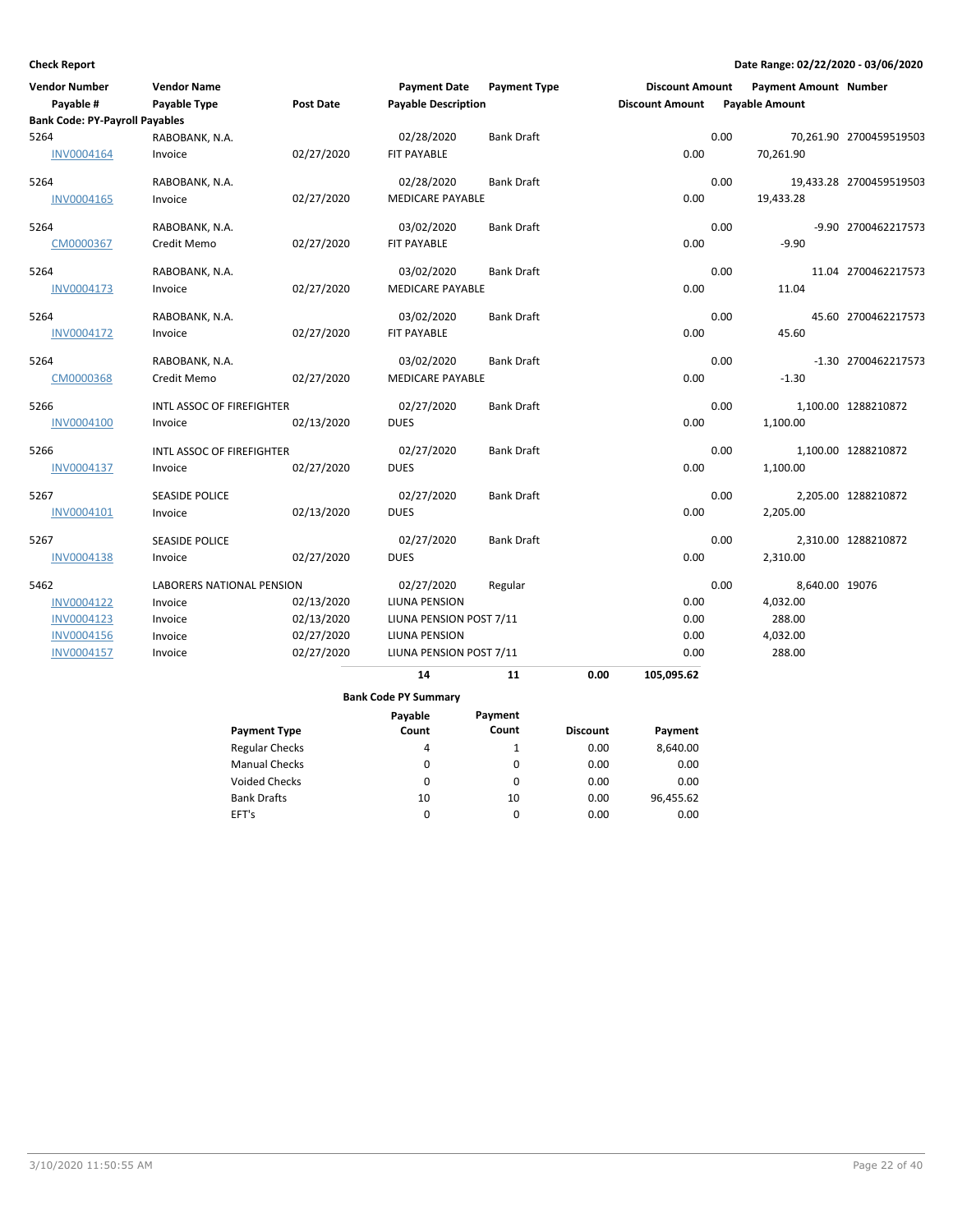| Vendor Number                         | <b>Vendor Name</b>              |                       | <b>Payment Date</b>                   | <b>Payment Type</b> |                 | <b>Discount Amount</b> |      | <b>Payment Amount Number</b> |  |
|---------------------------------------|---------------------------------|-----------------------|---------------------------------------|---------------------|-----------------|------------------------|------|------------------------------|--|
| Payable #                             | Payable Type                    | <b>Post Date</b>      | <b>Payable Description</b>            |                     |                 | <b>Discount Amount</b> |      | <b>Payable Amount</b>        |  |
| <b>Bank Code: AP-Regular Payables</b> |                                 |                       |                                       |                     |                 |                        |      |                              |  |
| 5523                                  | ADVANCE WATER ENGINEERING, INC. |                       | 02/28/2020                            | Regular             |                 |                        | 0.00 | 266.25 101089                |  |
| 14211                                 | Invoice                         | 02/28/2020            | FFR 2020 - FT ORD WATER CHM TREATMENT |                     |                 | 0.00                   |      | 266.25                       |  |
|                                       |                                 |                       |                                       |                     | 0.00            | 266.25                 |      |                              |  |
|                                       |                                 |                       | <b>Bank Code AP Summary</b>           |                     |                 |                        |      |                              |  |
|                                       |                                 |                       | Pavable                               | Payment             |                 |                        |      |                              |  |
|                                       |                                 | <b>Payment Type</b>   | Count                                 | Count               | <b>Discount</b> | Payment                |      |                              |  |
|                                       |                                 | <b>Regular Checks</b> |                                       |                     | 0.00            | 266.25                 |      |                              |  |

0.00 0.00 0.00 0.00

0.00 0.00 0.00 0.00

Manual Checks Voided Checks

Bank Drafts EFT's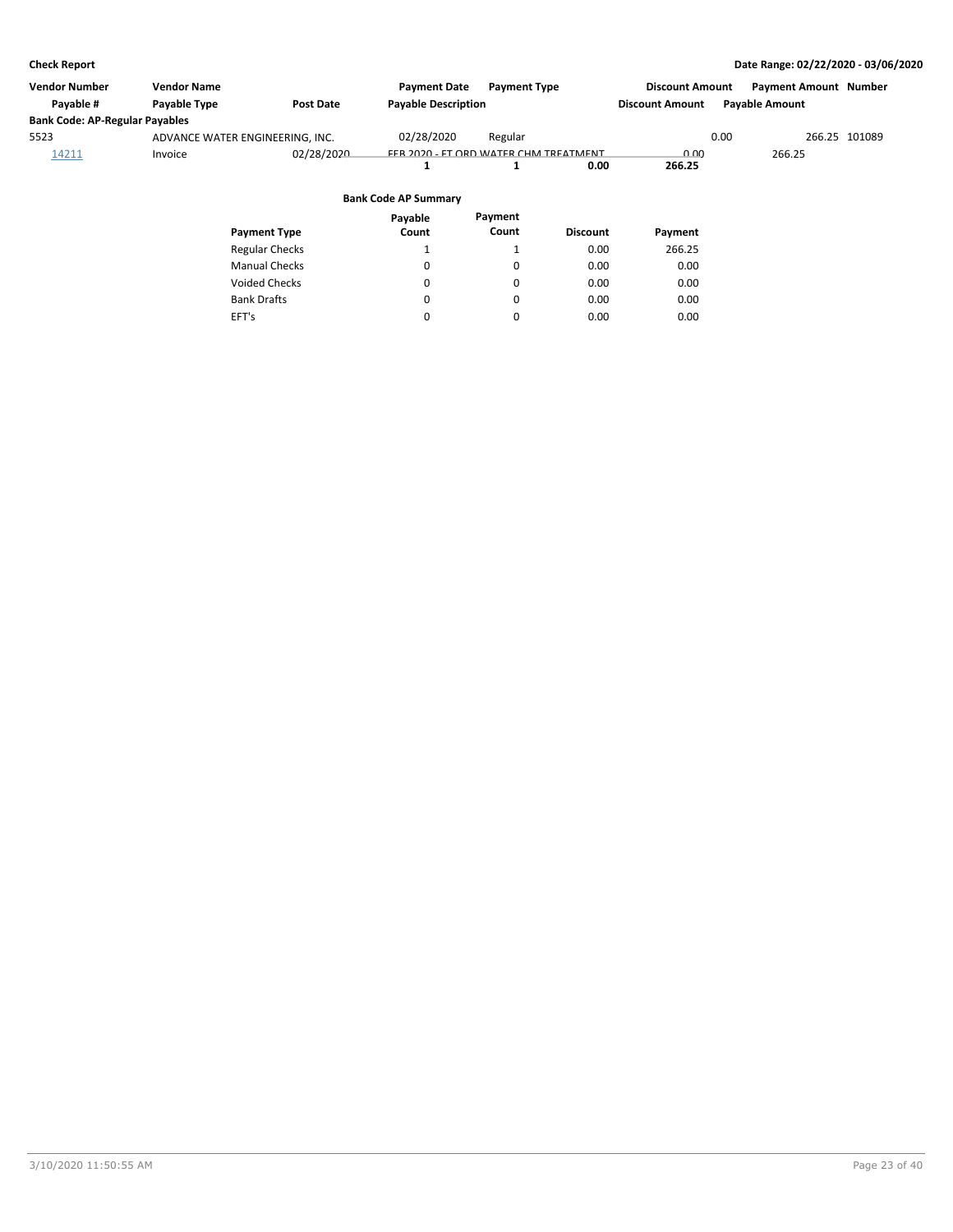| Vendor Number                         | <b>Vendor Name</b>                |            | <b>Payment Date</b><br><b>Payment Type</b> | <b>Discount Amount</b> | <b>Payment Amount Number</b> |  |
|---------------------------------------|-----------------------------------|------------|--------------------------------------------|------------------------|------------------------------|--|
| Payable #                             | Payable Type                      | Post Date  | <b>Payable Description</b>                 | <b>Discount Amount</b> | <b>Payable Amount</b>        |  |
| <b>Bank Code: PY-Payroll Payables</b> |                                   |            |                                            |                        |                              |  |
| 5705                                  | PUBLIC AGENCY RETIREMENT SERVICES |            | 02/26/2020<br>Regular                      |                        | 1.164.94 19081<br>0.00       |  |
| CM0000369                             | Credit Memo                       | 02/26/2020 | REVERSING DUPLICATE NOVEMBER PAYME         | 0.00                   | $-1.157.43$                  |  |
| INV0004166                            | Invoice                           | 02/26/2020 | NOVEMBER 2019 REP FEE INV# 44543           | 0.00                   | 750.00                       |  |
| <b>INV0004167</b>                     | Invoice                           | 02/26/2020 | DECEMBER 2019 REP FEE INV# 44778           | 0.00                   | 750.00                       |  |
| <b>INV0004168</b>                     | Invoice                           | 02/26/2020 | NOVEMBER 2019 ARS FEE INV# 44637           | 0.00                   | 407.43                       |  |
| <b>INV0004169</b>                     | Invoice                           | 02/26/2020 | DECEMBER 2019 ARS FEE INV# 44852           | 1.1640940<br>0.00      | 414.94                       |  |

|                       | Payable | Payment  |                 |          |
|-----------------------|---------|----------|-----------------|----------|
| <b>Payment Type</b>   | Count   | Count    | <b>Discount</b> | Payment  |
| <b>Regular Checks</b> | 5       |          | 0.00            | 1,164.94 |
| <b>Manual Checks</b>  | 0       | 0        | 0.00            | 0.00     |
| <b>Voided Checks</b>  | 0       | 0        | 0.00            | 0.00     |
| <b>Bank Drafts</b>    | 0       | $\Omega$ | 0.00            | 0.00     |
| EFT's                 | 0       | 0        | 0.00            | 0.00     |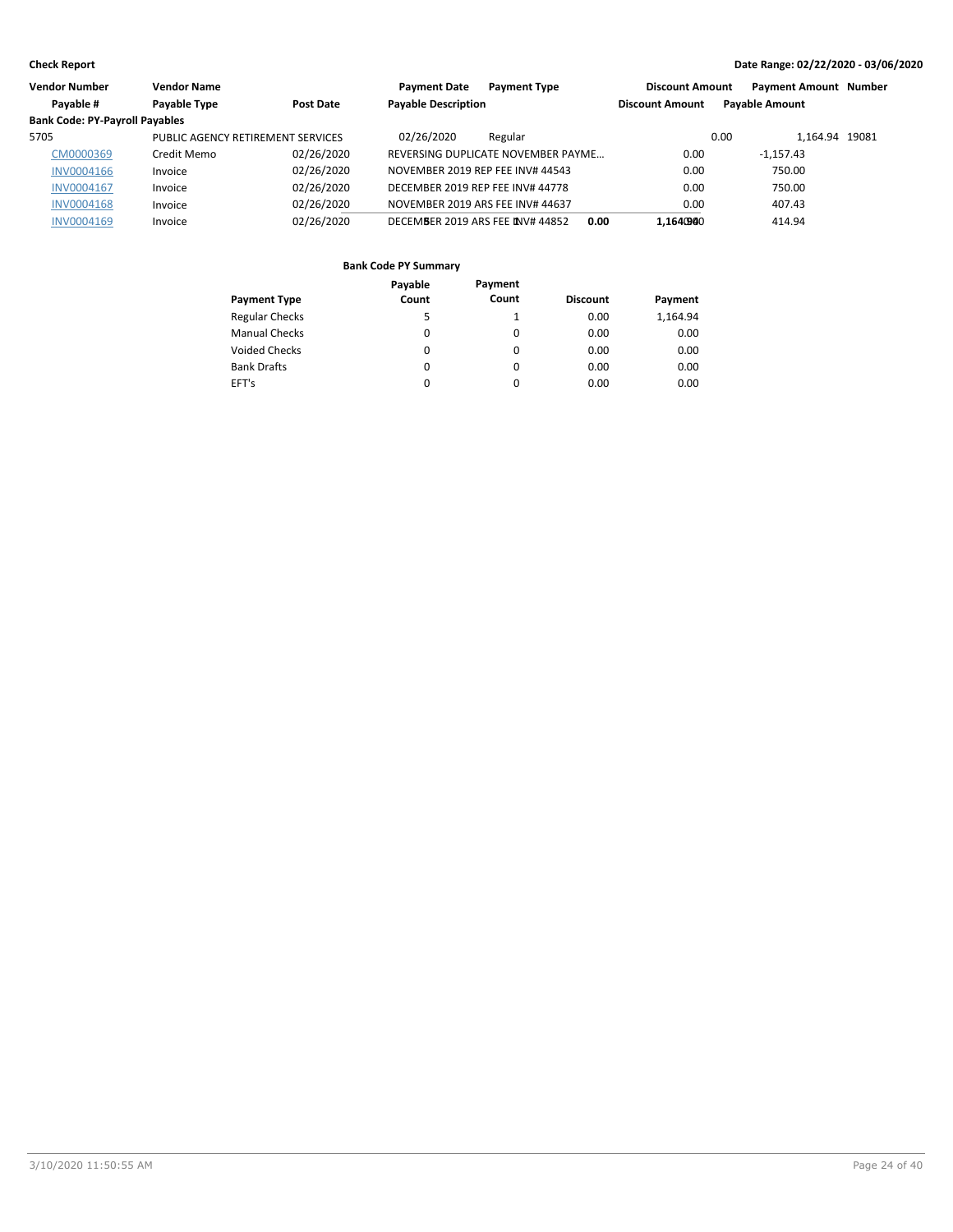| <b>Vendor Number</b><br>Payable #     | <b>Vendor Name</b><br>Payable Type    | <b>Post Date</b>         | <b>Payment Date</b><br><b>Payable Description</b>       | <b>Payment Type</b>                       | <b>Discount Amount</b><br><b>Discount Amount</b> |      | <b>Payment Amount Number</b><br><b>Payable Amount</b> |               |
|---------------------------------------|---------------------------------------|--------------------------|---------------------------------------------------------|-------------------------------------------|--------------------------------------------------|------|-------------------------------------------------------|---------------|
| <b>Bank Code: AP-Regular Payables</b> |                                       |                          |                                                         |                                           |                                                  |      |                                                       |               |
| 5753<br><b>FEB 2020</b>               | <b>HEIHACHIRO TAKARABE</b><br>Invoice | 02/24/2020               | 02/24/2020<br>FEB 2020 - INSTRUCTOR PAY (TAI CHI)       | Regular                                   | 0.00                                             | 0.00 | 301.07                                                | 301.07 101029 |
| 5765                                  | BETTER BRAND FOODS PRODUCTS, INC.     |                          | 03/05/2020                                              | Regular                                   |                                                  | 0.00 |                                                       | 656.05 101162 |
| 603784                                | Invoice                               | 03/05/2020               |                                                         | FOOD DELIVERY TO 986 HILBY AVE 2/12/2020  | 0.00                                             |      | 656.05                                                |               |
| 5776                                  | <b>ALENA WAGREICH</b>                 |                          | 02/24/2020                                              | Regular                                   |                                                  | 0.00 |                                                       | 478.80 100999 |
| <b>FEB 2020</b>                       | Invoice                               | 02/24/2020               | FEB 2020 - INSTRUCTOR PAY (DANCE)                       |                                           | 0.00                                             |      | 478.80                                                |               |
| 5873                                  | UNITED SITE SERVICES, INC.            |                          | 02/24/2020                                              | Regular                                   |                                                  | 0.00 |                                                       | 54.26 101079  |
| 114-9787661                           | Invoice                               | 02/24/2020               | 12/27/19 - 1/23/20 TRAILER KIT SINGLE                   |                                           | 0.00                                             |      | 54.26                                                 |               |
| 5875                                  | HINDERLITER, de LLAMAS & ASSOCIATES   |                          | 02/24/2020                                              | Regular                                   |                                                  | 0.00 | 3,237.76 101030                                       |               |
| 0033026-IN                            | Invoice                               | 02/24/2020               |                                                         | CONTRACT SVCS - SALES TAX/AUDIT SVCS-S    | 0.00                                             |      | 3,237.76                                              |               |
|                                       |                                       |                          |                                                         |                                           |                                                  |      |                                                       |               |
| 5969                                  | <b>FASTENAL COMPANY</b>               |                          | 02/24/2020                                              | Regular                                   |                                                  | 0.00 | 1,356.90 101022                                       |               |
| <b>CASEA97372</b>                     | Invoice                               | 02/24/2020               | JANUARY 2020 VENDING                                    |                                           | 0.00                                             |      | 1,008.16                                              |               |
| <b>CASEA97632</b>                     | Invoice                               | 02/24/2020               | PARTS FOR STREET SWEEPER                                |                                           | 0.00                                             |      | 21.31<br>48.05                                        |               |
| <b>CASEA97637</b>                     | Invoice                               | 02/24/2020<br>02/24/2020 | (2) HARD HATS FOR SANITATION DEPT<br>(6) HAND SANITIZER |                                           | 0.00<br>0.00                                     |      | 22.94                                                 |               |
| <b>CASEA97638</b><br>CASEA97671       | Invoice<br>Invoice                    | 02/24/2020               | HAND WIPES - STREETS DEPT                               |                                           | 0.00                                             |      | 26.82                                                 |               |
| <b>CASEA97697</b>                     | Invoice                               | 02/24/2020               | (2) GWBN GLOVE 100CT                                    |                                           | 0.00                                             |      | 28.37                                                 |               |
| <b>CASEA97749</b>                     | Invoice                               | 02/24/2020               | (1) SWEATSHIRT LIME                                     |                                           | 0.00                                             |      | 39.37                                                 |               |
| <b>CASEA97761</b>                     | Invoice                               | 02/24/2020               | MISC SUPPLIES - STREETS DEPT                            |                                           | 0.00                                             |      | 17.03                                                 |               |
| <b>CASEA97789</b>                     | Invoice                               | 02/24/2020               | MISC SUPPLIES STREETS DEPT                              |                                           | 0.00                                             |      | 94.05                                                 |               |
| <b>CASEA97808</b>                     | Invoice                               | 02/24/2020               | MISC SUPPLIES - BALLARDS                                |                                           | 0.00                                             |      | 28.39                                                 |               |
| <b>CASEA97838</b>                     | Invoice                               | 02/24/2020               | SUPPLIES FOR LAGUNA GRANDE PARK                         |                                           | 0.00                                             |      | 22.41                                                 |               |
|                                       |                                       |                          |                                                         |                                           |                                                  |      |                                                       |               |
| 5996                                  | <b>WITMER-TYSON IMPORTS</b>           |                          | 02/24/2020                                              | Regular                                   |                                                  | 0.00 | 13,132.50 101086                                      |               |
| T13459                                | Invoice                               | 02/24/2020               | (1) POLICE DOG - SEASIDE POLICE DEPT                    |                                           | 0.00                                             |      | 9,832.50                                              |               |
| T13460                                | Invoice                               | 02/24/2020               |                                                         | (1) BASIC K-9 PATROL SCHOOL 3/9/20 - 4/3/ | 0.00                                             |      | 3,300.00                                              |               |
| 6065                                  | ROBERT R. WELLINGTON                  |                          | 02/24/2020                                              | Regular                                   |                                                  | 0.00 |                                                       | 75.00 101062  |
| 25084                                 | Invoice                               | 02/24/2020               |                                                         | OCT 2019 - PROF SVCS FOR OVERSIGHT BOA    | 0.00                                             |      | 75.00                                                 |               |
| 6088                                  | MONTEREY FIRE EXTINGUISHER, INC.      |                          | 02/24/2020                                              | Regular                                   |                                                  | 0.00 |                                                       | 818.00 101051 |
| 79079                                 | Invoice                               | 02/24/2020               |                                                         | JAN 2020 - SERVICE AT MULTIPLE LOCATIONS  | 0.00                                             |      | 818.00                                                |               |
|                                       |                                       |                          |                                                         |                                           |                                                  |      |                                                       |               |
| 6193                                  | <b>PURCHASE POWER</b>                 |                          | 02/28/2020                                              | Regular                                   |                                                  | 0.00 | 1,000.00 101144                                       |               |
| 1/28/20 REFILL                        | Invoice                               | 02/28/2020               |                                                         | ACCT #8000-9000-1135-153; REFILL ON 1/28  | 0.00                                             |      | 1,000.00                                              |               |
| 6197                                  | U.S. BANK EQUIPMENT FINANCE           |                          | 02/24/2020                                              | Regular                                   |                                                  | 0.00 |                                                       | 197.31 101078 |
| 406918334                             | Invoice                               | 02/24/2020               |                                                         | 656 BROADWAY AVE - KONICA MINOLTA CO      | 0.00                                             |      | 197.31                                                |               |
| 6197                                  | U.S. BANK EQUIPMENT FINANCE           |                          | 02/28/2020                                              | Regular                                   |                                                  | 0.00 |                                                       | 669.83 101156 |
| 407385590                             | Invoice                               | 02/28/2020               | P.D. COPIERS DUE 3/12/20                                |                                           | 0.00                                             |      | 518.00                                                |               |
| 407385780                             | Invoice                               | 02/28/2020               | ENGINEERING COPIER DUE 3/13/20                          |                                           | 0.00                                             |      | 151.83                                                |               |
| 6197                                  | <b>U.S. BANK EQUIPMENT FINANCE</b>    |                          | 03/05/2020                                              | Regular                                   |                                                  | 0.00 |                                                       | 311.75 101201 |
| 407203728                             | Invoice                               | 03/05/2020               |                                                         | 986 HILBY AVE - KONICA COPIER DUE 3/9/20  | 0.00                                             |      | 311.75                                                |               |
|                                       |                                       |                          |                                                         |                                           |                                                  |      |                                                       |               |
| 6204                                  | CONCERN HEALTH                        |                          | 03/05/2020                                              | Regular                                   |                                                  | 0.00 |                                                       | 728.75 101165 |
| CN2008032                             | Invoice                               | 03/05/2020               |                                                         | FEB 2020 - PER EMPLOYEE PER MONTH/MO      | 0.00                                             |      | 728.75                                                |               |
| 6210                                  | SALINAS VALLEY PRO SQUAD              |                          | 02/24/2020                                              | Regular                                   |                                                  | 0.00 | -455.41 101067                                        |               |
| 6210                                  | SALINAS VALLEY PRO SQUAD              |                          | 02/24/2020                                              | Regular                                   |                                                  | 0.00 |                                                       | 455.41 101067 |
| 305186                                | Invoice                               | 02/24/2020               |                                                         | (1) RESERVE OFFICER UNIFORM - SEASIDE P   | 0.00                                             |      | 455.41                                                |               |
| 6231                                  | CSC OF SALINAS                        |                          | 02/28/2020                                              | Regular                                   |                                                  | 0.00 |                                                       | 185.00 101100 |
| 000732201                             | Invoice                               | 02/28/2020               | PARTS FOR BUCKET TRUCK                                  |                                           | 0.00                                             |      | 185.00                                                |               |
|                                       |                                       |                          |                                                         |                                           |                                                  |      |                                                       |               |
| 6306                                  | <b>GAVILAN PEST CONTROL</b>           |                          | 02/24/2020                                              | Regular                                   |                                                  | 0.00 |                                                       | 155.00 101024 |
| 0128409                               | Invoice                               | 02/24/2020               |                                                         | 220 COE AVE - RODENT CONTROL 1/21/2020    | 0.00                                             |      | 155.00                                                |               |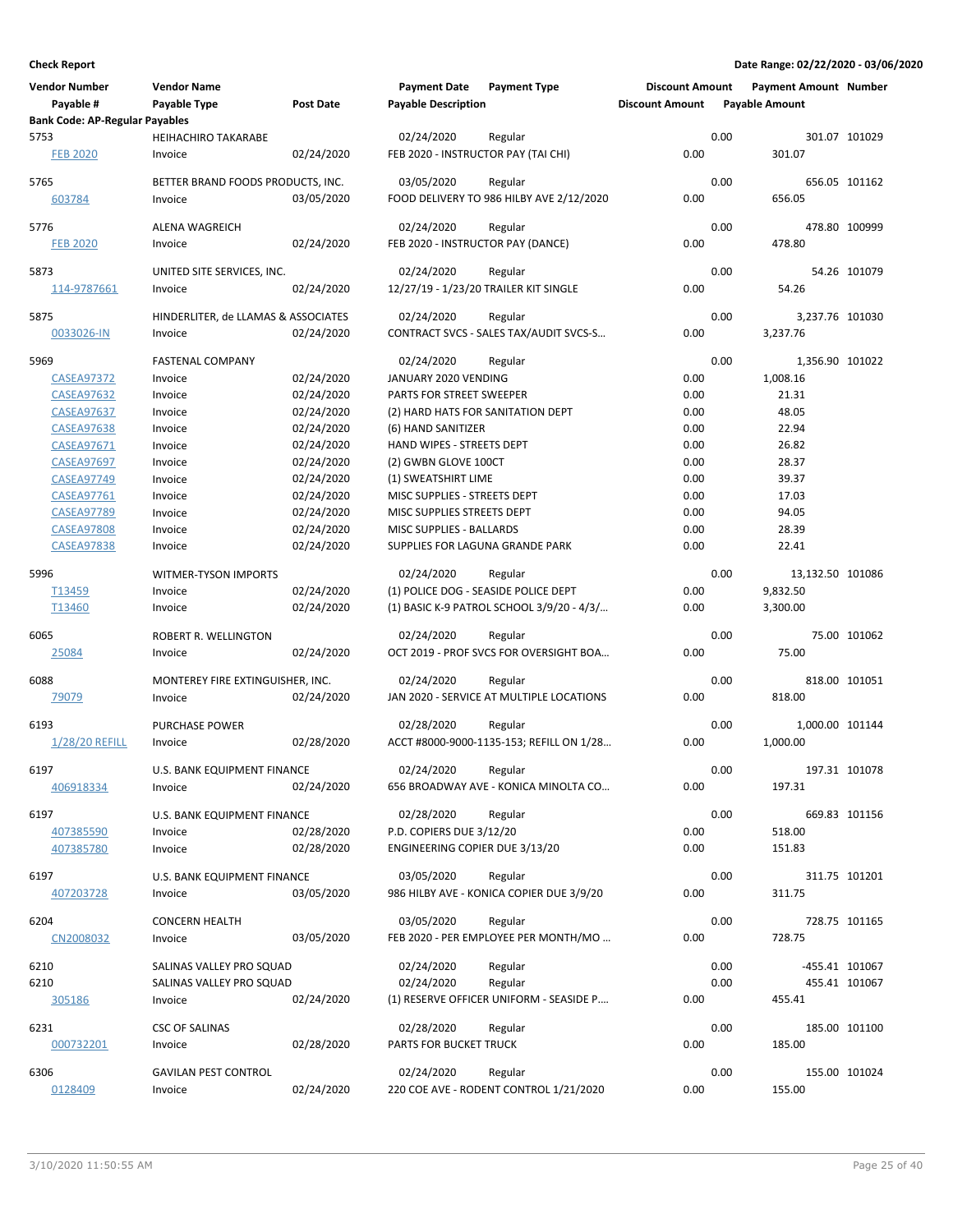| <b>Vendor Number</b>    | <b>Vendor Name</b>                 |            | <b>Payment Date</b>                  | <b>Payment Type</b>                       | <b>Discount Amount</b> |      | <b>Payment Amount Number</b> |               |
|-------------------------|------------------------------------|------------|--------------------------------------|-------------------------------------------|------------------------|------|------------------------------|---------------|
| Payable #               | Payable Type                       | Post Date  | <b>Payable Description</b>           |                                           | <b>Discount Amount</b> |      | <b>Payable Amount</b>        |               |
| 6306                    | <b>GAVILAN PEST CONTROL</b>        |            | 02/28/2020                           | Regular                                   |                        | 0.00 |                              | 60.00 101107  |
| 0128958                 | Invoice                            | 02/28/2020 |                                      | 220 COE AVE - GENERAL PEST CONTROL 2/1    | 0.00                   |      | 60.00                        |               |
| 6306                    | <b>GAVILAN PEST CONTROL</b>        |            | 03/05/2020                           | Regular                                   |                        | 0.00 |                              | 87.00 101173  |
| 0128889                 | Invoice                            | 03/05/2020 |                                      | 986 HILBY AVE - GENERAL PEST 2/29/2020    | 0.00                   |      | 87.00                        |               |
| 6324                    | The Home Depot Pro                 |            | 02/28/2020                           | Regular                                   |                        | 0.00 | 4,310.83 101152              |               |
| 532867504               | Invoice                            | 02/28/2020 |                                      | JANITORIAL SUPPLIES FOR 986 HILBY AVE     | 0.00                   |      | 1,835.57                     |               |
| 534729777               | Invoice                            | 02/28/2020 | JANITORIAL SUPPLIES - 986 HILBY AVE  |                                           | 0.00                   |      | 1,184.71                     |               |
| 535919286               | Invoice                            | 02/28/2020 | JANITORIAL SUPPLIES - 986 HILBY AVE  |                                           | 0.00                   |      | 1,290.55                     |               |
| 6379                    | <b>MARINA COAST WATER DISTRICT</b> |            | 02/24/2020                           | Regular                                   |                        | 0.00 | 1,442.35 101042              |               |
| <b>JAN 2020</b>         | Invoice                            | 02/24/2020 | JAN 2020 - (3) SEASIDE SERVICE ACCTS |                                           | 0.00                   |      | 1,442.35                     |               |
|                         |                                    |            |                                      |                                           |                        |      |                              |               |
| 6415                    | <b>ENFLOW INFORMATION SYSTEMS</b>  |            | 03/05/2020                           | Regular                                   |                        | 0.00 |                              | 500.00 101170 |
| 994-SS                  | Invoice                            | 03/05/2020 |                                      | (4 HRS) DIAGNOSE PROBLEM W/ ACCESS HR     | 0.00                   |      | 500.00                       |               |
| 6438                    | <b>CWEA</b>                        |            | 02/28/2020                           | Regular                                   |                        | 0.00 |                              | 192.00 101101 |
| 000030171               | Invoice                            | 02/28/2020 |                                      | MONTY D. MILLER ASSOCIATION MEMBERSH      | 0.00                   |      | 192.00                       |               |
| 6538                    | JULY E. BARREDO                    |            | 03/05/2020                           | Regular                                   |                        | 0.00 |                              | 375.00 101177 |
| 004                     | Invoice                            | 03/05/2020 |                                      | DJ SVC AT SEASIDE HIGH SCHOOL GYM 3/21    | 0.00                   |      | 375.00                       |               |
| 6553                    | <b>COMCAST</b>                     |            | 03/05/2020                           | Regular                                   |                        | 0.00 |                              | 104.90 101164 |
| $2/11/20 - 3/10/20$     | Invoice                            | 03/05/2020 |                                      | ACCT #8155 10 027 0002821; 2/11/2020 BILL | 0.00                   |      | 65.31                        |               |
| $2/6/20 - 3/5/20$       | Invoice                            | 03/05/2020 |                                      | ACCT #8155 10 027 0033792; 2/3/2020 BILL  | 0.00                   |      | 39.59                        |               |
| 6599                    | MONTEREY PENINSULA ENGINEERING     |            | 02/24/2020                           | Regular                                   |                        | 0.00 | 86,834.79 101053             |               |
| $\overline{4}$          | Invoice                            | 02/24/2020 |                                      | LIFT STATON UPGRADES THROUGH 1/31/20      | 0.00                   |      | 86,834.79                    |               |
|                         |                                    |            |                                      |                                           |                        |      |                              |               |
| 6602                    | <b>NANCY MELTON</b>                |            | 02/24/2020                           | Regular                                   |                        | 0.00 |                              | 114.80 101055 |
| <b>FEB 2020</b>         | Invoice                            | 02/24/2020 |                                      | FEB 2020 - INSTRUCTOR PAY (GENTLE YOGA)   | 0.00                   |      | 114.80                       |               |
| 6671                    | <b>VERIZON WIRELESS</b>            |            | 02/24/2020                           | Regular                                   |                        | 0.00 |                              | 38.01 101082  |
| 9846999236              | Invoice                            | 02/24/2020 |                                      | ACCT #772515511-00004; 1/23/20 BILL DATE  | 0.00                   |      | 38.01                        |               |
| 6671                    | <b>VERIZON WIRELESS</b>            |            | 03/05/2020                           | Regular                                   |                        | 0.00 |                              | 38.01 101203  |
| 9846995653              | Invoice                            | 03/05/2020 |                                      | ACCT #742236901-00001; 1/23 20 BILL DATE  | 0.00                   |      | 38.01                        |               |
| 6747                    | <b>AT&amp;T MOBILITY</b>           |            | 02/24/2020                           | Regular                                   |                        | 0.00 |                              | 562.64 101002 |
| <u> 1/9/20 - 2/8/20</u> | Invoice                            | 02/24/2020 |                                      | ACCT #287021335618/ INV #287021335618     | 0.00                   |      | 562.64                       |               |
| 6747                    | <b>AT&amp;T MOBILITY</b>           |            | 02/28/2020                           | Regular                                   |                        | 0.00 | 1,638.55 101092              |               |
| $1/9/20 - 2/8/20$       | Invoice                            | 02/28/2020 |                                      | ACCT #287272498122 / INV #287272498122    | 0.00                   |      | 551.62                       |               |
| $1/9/20 - 2/8/20$       | Invoice                            | 02/28/2020 |                                      | ACCT #287256319516 / INV #287256319516    | 0.00                   |      | 1,086.93                     |               |
| 6761                    | MONTEREY SIGNS, INC.               |            | 02/28/2020                           | Regular                                   |                        | 0.00 |                              | 136.56 101132 |
| 17421                   | Invoice                            | 02/28/2020 | (1) CUSTOM ACP FENCE SIGN            |                                           | 0.00                   |      | 136.56                       |               |
|                         |                                    |            |                                      |                                           |                        |      |                              |               |
| 6835                    | LANGUAGE TESTING INTL., INC        |            | 03/05/2020                           | Regular                                   |                        | 0.00 |                              | 179.00 101179 |
| L34305-IN               | Invoice                            | 03/05/2020 | SPANISH TESTING - J. CARVALHO        |                                           | 0.00                   |      | 179.00                       |               |
| 6970                    | ID CONCEPTS, LLC                   |            | 02/24/2020                           | Regular                                   |                        | 0.00 | 1,463.54 101032              |               |
| 20136                   | Invoice                            | 02/24/2020 |                                      | (57) LAW ENFRCMNT ID CREDENTIAL CARDS     | 0.00                   |      | 1,463.54                     |               |
| 6970                    | ID CONCEPTS, LLC                   |            | 02/28/2020                           | Regular                                   |                        | 0.00 |                              | 24.61 101118  |
| 20136.                  | Invoice                            | 02/28/2020 |                                      | (1) ADDTL ID CREDENTIAL CARD FRM ORIG     | 0.00                   |      | 24.61                        |               |
| 6989                    | DON GARL                           |            | 03/05/2020                           | Regular                                   |                        | 0.00 |                              | 400.00 101169 |
| 1/7/2020                | Invoice                            | 03/05/2020 |                                      | MUSIC FOR SENIOR'S SOCK HOP DANCE 4/9/    | 0.00                   |      | 400.00                       |               |
| 7011                    | SANDRA M. GRAY                     |            | 03/05/2020                           | Regular                                   |                        | 0.00 |                              |               |
| 2/19/2020               | Invoice                            | 03/05/2020 |                                      | FED EX EXPENSE REIMBURSEMENT 2/19/20      | 0.00                   |      | 4.37                         | 4.37 101190   |
|                         |                                    |            |                                      |                                           |                        |      |                              |               |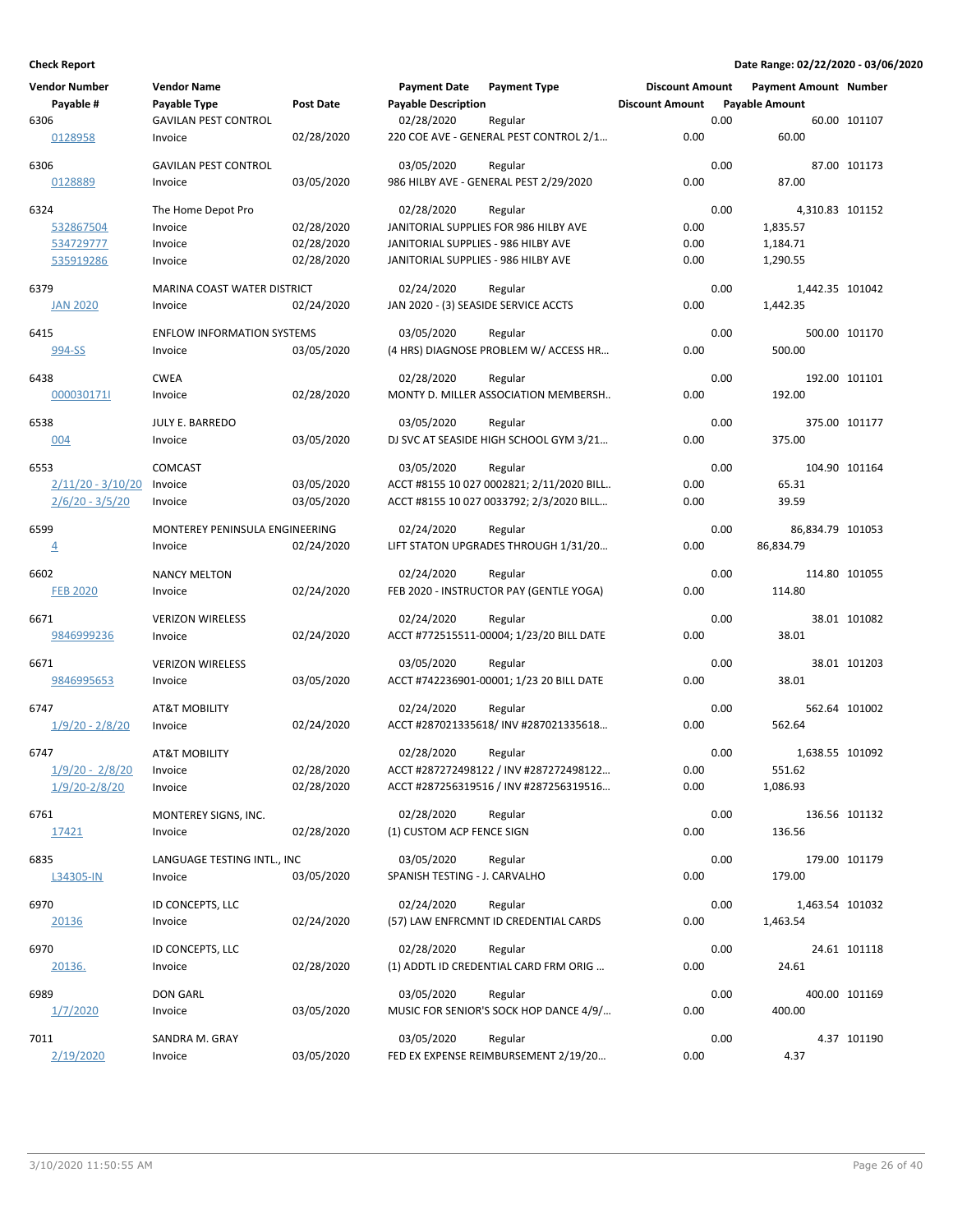| Vendor Number       | <b>Vendor Name</b>         |                  | <b>Payment Date</b>               | <b>Payment Type</b>                       | <b>Discount Amount</b> | <b>Payment Amount Number</b> |               |
|---------------------|----------------------------|------------------|-----------------------------------|-------------------------------------------|------------------------|------------------------------|---------------|
| Payable #           | Payable Type               | <b>Post Date</b> | <b>Payable Description</b>        |                                           | <b>Discount Amount</b> | <b>Pavable Amount</b>        |               |
| 7020                | <b>ERIC RANSOM</b>         |                  | 03/05/2020                        | Regular                                   |                        | 0.00                         | 958.30 101171 |
| $1/27/20 - 3/30/20$ | Invoice                    | 03/05/2020       |                                   | 1/27/20 - 3/30/2020 - INSTRUCTOR PAY (AD  | 0.00                   | 114.80                       |               |
| $1/27 - 3/30/20$    | Invoice                    | 03/05/2020       |                                   | 1/27/20 - 3/30/2020 - INSTRUCTOR PAY (KID | 0.00                   | 843.50                       |               |
| 7040                | <b>TAPCO</b>               |                  | 02/24/2020                        | Regular                                   |                        | 0.00                         | 598.00 101075 |
| 1661589             | Invoice                    | 02/24/2020       |                                   | (4) U-BRAKCET, 2"CLAMP ON, (3) BOLTS      | 0.00                   | 598.00                       |               |
| 7065                | JAN ROEHL CONSULTING       |                  | 02/28/2020                        | Regular                                   |                        | 1.000.00 101120<br>0.00      |               |
| 17                  | Invoice                    | 02/28/2020       | JAN 2020 - CALVIP EVALUATION SVCS |                                           | 0.00                   | 1.000.00                     |               |
| 7068                | PURSELL CONSTRUCTION. INC. |                  | 03/05/2020                        | Regular<br>0.00                           | $124,691.24$ 0.00      |                              | 270.00 101188 |
| L-9655              | Invoice                    | 03/05/2020       |                                   | OLDEMEYER CTR - REPLACE LIGHT FIXTURE     | 0.00                   | 270.00                       |               |

|                       | Payable  | Payment |                 |            |
|-----------------------|----------|---------|-----------------|------------|
| <b>Payment Type</b>   | Count    | Count   | <b>Discount</b> | Payment    |
| <b>Regular Checks</b> | 58       | 41      | 0.00            | 125,146.65 |
| <b>Manual Checks</b>  | 0        | 0       | 0.00            | 0.00       |
| <b>Voided Checks</b>  | $\Omega$ |         | 0.00            | $-455.41$  |
| <b>Bank Drafts</b>    | $\Omega$ | 0       | 0.00            | 0.00       |
| EFT's                 | 0        | 0       | 0.00            | 0.00       |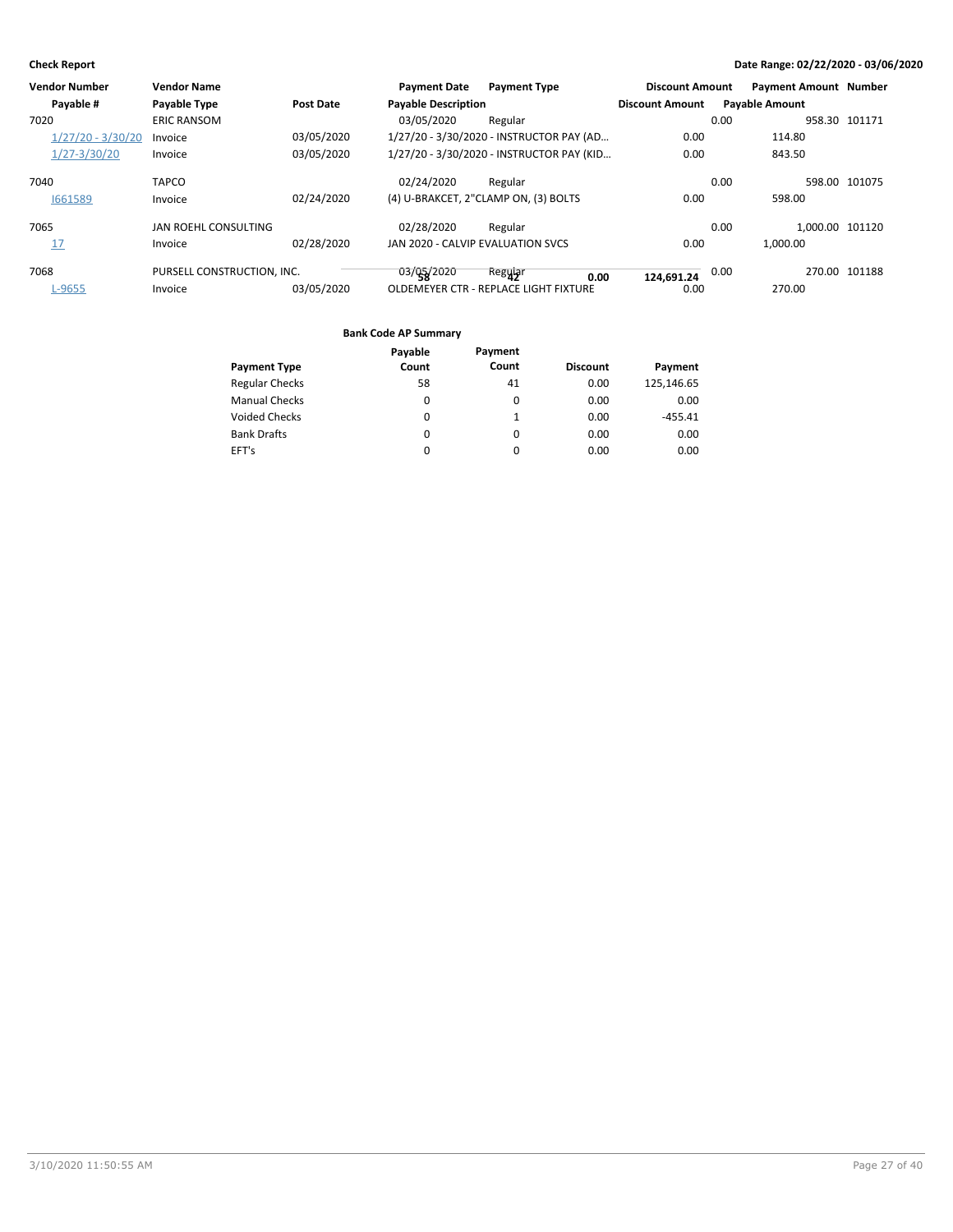| <b>Vendor Number</b><br>Payable #     | <b>Vendor Name</b><br>Payable Type  | <b>Post Date</b> | <b>Payment Date</b><br><b>Payable Description</b> | <b>Payment Type</b> |      | <b>Discount Amount</b><br><b>Discount Amount</b> |      | <b>Payment Amount Number</b><br><b>Payable Amount</b> |                      |
|---------------------------------------|-------------------------------------|------------------|---------------------------------------------------|---------------------|------|--------------------------------------------------|------|-------------------------------------------------------|----------------------|
| <b>Bank Code: PY-Payroll Payables</b> |                                     |                  |                                                   |                     |      |                                                  |      |                                                       |                      |
| 7124                                  | U.S. BANK N.A. - PARS ARS 457 & SRP |                  | 02/27/2020                                        | <b>Bank Draft</b>   |      |                                                  | 0.00 |                                                       | 2,259.61 2942640297  |
| <b>INV0004140</b>                     | Invoice                             | 02/27/2020       | PARS-ARS 457 6746022400                           |                     |      | 0.00                                             |      | 2,259.61                                              |                      |
| 7124                                  | U.S. BANK N.A. - PARS ARS 457 & SRP |                  | 02/27/2020                                        | <b>Bank Draft</b>   |      |                                                  | 0.00 |                                                       | 2,511.11 2942640297  |
| INV0004103                            | Invoice                             | 02/13/2020       | PARS-ARS 457 6746022400                           |                     |      | 0.00                                             |      | 2,511.11                                              |                      |
| 7124                                  | U.S. BANK N.A. - PARS ARS 457 & SRP |                  | 02/27/2020                                        | <b>Bank Draft</b>   |      |                                                  | 0.00 |                                                       | -4.020.00 4013694171 |
| CM0000364                             | Credit Memo                         | 02/26/2020       | PARS FEBRUARY 2020 EXCESS CREDIT                  |                     |      | 0.00                                             |      | $-4,020.00$                                           |                      |
| 7124                                  | U.S. BANK N.A. - PARS ARS 457 & SRP |                  | 02/27/2020                                        | <b>Bank Draft</b>   |      |                                                  | 0.00 |                                                       | 3,413.77 4013694171  |
| <b>INV0004098</b>                     | Invoice                             | 02/13/2020       | PARS 6746022500                                   |                     |      | 0.00                                             |      | 3,413.77                                              |                      |
| 7124                                  | U.S. BANK N.A. - PARS ARS 457 & SRP |                  | 02/27/2020                                        | <b>Bank Draft</b>   |      |                                                  | 0.00 | 155.77                                                | 4013694171           |
| <b>INV0004067</b>                     | Invoice                             | 01/24/2020       | PARS 6746022500                                   |                     |      | 0.00                                             |      | 155.77                                                |                      |
| 7124                                  | U.S. BANK N.A. - PARS ARS 457 & SRP |                  | 02/27/2020                                        | Bank Draft          | 0.00 | 7,746.18                                         | 0.00 |                                                       | 3,425.92 4013694171  |
| <b>INV0004135</b>                     | Invoice                             | 02/27/2020       | PARS 6746022500                                   |                     |      | 0.00                                             |      | 3,425.92                                              |                      |

|                       | Payable | Payment  |                 |          |
|-----------------------|---------|----------|-----------------|----------|
| <b>Payment Type</b>   | Count   | Count    | <b>Discount</b> | Payment  |
| <b>Regular Checks</b> | 0       | 0        | 0.00            | 0.00     |
| <b>Manual Checks</b>  | 0       | 0        | 0.00            | 0.00     |
| <b>Voided Checks</b>  | 0       | 0        | 0.00            | 0.00     |
| <b>Bank Drafts</b>    | 6       | 6        | 0.00            | 7,746.18 |
| EFT's                 | 0       | $\Omega$ | 0.00            | 0.00     |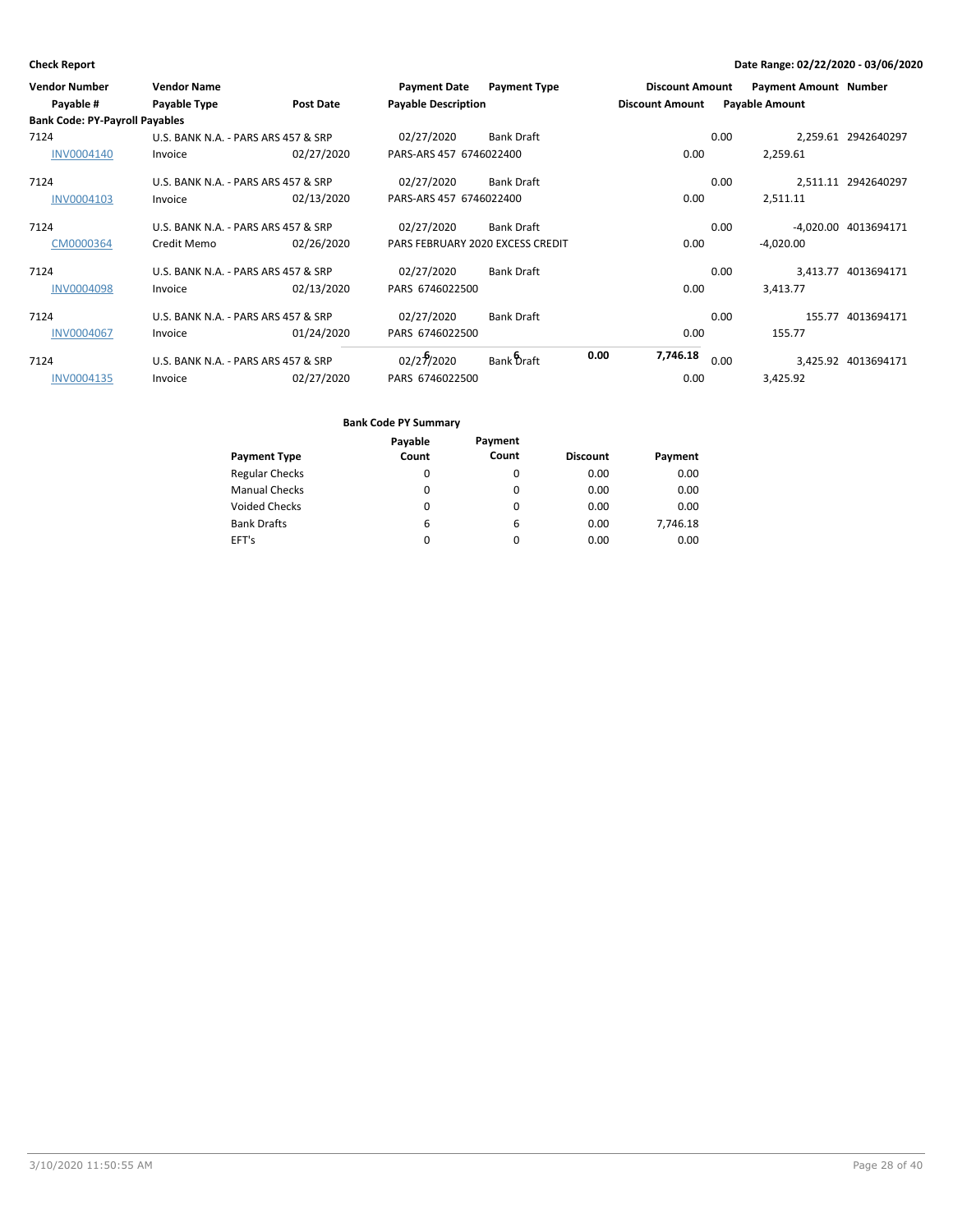| <b>Check Report</b>                   |                                  |                  |                                  |                                           |                        |      | Date Range: 02/22/2020 - 03/06/2020 |               |
|---------------------------------------|----------------------------------|------------------|----------------------------------|-------------------------------------------|------------------------|------|-------------------------------------|---------------|
| <b>Vendor Number</b>                  | <b>Vendor Name</b>               |                  | <b>Payment Date</b>              | <b>Payment Type</b>                       | <b>Discount Amount</b> |      | <b>Payment Amount Number</b>        |               |
| Payable #                             | <b>Payable Type</b>              | <b>Post Date</b> | <b>Payable Description</b>       |                                           | <b>Discount Amount</b> |      | <b>Payable Amount</b>               |               |
| <b>Bank Code: AP-Regular Payables</b> |                                  |                  |                                  |                                           |                        |      |                                     |               |
| 7130                                  | SOUTH BAY REGIONAL PUBLIC SAFETY |                  | 02/24/2020                       | Regular                                   |                        | 0.00 | 10,319.00 101071                    |               |
| 127699INV                             | Invoice                          | 02/24/2020       |                                  | CIT ACADEMY 3/16/20 - 3/20/20 - R. ROBIN  | 0.00                   |      | 80.00                               |               |
| 220439                                | Invoice                          | 02/24/2020       |                                  | BASIC POLICE ACADEMY 1/10/20-6/26/20      | 0.00                   |      | 10,239.00                           |               |
| 7173                                  | Iconix Waterworks (US) Inc.      |                  | 02/24/2020                       | Regular                                   |                        | 0.00 |                                     | 972.77 101031 |
| U2013002591                           | Invoice                          | 02/24/2020       | MISC WATER DEPT SUPPLIES         |                                           | 0.00                   |      | 666.86                              |               |
| U2016003781                           | Invoice                          | 02/24/2020       |                                  | (5) CONCRETE BOX, (5) CONC LID SENSUS FL  | 0.00                   |      | 305.91                              |               |
| 7173                                  | Iconix Waterworks (US) Inc.      |                  | 02/28/2020                       | Regular                                   |                        | 0.00 |                                     | 710.93 101117 |
| U2013001481                           | Invoice                          | 02/28/2020       |                                  | MISC SUPPLIES FOR FLAP GATE WHEEL HAN     | 0.00                   |      | 184.95                              |               |
| U2016004957                           | Invoice                          | 02/28/2020       | 21' PIPE FOR DEL MONTE MANHOLE   |                                           | 0.00                   |      | 251.22                              |               |
| U2016005583                           | Invoice                          | 02/28/2020       | MISC SUPPLIES FOR STREET SWEEPER |                                           | 0.00                   |      | 87.93                               |               |
| U2016006392                           | Invoice                          | 02/28/2020       | (1) 4x60 GALV NIPPLE             |                                           | 0.00                   |      | 186.83                              |               |
| 7191                                  | <b>SECURR</b>                    |                  | 02/28/2020                       | Regular                                   |                        | 0.00 | 8,991.39 101148                     |               |
| 0000008054                            | Invoice                          | 02/28/2020       | (5) WASTE/RECYCLING RECEPTACLES  |                                           | 0.00                   |      | 8,991.39                            |               |
| 7263                                  | REGIONAL GOVERNMENT SERVICES     |                  | 02/24/2020                       | Regular                                   |                        | 0.00 |                                     | 78.00 101061  |
| 10646                                 | Invoice                          | 02/24/2020       |                                  | JAN 2020 - CONTRACT SERVICES - R. MORE    | 0.00                   |      | 78.00                               |               |
| 7287                                  | PNC EQUIPMENT FINANCE            |                  | 02/28/2020                       | Regular                                   |                        | 0.00 | 21,816.51 101141                    |               |
| 718315                                | Invoice                          | 02/28/2020       |                                  | 2/7/20-3/6/20 LEASE FOR VACTOR/PATCH T    | 0.00                   |      | 21,816.51                           |               |
| 7287                                  | PNC EQUIPMENT FINANCE            |                  | 02/28/2020                       | Regular                                   |                        | 0.00 | 5,507.04 101142                     |               |
| 718314                                | Invoice                          | 02/28/2020       |                                  | 2/7/20-3/6/20 LEASE FOR 3 PICKUP TRUCKS   | 0.00                   |      | 5,507.04                            |               |
| 7287                                  | PNC EQUIPMENT FINANCE            |                  | 02/28/2020                       | Regular                                   |                        | 0.00 | 22,676.95 101143                    |               |
| 725573                                | Invoice                          | 02/28/2020       |                                  | 2/14/20-3/13/20 LEASE FOR ENERGY PROJE    | 0.00                   |      | 22,676.95                           |               |
| 7324                                  | BEAR ELECTRICAL SOLUTIONS, INC.  |                  | 02/24/2020                       | Regular                                   |                        | 0.00 | 15,796.50 101005                    |               |
| 9447                                  | Invoice                          | 02/24/2020       |                                  | NOV 2019 - ROUTINE TRAFFIC SIGNAL MAINT   | 0.00                   |      | 1,785.00                            |               |
| 9448                                  | Invoice                          | 02/24/2020       |                                  | OCT 2019 - ROUTINE TRAFFIC SIGNAL *OMC    | 0.00                   |      | 190.00                              |               |
| 9576                                  | Invoice                          | 02/24/2020       |                                  | DEC 2019 - ROUTINE TRAFFIC SIGNAL MAINT   | 0.00                   |      | 1,785.00                            |               |
| 9577                                  | Invoice                          | 02/24/2020       |                                  | DEC 2019 - ROUTINE TRAF SIGNAL *OMC LO    | 0.00                   |      | 190.00                              |               |
| 9677                                  | Invoice                          | 02/24/2020       |                                  | DEC 20209 - RESPONSE TRAFFIC SIGN MAINTOO | 86,869000              |      | 5,177.00                            |               |
| 9678                                  | Invoice                          | 02/24/2020       |                                  | DEC 2019 - RESPONSE TRAF SIGNAL ** OMC    | 0.00                   |      | 1,999.50                            |               |
| 9770                                  | Invoice                          | 02/24/2020       |                                  | JAN 2020 - COE AVE/PACIFIC SL #181 KNOC   | 0.00                   |      | 4,670.00                            |               |

|                       | Payable | Payment  |                 |           |
|-----------------------|---------|----------|-----------------|-----------|
| <b>Payment Type</b>   | Count   | Count    | <b>Discount</b> | Payment   |
| <b>Regular Checks</b> | 20      | 9        | 0.00            | 86,869.09 |
| <b>Manual Checks</b>  | 0       | 0        | 0.00            | 0.00      |
| <b>Voided Checks</b>  | 0       | 0        | 0.00            | 0.00      |
| <b>Bank Drafts</b>    | 0       | $\Omega$ | 0.00            | 0.00      |
| EFT's                 | 0       | 0        | 0.00            | 0.00      |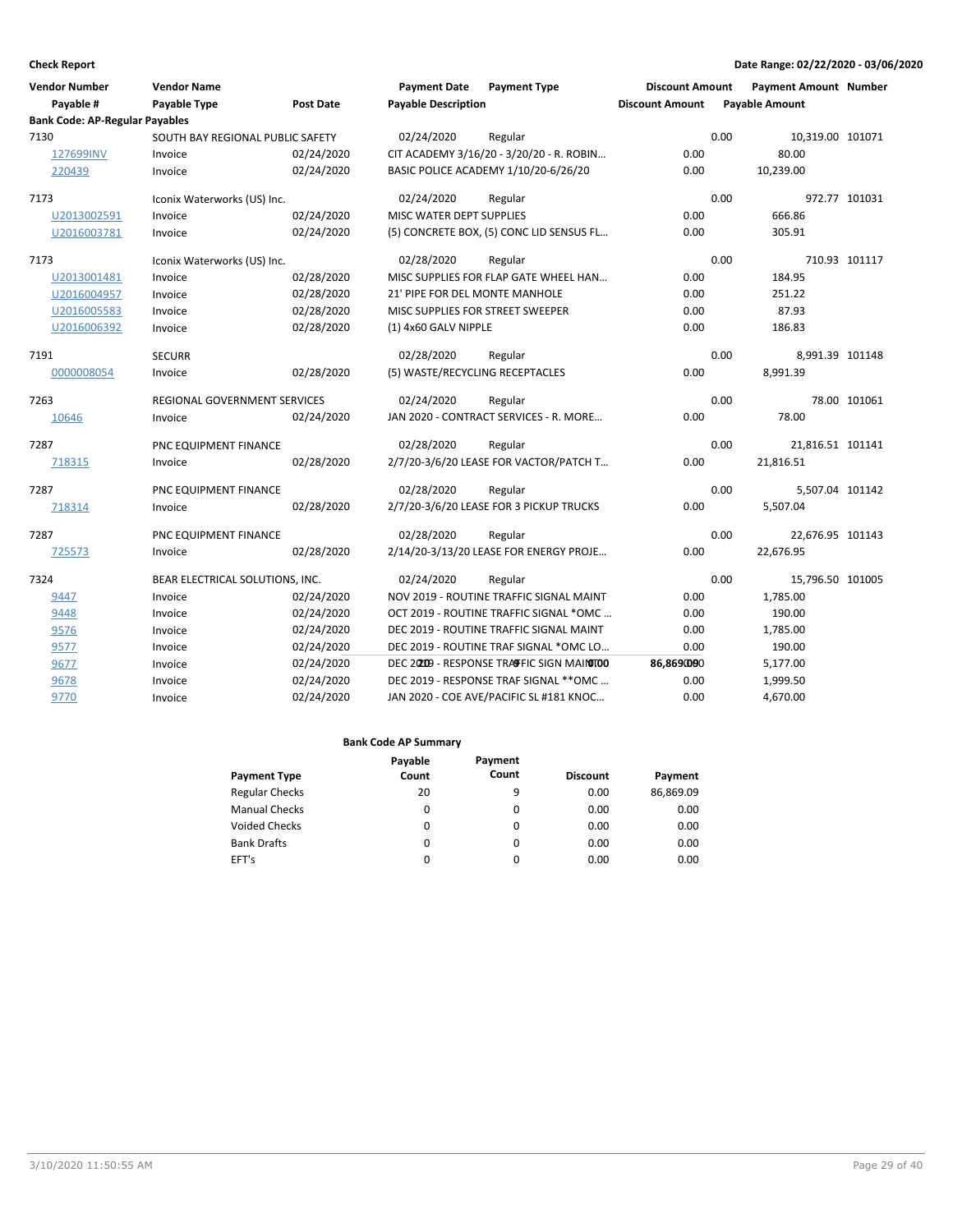| <b>Vendor Number</b><br><b>Vendor Name</b> |                 |                  | <b>Payment Date</b> | <b>Payment Type</b>        |      | <b>Discount Amount</b> | <b>Payment Amount Number</b> |                       |  |
|--------------------------------------------|-----------------|------------------|---------------------|----------------------------|------|------------------------|------------------------------|-----------------------|--|
| Pavable #                                  | Payable Type    | <b>Post Date</b> |                     | <b>Payable Description</b> |      | <b>Discount Amount</b> |                              | <b>Pavable Amount</b> |  |
| <b>Bank Code: PY-Payroll Payables</b>      |                 |                  |                     |                            | 0.00 | 1,662.50               |                              |                       |  |
| 7370                                       | UPEC, LOCAL 792 |                  | 02/27/2020          | Regular                    |      |                        | 0.00                         | 1.662.50 19079        |  |
| <b>INV0004105</b>                          | Invoice         | 02/13/2020       | LIUNA/UNION DUES    |                            |      | 0.00                   |                              | 831.25                |  |
| INV0004142                                 | Invoice         | 02/27/2020       | LIUNA/UNION DUES    |                            |      | 0.00                   |                              | 831.25                |  |

|                       | Payable | Payment |                 |          |
|-----------------------|---------|---------|-----------------|----------|
| <b>Payment Type</b>   | Count   | Count   | <b>Discount</b> | Payment  |
| <b>Regular Checks</b> | 2       | 1       | 0.00            | 1,662.50 |
| <b>Manual Checks</b>  | 0       | 0       | 0.00            | 0.00     |
| <b>Voided Checks</b>  | 0       | 0       | 0.00            | 0.00     |
| <b>Bank Drafts</b>    | 0       | 0       | 0.00            | 0.00     |
| EFT's                 | 0       | 0       | 0.00            | 0.00     |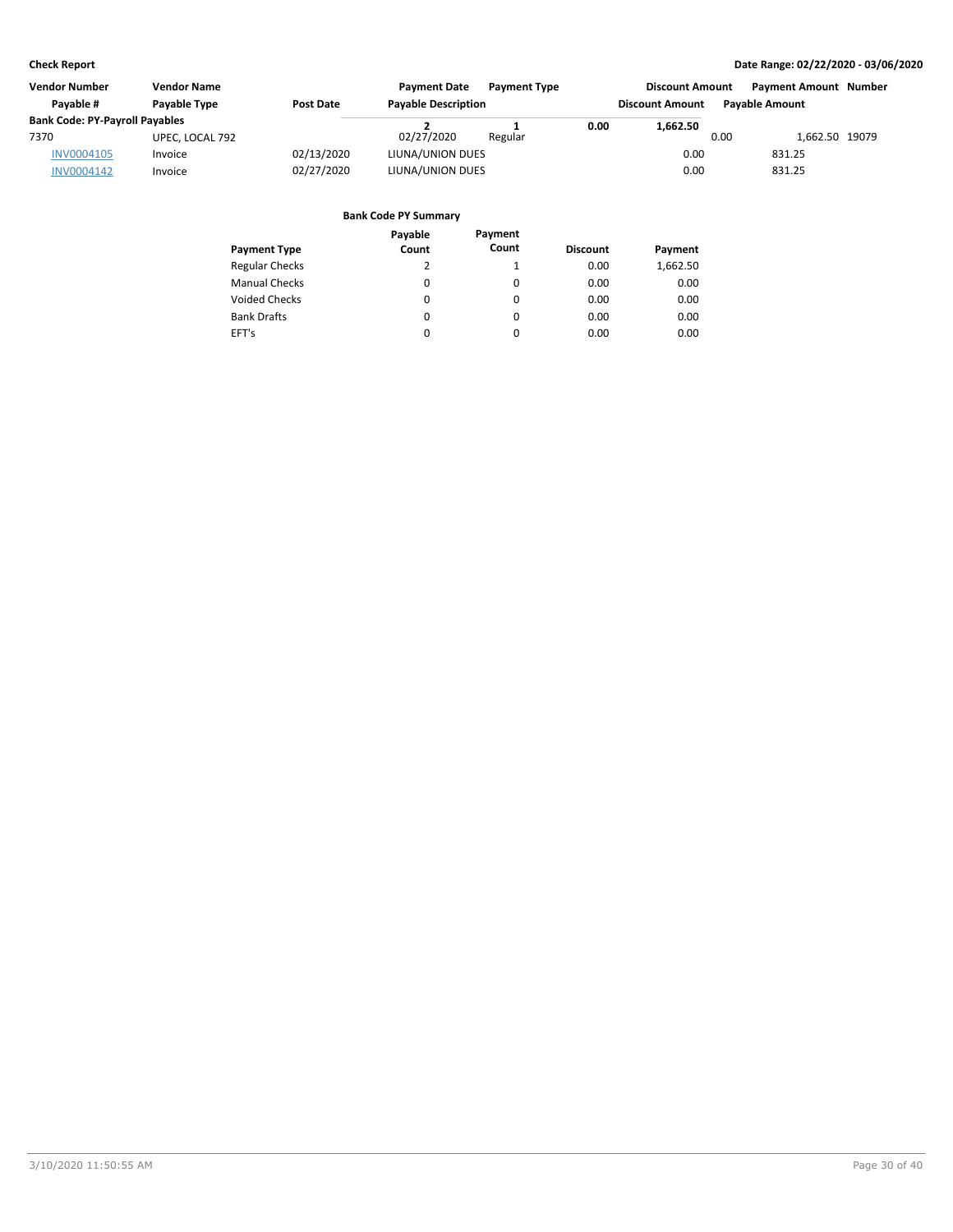| <b>Vendor Number</b><br>Payable #<br><b>Bank Code: AP-Regular Payables</b> | <b>Vendor Name</b><br>Payable Type | <b>Post Date</b> | <b>Payment Date</b><br><b>Payable Description</b> | <b>Payment Type</b>                      | <b>Discount Amount</b><br><b>Discount Amount</b> | <b>Payment Amount Number</b><br><b>Payable Amount</b> |                 |
|----------------------------------------------------------------------------|------------------------------------|------------------|---------------------------------------------------|------------------------------------------|--------------------------------------------------|-------------------------------------------------------|-----------------|
| 7505                                                                       | MONTEREY BAY ANALYTICAL SVCS.      |                  | 02/24/2020                                        | Regular                                  |                                                  | 0.00                                                  | 78.00 101049    |
| 200203 25                                                                  | Invoice                            | 02/24/2020       |                                                   | SEASIDE MWS SAMPLES RECEIVED ON 2/3/2    | 0.00                                             | 78.00                                                 |                 |
| 7541                                                                       | A TO Z PARTY RENTAL INC.           |                  | 02/24/2020                                        | Regular                                  |                                                  | 0.00                                                  | 1,720.69 100997 |
| 358021(2)                                                                  | Invoice                            | 02/24/2020       |                                                   | BALANCE DUE FRM INV #358021; 5/18/19 P   | 0.00                                             | 163.87                                                |                 |
| 391480                                                                     | Invoice                            | 02/24/2020       |                                                   | 10/4/2019 FARMER'S MKT PORTA TOILETS     | 0.00                                             | 518.94                                                |                 |
| 393221                                                                     | Invoice                            | 02/24/2020       |                                                   | 10/12/2019 - FARMER'S MKT PORTA TOILETS  | 0.00                                             | 518.94                                                |                 |
| 395081                                                                     | Invoice                            | 02/24/2020       |                                                   | 10/19/2019 FARMER'S MKT - PORTA TOILETS  | 0.00                                             | 518.94                                                |                 |
| 7571                                                                       | <b>CARDINALE AUTOMOTIVE GROUP</b>  |                  | 02/24/2020                                        | Regular                                  |                                                  | 0.00                                                  | 122.78 101010   |
| GCCS487283                                                                 | Invoice                            | 02/24/2020       |                                                   | 2017 CHEVY TAHOE - REPAIR TIRE, LUBE/OIL | 0.00                                             | 122.78                                                |                 |
| 7644                                                                       | <b>COMCAST BUSINESS</b>            |                  | 02/28/2020                                        | Regular                                  |                                                  | 0.00                                                  | 4,697.49 101097 |
| 96210778                                                                   | Invoice                            | 02/28/2020       |                                                   | ACCT #939827683; 2/15/20 BILL DATE       | 0.00                                             | 4,697.49                                              |                 |
| 7763                                                                       | GREENWASTE RECOVERY, INC.          |                  | 02/28/2020                                        | Regular<br>0.00                          | 7,401.50                                         | 0.00                                                  | 695.74 101110   |
| 0004552225                                                                 | Invoice                            | 02/28/2020       |                                                   | HOLIDAY TREE HAUL CHG - BROADWAY/TER     | 0.00                                             | 695.74                                                |                 |
| 7924                                                                       | ROSA JONG                          |                  | 02/24/2020                                        | Regular                                  |                                                  | 0.00                                                  | 86.80 101063    |
| <b>FEB 2020</b>                                                            | Invoice                            | 02/24/2020       |                                                   | FEB 2020 - INSTRUCTOR PAY (ZUMBA)        | 0.00                                             | 86.80                                                 |                 |

| Payable | Payment  |                 |          |
|---------|----------|-----------------|----------|
| Count   | Count    | <b>Discount</b> | Payment  |
| 9       | 6        | 0.00            | 7,401.50 |
| 0       | 0        | 0.00            | 0.00     |
| 0       | 0        | 0.00            | 0.00     |
| 0       | 0        | 0.00            | 0.00     |
| 0       | $\Omega$ | 0.00            | 0.00     |
|         |          |                 |          |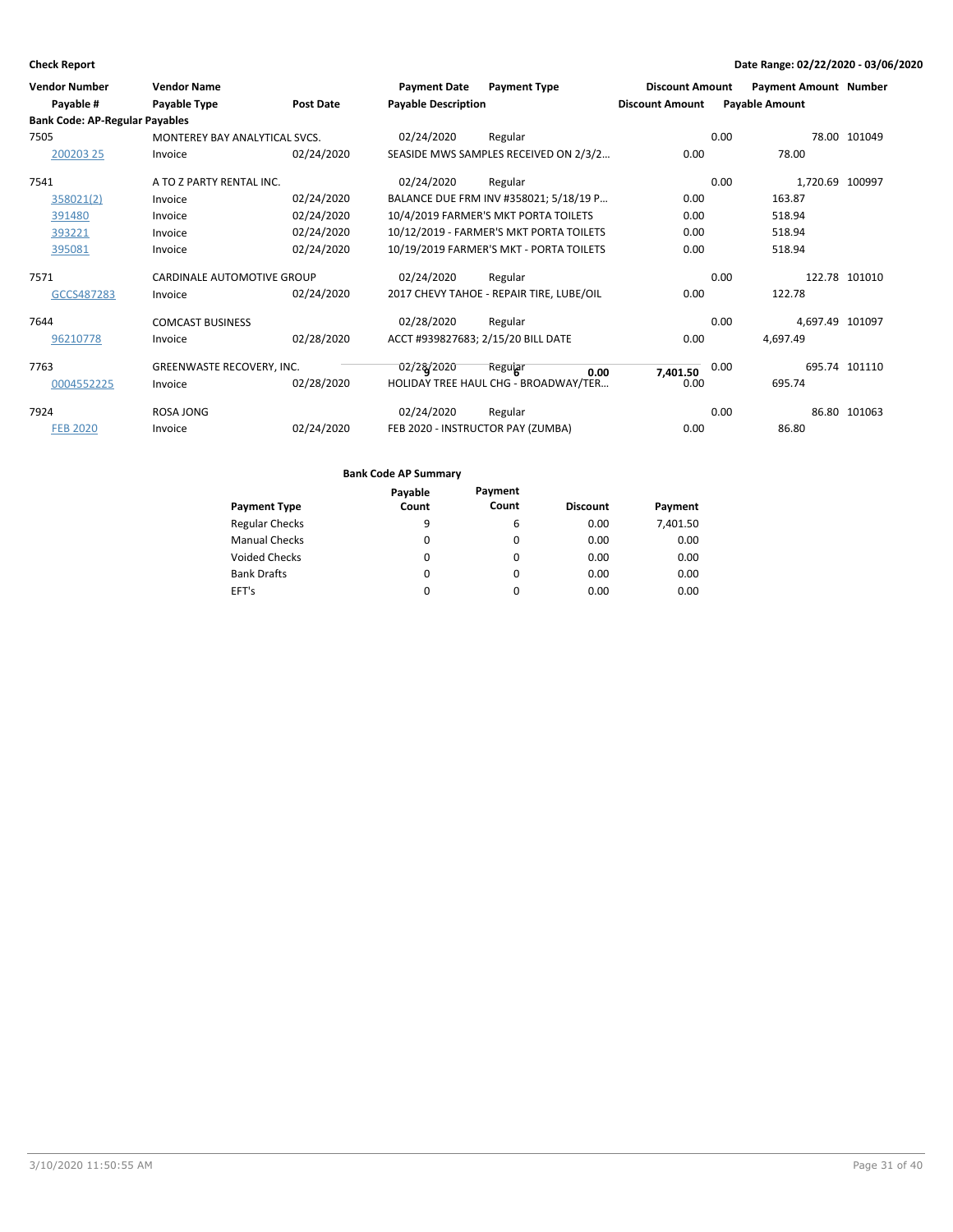| Vendor Number                         | <b>Vendor Name</b>       |                  | <b>Payment Date</b>        | <b>Payment Type</b> |      | <b>Discount Amount</b> |      | <b>Payment Amount Number</b> |                     |
|---------------------------------------|--------------------------|------------------|----------------------------|---------------------|------|------------------------|------|------------------------------|---------------------|
| Payable #                             | Payable Type             | <b>Post Date</b> | <b>Payable Description</b> |                     |      | <b>Discount Amount</b> |      | <b>Payable Amount</b>        |                     |
| <b>Bank Code: PY-Payroll Payables</b> |                          |                  |                            |                     |      |                        |      |                              |                     |
| 7975                                  | <b>AMERICAN FIDELITY</b> |                  | 02/27/2020                 | <b>Bank Draft</b>   |      |                        | 0.00 |                              | 2.067.24 DFT0002956 |
| <b>INV0004143</b>                     | Invoice                  | 02/27/2020       | AF PRE-TAX PRODUCT         |                     |      | 0.00                   |      | 2.067.24                     |                     |
| 7975                                  | <b>AMERICAN FIDELITY</b> |                  | 02/27/2020                 | <b>Bank Draft</b>   |      |                        | 0.00 |                              | 4.230.38 DFT0002957 |
| <b>INV0004144</b>                     | Invoice                  | 02/27/2020       | AF AFTER-TAX PRODUCT       |                     |      | 0.00                   |      | 4,230.38                     |                     |
| 7976                                  | <b>AMERICAN FIDELITY</b> |                  | 02/28/2020                 | Bank Draft          | 0.00 | 12,212.84              | 0.00 |                              | 2.999.27 685078619  |
| INV0004111                            | Invoice                  | 02/13/2020       | AF FLEX SEC 125            |                     |      | 0.00                   |      | 2.999.27                     |                     |
| 7976                                  | <b>AMERICAN FIDELITY</b> |                  | 02/28/2020                 | <b>Bank Draft</b>   |      |                        | 0.00 |                              | 2.915.95 685078619  |
| <b>INV0004145</b>                     | Invoice                  | 02/27/2020       | AF FLEX SEC 125            |                     |      | 0.00                   |      | 2.915.95                     |                     |

|                       | Payable | Payment  |                 |           |
|-----------------------|---------|----------|-----------------|-----------|
| <b>Payment Type</b>   | Count   | Count    | <b>Discount</b> | Payment   |
| <b>Regular Checks</b> | 0       | $\Omega$ | 0.00            | 0.00      |
| <b>Manual Checks</b>  | 0       | 0        | 0.00            | 0.00      |
| <b>Voided Checks</b>  | 0       | 0        | 0.00            | 0.00      |
| <b>Bank Drafts</b>    | 4       | 4        | 0.00            | 12.212.84 |
| EFT's                 |         | 0        | 0.00            | 0.00      |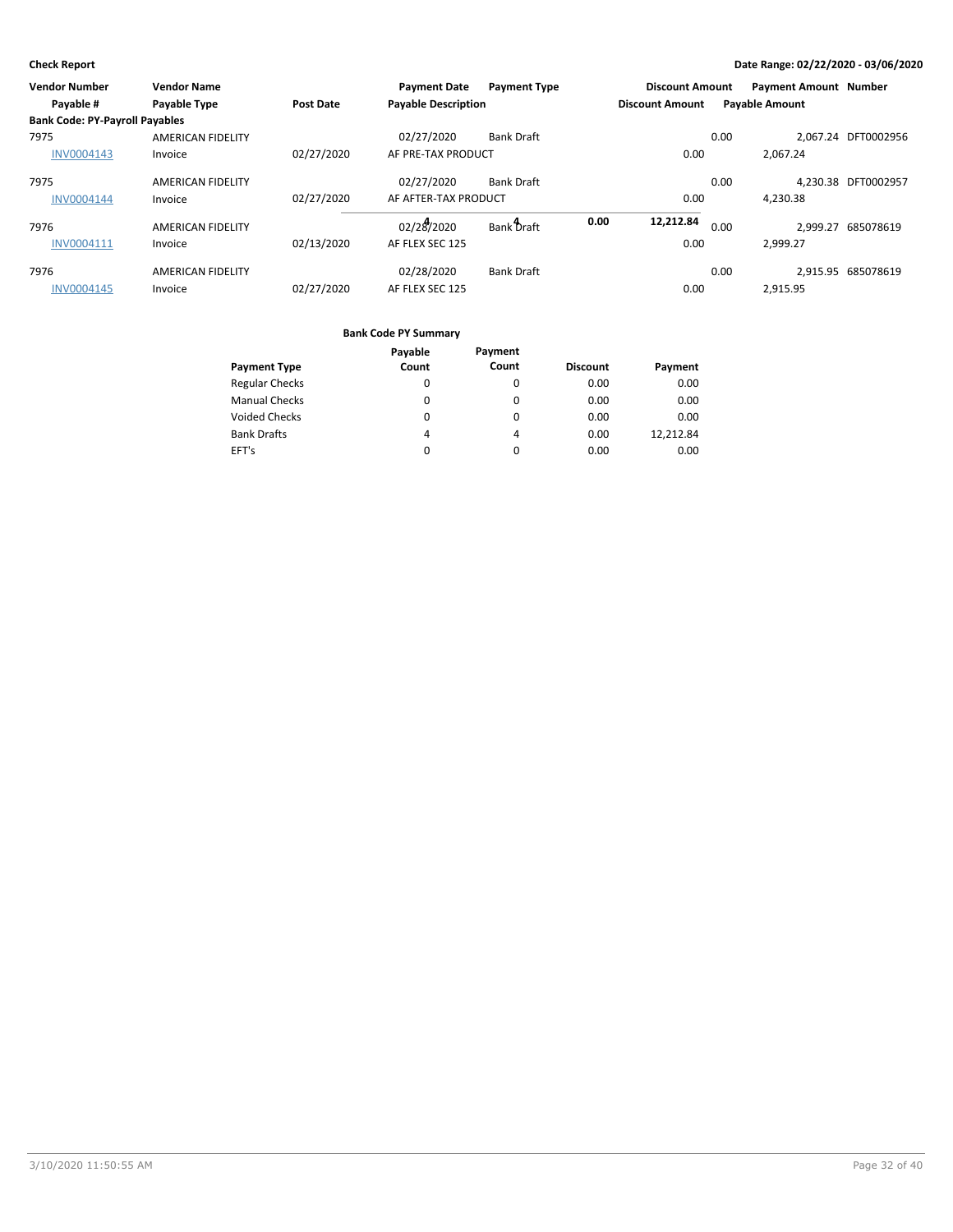| Vendor Number                         | <b>Vendor Name</b>            |                  | <b>Payment Date</b>             | <b>Payment Type</b>                    |      | <b>Discount Amount</b> |                       | <b>Payment Amount Number</b> |               |
|---------------------------------------|-------------------------------|------------------|---------------------------------|----------------------------------------|------|------------------------|-----------------------|------------------------------|---------------|
| Payable #                             | Payable Type                  | <b>Post Date</b> | <b>Payable Description</b>      |                                        |      | <b>Discount Amount</b> | <b>Payable Amount</b> |                              |               |
| <b>Bank Code: AP-Regular Payables</b> |                               |                  |                                 |                                        |      |                        |                       |                              |               |
| 8066                                  | <b>FUN EXPRESS, LLC</b>       |                  | 03/05/2020                      | Regular                                |      |                        | 0.00                  |                              | 56.62 101172  |
| 701433478-01                          | Invoice                       | 03/05/2020       | EASTER SUPPLIES - ACCT #2023470 |                                        |      | 0.00                   |                       | 56.62                        |               |
| 8091                                  | <b>BADGER METER INC.</b>      |                  | 02/24/2020                      | Regular                                |      |                        | 0.00                  |                              | 729.80 101004 |
| 80046363                              | Invoice                       | 02/24/2020       |                                 | JAN 2020 - MONTHLY WATER METER SVC C.  |      | 0.00                   |                       | 729.80                       |               |
|                                       |                               |                  | 4                               | 4                                      | 0.00 | 1.032.44               |                       |                              |               |
| 8273                                  | SMILE BUSINESS PRODUCTS, INC. |                  | 02/24/2020                      | Regular                                |      |                        | 0.00                  |                              | 143.97 101070 |
| 831327                                | Invoice                       | 02/24/2020       |                                 | 440 HARCOURT AVE - SHARP / MX-M904 - F |      | 0.00                   |                       | 143.97                       |               |
| 8273                                  | SMILE BUSINESS PRODUCTS. INC. |                  | 03/05/2020                      | Regular                                |      |                        | 0.00                  |                              | 102.05 101193 |
| 831328                                | Invoice                       | 03/05/2020       |                                 | ENGINEERING COPIER - SHARP / MX-3070N  |      | 0.00                   |                       | 102.05                       |               |

|                       | Payable  | Payment  |                 |          |
|-----------------------|----------|----------|-----------------|----------|
| <b>Payment Type</b>   | Count    | Count    | <b>Discount</b> | Payment  |
| <b>Regular Checks</b> | 4        | 4        | 0.00            | 1,032.44 |
| <b>Manual Checks</b>  | $\Omega$ | $\Omega$ | 0.00            | 0.00     |
| <b>Voided Checks</b>  | 0        | 0        | 0.00            | 0.00     |
| <b>Bank Drafts</b>    | $\Omega$ | $\Omega$ | 0.00            | 0.00     |
| EFT's                 | 0        | 0        | 0.00            | 0.00     |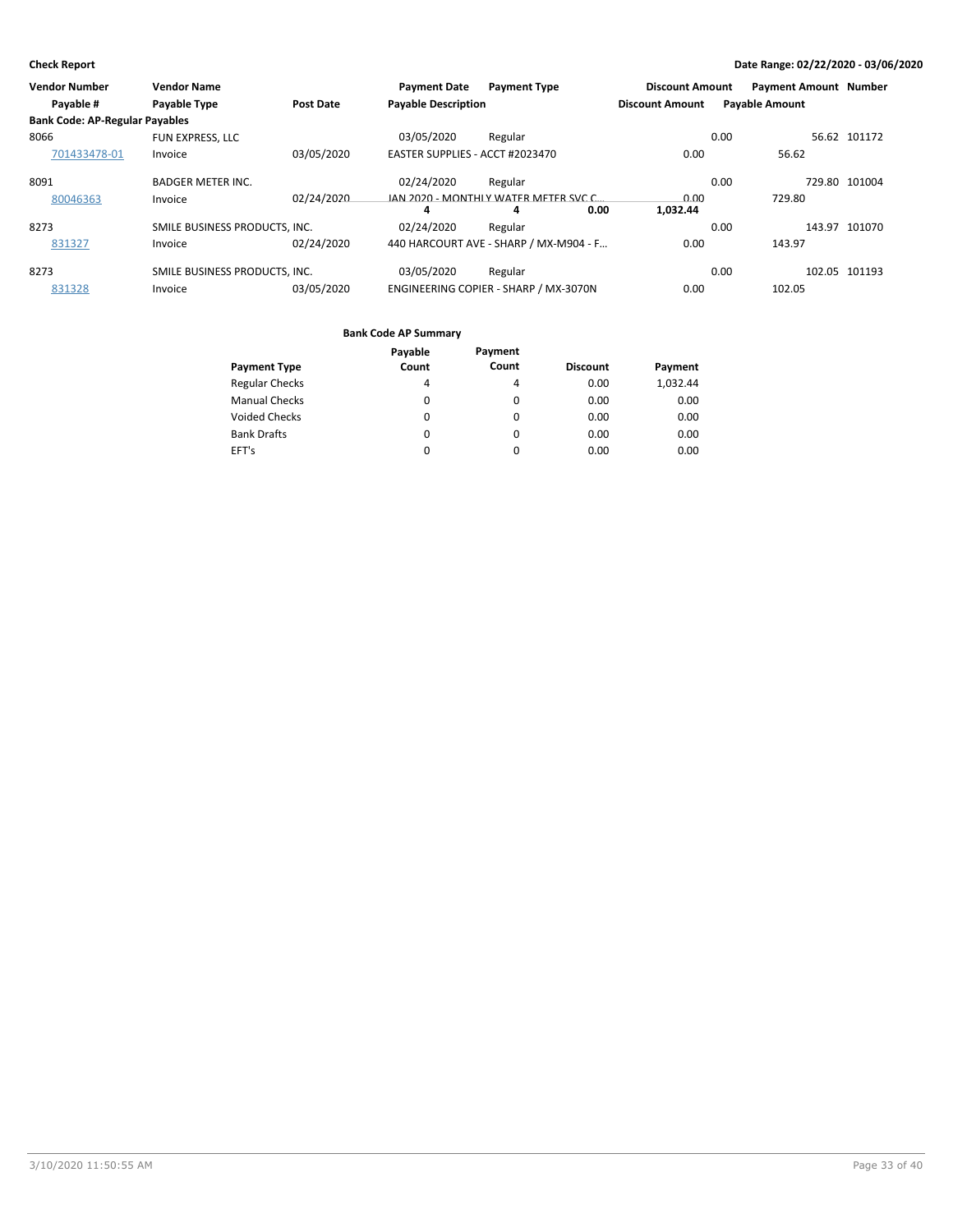| <b>Check Report</b>                   |                     |                                                         |                                 |                     | 0.00 | 215.05                 | Date Range: 02/22/2020 - 03/06/2020 |  |
|---------------------------------------|---------------------|---------------------------------------------------------|---------------------------------|---------------------|------|------------------------|-------------------------------------|--|
| <b>Vendor Number</b>                  | <b>Vendor Name</b>  |                                                         | <b>Payment Date</b>             | <b>Payment Type</b> |      | <b>Discount Amount</b> | <b>Payment Amount Number</b>        |  |
| Pavable #                             | <b>Pavable Type</b> | <b>Post Date</b>                                        | <b>Pavable Description</b>      |                     |      | <b>Discount Amount</b> | <b>Pavable Amount</b>               |  |
| <b>Bank Code: PY-Payroll Payables</b> |                     |                                                         |                                 |                     |      |                        |                                     |  |
| 8308                                  |                     | AMERICAN FIDELITY ADMINISTRATIVE SERVICES, I 02/26/2020 |                                 | Regular             |      | 0.00                   | 215.05 19080                        |  |
| <b>INV0004170</b>                     | Invoice             | 02/26/2020                                              | FEB20 ADMIN SERV FEE INV# 43263 |                     |      | 0.00                   | 215.05                              |  |
|                                       |                     |                                                         |                                 |                     |      |                        |                                     |  |

#### **Bank Code PY Summary Payable**

| <b>Payment Type</b>   | Payable<br>Count | Payment<br>Count | <b>Discount</b> | Payment |
|-----------------------|------------------|------------------|-----------------|---------|
| <b>Regular Checks</b> | $\mathbf{1}$     |                  | 0.00            | 215.05  |
| <b>Manual Checks</b>  | 0                | $\Omega$         | 0.00            | 0.00    |
| <b>Voided Checks</b>  | 0                | $\Omega$         | 0.00            | 0.00    |
| <b>Bank Drafts</b>    | 0                | $\Omega$         | 0.00            | 0.00    |
| EFT's                 | $\Omega$         | $\Omega$         | 0.00            | 0.00    |
|                       |                  |                  |                 |         |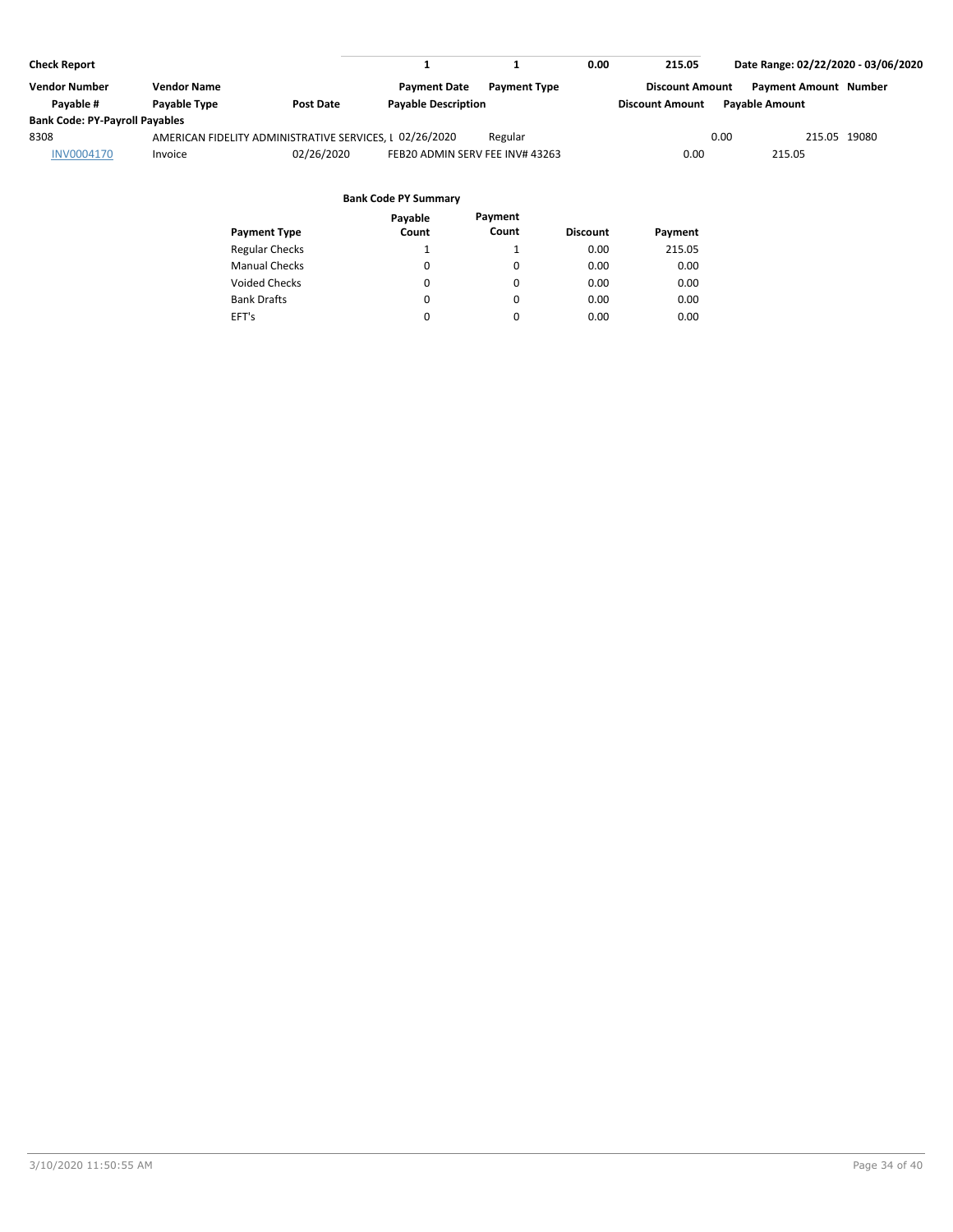| <b>Vendor Number</b><br><b>Vendor Name</b> |                  | <b>Payment Date</b><br><b>Payment Type</b> |         | <b>Discount Amount</b>                                       |                                                                                          | <b>Payment Amount Number</b> |                 |                       |
|--------------------------------------------|------------------|--------------------------------------------|---------|--------------------------------------------------------------|------------------------------------------------------------------------------------------|------------------------------|-----------------|-----------------------|
| Payable Type                               | <b>Post Date</b> |                                            |         |                                                              | <b>Discount Amount</b>                                                                   |                              |                 |                       |
| <b>Bank Code: AP-Regular Payables</b>      |                  |                                            |         |                                                              |                                                                                          |                              |                 |                       |
| <b>IVY SIMPSON</b>                         |                  | 02/28/2020                                 | Reguiar |                                                              |                                                                                          | 0.00                         |                 | 216.00 101119         |
| Invoice                                    | 02/28/2020       |                                            |         |                                                              | 0.00                                                                                     |                              | 216.00          |                       |
| <b>FEDEX</b>                               |                  | 02/28/2020                                 | Regular |                                                              |                                                                                          | 0.00                         |                 | 15.45 101105          |
| Invoice                                    | 02/28/2020       |                                            |         |                                                              | 0.00                                                                                     |                              | 15.45           |                       |
|                                            |                  | 03/05/2020                                 | Regular |                                                              |                                                                                          | 0.00                         | 4.525.36 101189 |                       |
| Invoice                                    | 03/05/2020       |                                            |         |                                                              | 0.00                                                                                     |                              | 4,525.36        |                       |
|                                            |                  | RESTORATIVE JUSTICE PARTNERS, INC.         |         | <b>Payable Description</b><br>WEEKLY PLANT SERVICE 1/31/2020 | 0.00<br>ACCT #6266-0569-9; SHIPMENT ON 2/11/20<br>JAN 2020 - CAL VIP GRANT FOR MONTHLY E | 4.756.81                     |                 | <b>Payable Amount</b> |

|                       | Payable  | Payment |                 |          |
|-----------------------|----------|---------|-----------------|----------|
| <b>Payment Type</b>   | Count    | Count   | <b>Discount</b> | Payment  |
| <b>Regular Checks</b> | 3        | 3       | 0.00            | 4,756.81 |
| <b>Manual Checks</b>  | $\Omega$ | 0       | 0.00            | 0.00     |
| <b>Voided Checks</b>  | 0        | 0       | 0.00            | 0.00     |
| <b>Bank Drafts</b>    | 0        | 0       | 0.00            | 0.00     |
| EFT's                 | 0        | 0       | 0.00            | 0.00     |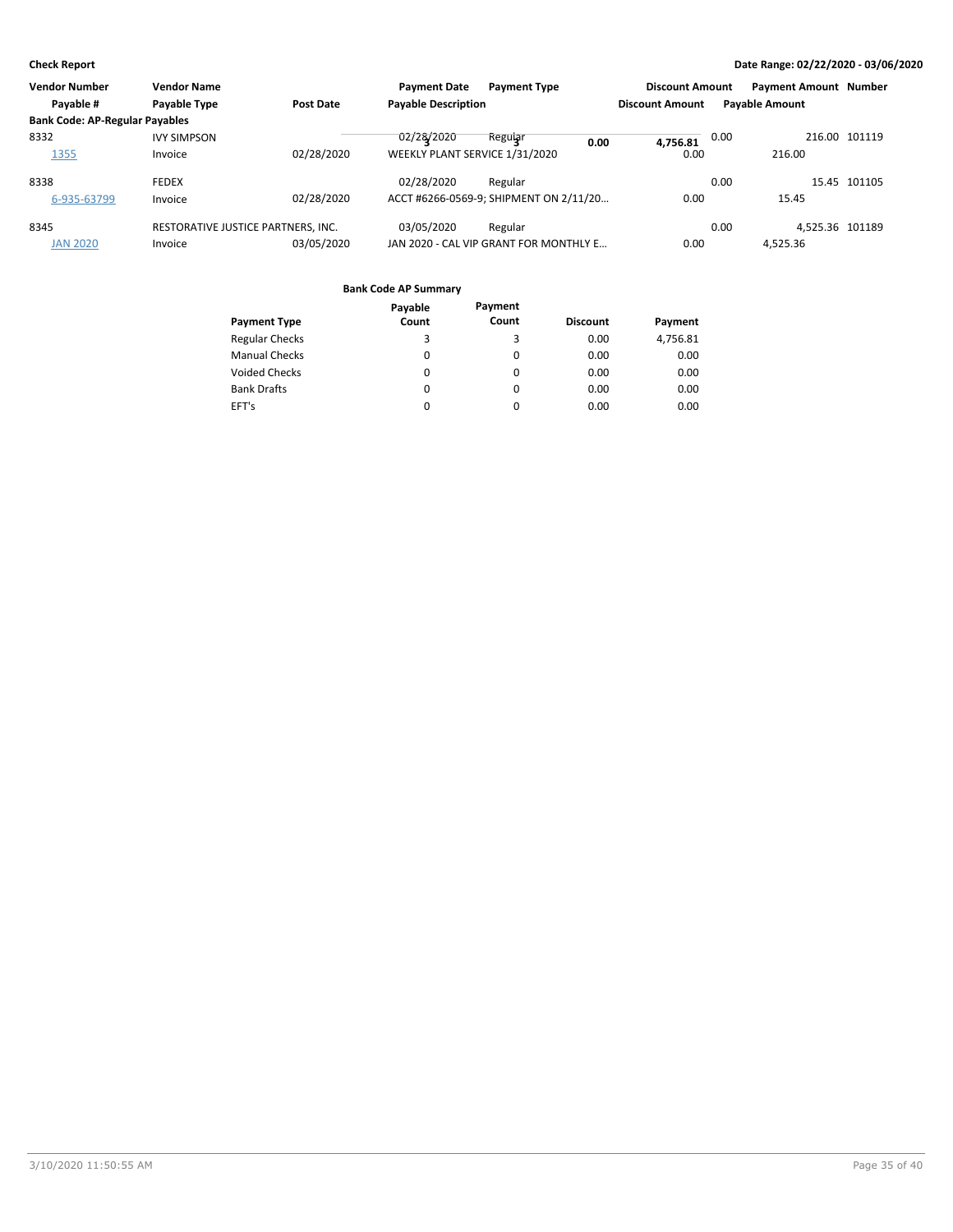| <b>Vendor Number</b>                  | <b>Vendor Name</b> |                  | <b>Payment Date</b>              | <b>Payment Type</b> | <b>Discount Amount</b> |      | <b>Payment Amount Number</b> |                       |
|---------------------------------------|--------------------|------------------|----------------------------------|---------------------|------------------------|------|------------------------------|-----------------------|
| Payable #                             | Payable Type       | <b>Post Date</b> | <b>Payable Description</b>       |                     | <b>Discount Amount</b> |      | <b>Payable Amount</b>        |                       |
| <b>Bank Code: PY-Payroll Payables</b> |                    |                  |                                  |                     |                        |      |                              |                       |
| 8378                                  | THE HARTFORD       |                  | 02/27/2020                       | <b>Bank Draft</b>   |                        | 0.00 |                              | -58.52 657445333120   |
| CM0000344                             | Credit Memo        | 01/16/2020       | LTD - MISC                       |                     | 0.00                   |      | $-58.52$                     |                       |
| 8378                                  | THE HARTFORD       |                  | 02/27/2020                       | <b>Bank Draft</b>   |                        | 0.00 |                              | 131.96 657445333120   |
| DM0000415                             | Debit Memo         | 01/31/2020       | MISC LTD INS                     |                     | 0.00                   |      | 131.96                       |                       |
| 8378                                  | THE HARTFORD       |                  | 02/27/2020                       | <b>Bank Draft</b>   |                        | 0.00 |                              | 40.69 657445333120    |
| DM0000414                             | Debit Memo         | 01/31/2020       | MISC & SAFETY LIFE INS - ER PAID |                     | 0.00                   |      | 40.69                        |                       |
| 8378                                  | THE HARTFORD       |                  | 02/27/2020                       | <b>Bank Draft</b>   |                        | 0.00 |                              | 4,116.60 657445333120 |
| INV0004022                            | Invoice            | 01/02/2020       | PREMIUMS - MISC                  |                     | 0.00                   |      | 4,116.60                     |                       |
| 8378                                  | THE HARTFORD       |                  | 02/27/2020                       | <b>Bank Draft</b>   |                        | 0.00 |                              | 33.69 657445333120    |
| <b>INV0003985</b>                     | Invoice            | 01/02/2020       | PREMIUMS - MISC                  |                     | 0.00                   |      | 33.69                        |                       |
| 8378                                  | THE HARTFORD       |                  | 02/27/2020                       | <b>Bank Draft</b>   |                        | 0.00 |                              | 33.04 657445333120    |
| DM0000413                             | Debit Memo         | 01/31/2020       | MGMT LTD INS - ER PAID           |                     | 0.00                   |      | 33.04                        |                       |
| 8378                                  | THE HARTFORD       |                  | 02/27/2020                       | <b>Bank Draft</b>   |                        | 0.00 |                              | 106.34 657445333120   |
| DM0000412                             | Debit Memo         | 01/31/2020       | MGMT LIFE INS - ER PAID          |                     | 0.00                   |      | 106.34                       |                       |
| 8378                                  | THE HARTFORD       |                  | 03/02/2020                       | <b>Bank Draft</b>   |                        | 0.00 |                              | 4,054.25 658887833833 |
| INV0004128                            | Invoice            | 02/13/2020       | PREMIUMS - MISC                  |                     | 0.00                   |      | 4,054.25                     |                       |
| 8378                                  | THE HARTFORD       |                  | 03/02/2020                       | <b>Bank Draft</b>   |                        | 0.00 |                              | 154.29 658887833833   |
| DM0000421                             | Debit Memo         | 02/29/2020       | MGMT LIFE INS - ER PAID          |                     | 0.00                   |      | 154.29                       |                       |
| 8378                                  | THE HARTFORD       |                  | 03/02/2020                       | <b>Bank Draft</b>   |                        | 0.00 |                              | 78.12 658887833833    |
| DM0000422                             | Debit Memo         | 02/29/2020       | MGMT LTD INS - ER PAID           |                     | 0.00                   |      | 78.12                        |                       |
| 8378                                  | THE HARTFORD       |                  | 03/02/2020                       | <b>Bank Draft</b>   |                        | 0.00 |                              | 8.75 658887833833     |
| DM0000425                             | Debit Memo         | 02/29/2020       | MISC LIFE INS - ER PAID          |                     | 0.00                   |      | 8.75                         |                       |
| 8378                                  | THE HARTFORD       |                  | 02/27/2020                       | <b>Bank Draft</b>   |                        | 0.00 |                              | 139.50 659602433275   |
| DM0000409                             | Debit Memo         | 12/31/2019       | MGMT LIFE INS - ER PAID          |                     | 0.00                   |      | 139.50                       |                       |
| 8378                                  | THE HARTFORD       |                  | 02/27/2020                       | <b>Bank Draft</b>   |                        | 0.00 |                              | 4,137.16 659602433275 |
| <b>INV0003928</b>                     | Invoice            | 12/05/2019       | PREMIUMS - MISC                  |                     | 0.00                   |      | 4,137.16                     |                       |
| 8378                                  | THE HARTFORD       |                  | 02/29/2020                       | Bank Draft          | 0.00<br>13,192.45      | 0.00 |                              | 30.37 659602433275    |
| DM0000411                             | Debit Memo         | 12/31/2019       | MISC LTD INS                     |                     | 0.00                   |      | 30.37                        |                       |
| 8378                                  | THE HARTFORD       |                  | 02/27/2020                       | <b>Bank Draft</b>   |                        | 0.00 |                              | 77.82 659602433275    |
| DM0000410                             | Debit Memo         | 12/31/2019       | MGMT LTD INS - ER PAID           |                     | 0.00                   |      | 77.82                        |                       |
| 8378                                  | THE HARTFORD       |                  | 03/02/2020                       | <b>Bank Draft</b>   |                        | 0.00 |                              | 108.39 658887833833   |
| DM0000424                             | Debit Memo         | 02/29/2020       | MISC LTD INS                     |                     | 0.00                   |      | 108.39                       |                       |

| <b>Payment Type</b>   | Payable<br>Count | Payment<br>Count | <b>Discount</b> | Payment   |
|-----------------------|------------------|------------------|-----------------|-----------|
| <b>Regular Checks</b> | 0                | 0                | 0.00            | 0.00      |
| <b>Manual Checks</b>  | 0                | 0                | 0.00            | 0.00      |
| <b>Voided Checks</b>  | 0                | 0                | 0.00            | 0.00      |
| <b>Bank Drafts</b>    | 16               | 16               | 0.00            | 13,192.45 |
| EFT's                 | 0                | 0                | 0.00            | 0.00      |
|                       |                  |                  |                 |           |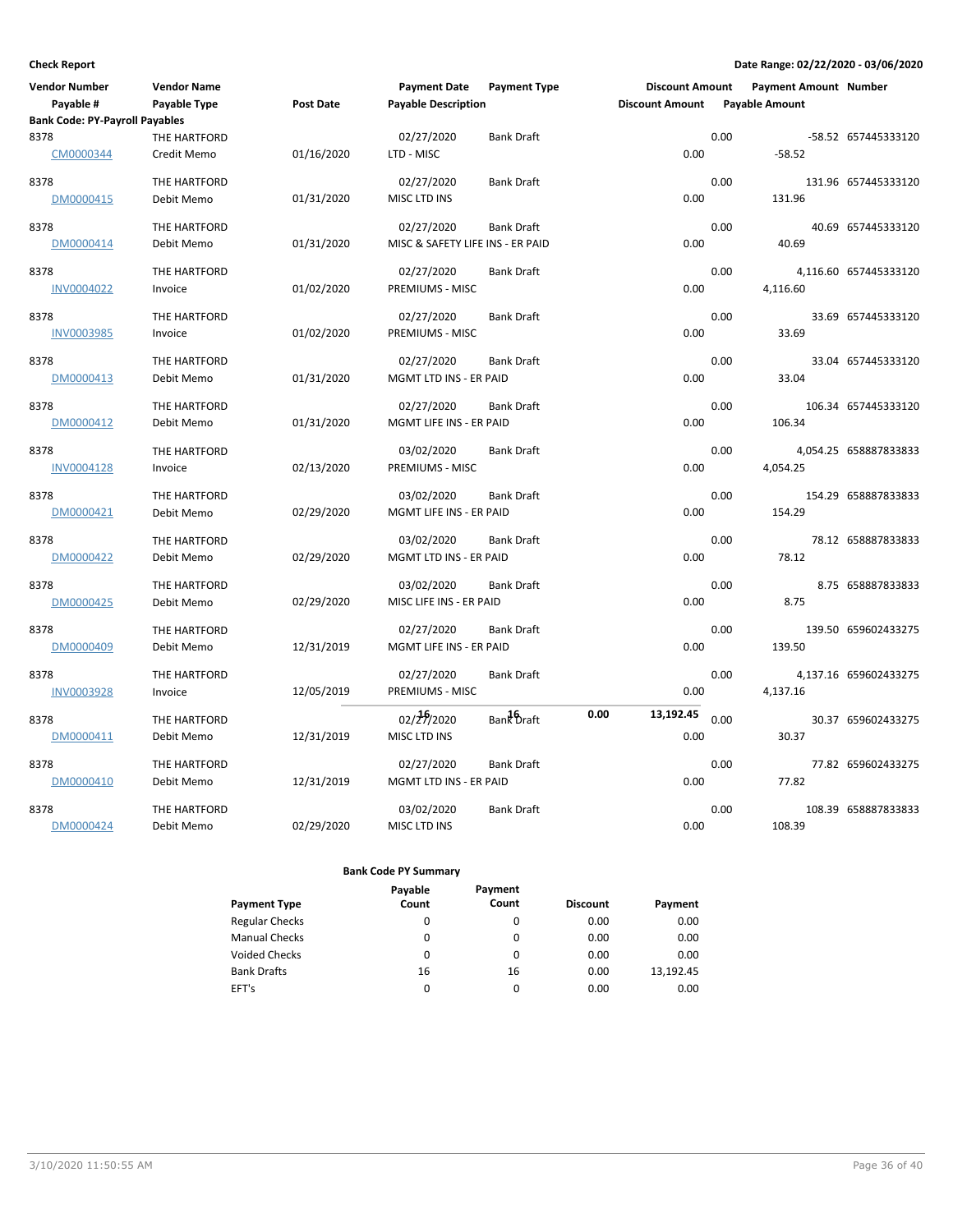| <b>Vendor Number</b>                  | <b>Vendor Name</b>                      |            | <b>Payment Date</b>                | <b>Payment Type</b>                                 | <b>Discount Amount</b> |      | <b>Payment Amount Number</b> |               |
|---------------------------------------|-----------------------------------------|------------|------------------------------------|-----------------------------------------------------|------------------------|------|------------------------------|---------------|
| Payable #                             | Payable Type                            | Post Date  | <b>Payable Description</b>         |                                                     | <b>Discount Amount</b> |      | <b>Payable Amount</b>        |               |
| <b>Bank Code: AP-Regular Payables</b> |                                         |            |                                    |                                                     |                        |      |                              |               |
| 8479                                  | KIMLEY-HORN AND ASSOCIATES, INC.        |            | 02/24/2020                         | Regular                                             |                        | 0.00 | 33,288.50 101037             |               |
| 15809468                              | Invoice                                 | 02/24/2020 | JAN 2020 - ICE/CORRODOR STUDY SVCS |                                                     | 0.00                   |      | 33,288.50                    |               |
| 8558                                  | <b>KION</b>                             |            | 02/28/2020                         | Regular                                             |                        | 0.00 | 2,780.00 101123              |               |
| 505497-2                              | Invoice                                 | 02/28/2020 | 1/27/20 - 2/23/20 P.D. RECRUITMENT |                                                     | 0.00                   |      | 2,780.00                     |               |
|                                       |                                         |            |                                    |                                                     |                        |      |                              |               |
| 8558                                  | <b>KION</b>                             |            | 03/05/2020                         | Regular                                             |                        | 0.00 |                              | 500.00 101178 |
| 495559-1                              | Invoice                                 | 03/05/2020 |                                    | 11/25/19 - 12/13/19 - SEASIDE HOLIDAY ADS           | 0.00                   |      | 500.00                       |               |
| 8566                                  | <b>ARREY PHOTOGRAPHY</b>                |            | 02/28/2020                         | Regular                                             |                        | 0.00 | 410.18 101091                |               |
| 1301                                  | Invoice                                 | 02/28/2020 |                                    | (5) CHAMPIONSHIP TROPHYS, (5) MEDALS                | 0.00                   |      | 410.18                       |               |
|                                       |                                         |            |                                    |                                                     |                        |      |                              |               |
| 8640                                  | <b>MYRA MCNAMARA</b>                    |            | 03/05/2020                         | Regular                                             |                        | 0.00 | -375.00 101184               |               |
| 8640                                  | MYRA MCNAMARA                           |            | 03/05/2020                         | Regular                                             |                        | 0.00 |                              | 375.00 101184 |
| 2/12/2020                             | Invoice                                 | 03/05/2020 |                                    | MUSIC FOR SENIOR'S ST. PATRICK DANCE 3/             | 0.00                   |      | 375.00                       |               |
| 8755                                  | TRUST TWO - CORONA 1997 TRUST           |            | 02/24/2020                         | Regular                                             |                        | 0.00 | 2,730.00 101077              |               |
| <b>INV0004134</b>                     | Invoice                                 | 02/24/2020 | MAR 2020 RENT - 656 BROADWAY AVE   |                                                     | 0.00                   |      | 2,730.00                     |               |
|                                       |                                         |            |                                    |                                                     |                        |      |                              |               |
| 8755                                  | TRUST TWO - CORONA 1997 TRUST           |            | 02/28/2020                         | Regular                                             |                        | 0.00 | 1,813.39 101155              |               |
| INV0004174                            | Invoice                                 | 02/28/2020 |                                    | UTILITES FOR 656 BROADWAY 9/19 - 1/20               | 0.00                   |      | 1,813.39                     |               |
| 8791                                  | <b>MONTEREY ONE WATER</b>               |            | 02/24/2020                         | Regular                                             |                        | 0.00 | 3,440.55 101052              |               |
| $1/1 - 2/29/20$                       | Invoice                                 | 02/24/2020 |                                    | 1/1/20 - 2/29/20 - MULT SEASIDE SERVICE A           | 0.00                   |      | 3,440.55                     |               |
|                                       |                                         |            |                                    |                                                     |                        |      |                              |               |
| 8800                                  | RINCON CONSULTANTS, INC.                |            | 02/28/2020                         | Regular                                             |                        | 0.00 | 3,840.03 101146              |               |
| 18103                                 | Invoice                                 | 02/28/2020 |                                    | DEC 2019 - SEASIDE HOUSING ELEMENT UP               | 0.00                   |      | 3,840.03                     |               |
| 8855                                  | TELECOM LAW FIRM, P.C.                  |            | 03/05/2020                         |                                                     |                        | 0.00 | 4,362.60 101199              |               |
| 7717                                  | Invoice                                 | 03/05/2020 |                                    | Regular<br>DEC 2019 - SC1-4 CUP MSTR PKG -VERIZON 4 | 0.00                   |      | 4,362.60                     |               |
|                                       |                                         |            |                                    |                                                     |                        |      |                              |               |
| 8863                                  | INFRASTRUCTURE ENGINEERING CORP.        |            | 03/05/2020                         | Regular                                             |                        | 0.00 | 4,398.00 101175              |               |
| 12313                                 | Invoice                                 | 03/05/2020 |                                    | 12/28/19 - 1/31/20 - CANYON DEL REY SEW             | 0.00                   |      | 4,398.00                     |               |
|                                       |                                         |            |                                    |                                                     |                        |      |                              |               |
| 8886                                  | SAGE RENEWABLES ENERGY CONSULTING, INC. |            | 02/24/2020                         | Regular                                             |                        | 0.00 | 8,745.00 101065              |               |
| 1621                                  | Invoice                                 | 02/24/2020 |                                    | JAN 2020 - CITY HALL PHOTOVOLTAIC SOLAR             | 0.00                   |      | 8,745.00                     |               |
| 8887                                  | SALINAS FIRE DEPARTMENT                 |            | 02/24/2020                         | Regular                                             |                        | 0.00 | 5,003.70 101066              |               |
| 11-2020                               | Invoice                                 | 02/24/2020 | OCT 2019 - HAZMAT ASST SAFETY OFCR |                                                     | 0.00                   |      | 5,003.70                     |               |
|                                       |                                         |            |                                    |                                                     |                        |      |                              |               |
| 8897                                  | CITY DATA SERVICES, LLC                 |            | 02/24/2020                         | Regular                                             |                        | 0.00 | 1,275.00 101012              |               |
| 1986                                  | Invoice                                 | 02/24/2020 |                                    | JAN-MAR 2020 - MONTHLY MAINTENANCE                  | 0.00                   |      | 1,275.00                     |               |
| 8975                                  | CA DIESEL COMPLAINCE, INC.              |            | 02/28/2020                         | Regular                                             |                        | 0.00 | 142.00 101094                |               |
| 25159                                 | Invoice                                 | 02/28/2020 | (2) SMOKE OPACITY TESTS            |                                                     | 0.00                   |      | 142.00                       |               |
|                                       |                                         |            |                                    |                                                     |                        |      |                              |               |
| 8995                                  | <b>ABBY BUKOFZER</b>                    |            | 02/24/2020                         | Regular                                             |                        | 0.00 | 145.60 100998                |               |
| <b>FEB 2020</b>                       | Invoice                                 | 02/24/2020 |                                    | FEB 2020 - INSTRUCTOR PAY (ISRAELI FOLK             | 0.00                   |      | 145.60                       |               |
| 9027                                  | CALIFORNIA DEPARTMENT OF                |            | 02/24/2020                         | Regular                                             |                        | 0.00 | 1,913.00 101009              |               |
| h945290p 2/2020                       | Invoice                                 | 02/24/2020 |                                    | ACCT #36-065962 / HAZARDOUS WASTE FEE               | 0.00                   |      | 1,913.00                     |               |
|                                       |                                         |            |                                    |                                                     |                        |      |                              |               |
| 9041                                  | PARTNERS FOR PEACE                      |            | 03/05/2020                         | Regular                                             |                        | 0.00 |                              | 885.09 101186 |
| <b>JAN 2020</b>                       | Invoice                                 | 03/05/2020 |                                    | JAN 2020 - CAL VIP GRANT FOR LOVING SOL             | 0.00                   |      | 885.09                       |               |
| 9046                                  | JONATHAN GABRIEL WIZARD                 |            | 02/24/2020                         | Regular                                             |                        | 0.00 |                              | 232.20 101034 |
| <b>LOCC</b>                           | Invoice                                 | 02/24/2020 |                                    | REIMBURSEMENT FOR LEAGUE OF CAL CITIE               | 0.00                   |      | 232.20                       |               |
|                                       |                                         |            |                                    |                                                     |                        |      |                              |               |
| 9084                                  | BUCHER MUNICIPAL NORTH AMERICA INC.     |            | 02/24/2020                         | Regular                                             |                        | 0.00 | 2,325.28 101007              |               |
| 39779                                 | Invoice                                 | 02/24/2020 | (3) BROOM, WIDESWEEP, (8) BRUSH    |                                                     | 0.00                   |      | 2,325.28                     |               |
| 9085                                  | O'CONNOR & SONS INC.                    |            | 02/28/2020                         | Regular                                             |                        | 0.00 |                              | 150.00 101134 |
| 40099663                              | Invoice                                 | 02/28/2020 |                                    | 440 HARCOURT AVE - MONTHLY SERVICE                  | 0.00                   |      | 150.00                       |               |
|                                       |                                         |            |                                    |                                                     |                        |      |                              |               |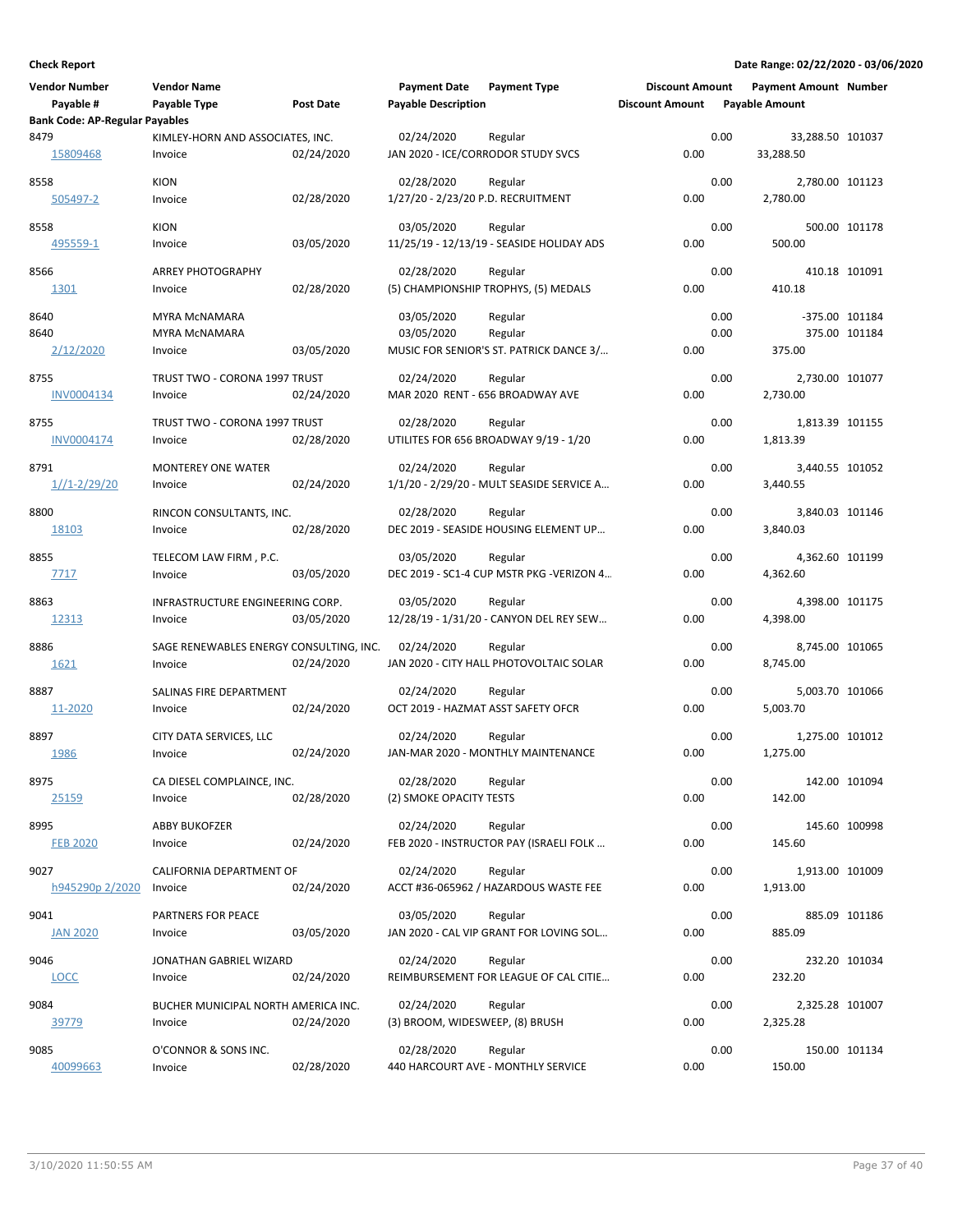| <b>Vendor Number</b>            | <b>Vendor Name</b>                              |            | <b>Payment Date</b>                                | <b>Payment Type</b>                                 | <b>Discount Amount</b> |      | <b>Payment Amount Number</b>  |               |
|---------------------------------|-------------------------------------------------|------------|----------------------------------------------------|-----------------------------------------------------|------------------------|------|-------------------------------|---------------|
| Payable #                       | Payable Type                                    | Post Date  | <b>Payable Description</b>                         |                                                     | <b>Discount Amount</b> |      | <b>Payable Amount</b>         |               |
| 9099<br><b>INV-59902</b>        | DUDE SOLUTIONS, INC.<br>Invoice                 | 02/24/2020 | 02/24/2020<br>(1) PROJECT MANAGEMENT               | Regular                                             | 0.00                   | 0.00 | 10,263.00 101018<br>10,263.00 |               |
| 9106<br>15986                   | THE SOHAGI LAW GROUP<br>Invoice                 | 03/05/2020 | 03/05/2020<br>JAN 2020 - CAMPUS TOWN CTR SVCS      | Regular                                             | 0.00                   | 0.00 | 42,480.00 101200<br>42,480.00 |               |
| 9212                            | <b>WEX BANK</b>                                 | 02/24/2020 | 02/24/2020<br>12/27/19-1/21/20 P.D. GAS PURCHASES  | Regular                                             | 0.00                   | 0.00 | 247.09                        | 247.09 101084 |
| 63444136                        | Invoice                                         |            |                                                    |                                                     |                        |      |                               |               |
| 9247<br>OSV000002017592 Invoice | VERIZON CONNECT NWF INC.                        | 02/28/2020 | 02/28/2020                                         | Regular<br>JAN 2020 - MONTHLY SVC FOR GPS DIAGNO    | 0.00                   | 0.00 | 1,773.95 101157<br>1,773.95   |               |
| 9249<br>02082                   | STEVENSON, PORTO & PIERCE, INC.<br>Invoice      | 02/24/2020 | 02/24/2020                                         | Regular<br>NOV 2019 - CAMPUS TOWN PROJECT SVCS      | 0.00                   | 0.00 | 2,092.50 101073<br>2,092.50   |               |
| 9288                            | <b>GLENN BELL</b>                               |            | 02/28/2020                                         | Regular                                             |                        | 0.00 |                               | 75.00 101108  |
| 3/4/20                          | Invoice                                         | 02/28/2020 |                                                    | MUSIC FOR SR. CANDLELIGHT DANCE ON 3/               | 0.00                   |      | 75.00                         |               |
| 9310<br>2/24/2020               | JAMES J. DAGDIGIAN<br>Invoice                   | 03/05/2020 | 03/05/2020                                         | Regular<br>JUDGE FOR GRAPHICS ART AT AVERY GALLE    | 0.00                   | 0.00 | 100.00                        | 100.00 101176 |
| 9312<br>2/11/2020               | ZACH WESTON<br>Invoice                          | 02/28/2020 | 02/28/2020                                         | Regular<br>JUDGE AT YOUTH ART COMPETITION 2/29/2    | 0.00                   | 0.00 | 100.00                        | 100.00 101158 |
| 9313<br><b>FEB 2020</b>         | MANUEL L. LOPEZ & LINDA L. LOPEZ<br>Invoice     | 03/05/2020 | 03/05/2020<br>FEB 2020 - (3) LIVESCAN BILLINGS     | Regular                                             | 0.00                   | 0.00 | 84.00                         | 84.00 101180  |
| 9318<br>12/28/2019              | SCULPTURAL SOLUTIONS, INC.<br>Invoice           | 03/05/2020 | 03/05/2020                                         | Regular<br>JUDGE FOR 3-D ART AT AVERY GALLERY 2/29  | 0.00                   | 0.00 | 100.00                        | 100.00 101191 |
| 9344<br>02/17/2020              | DEL VALLE GUNSMITHING<br>Invoice                | 02/28/2020 | 02/28/2020                                         | Regular<br>(1) REMINGTON 870 12 GA BARREL, MODIFI   | 0.00                   | 0.00 | 321.56                        | 321.56 101103 |
| 9347<br>963                     | MARY ANN McCONNELL<br>Invoice                   | 02/24/2020 | 02/24/2020                                         | Regular<br>FEB 2020 - (5) SEASIDE POLICE OFCR POLYG | 0.00                   | 0.00 | 1,500.00 101044<br>1,500.00   |               |
| 9359<br>9101                    | SASAKI BROTHERS AUTO LLC<br>Invoice             | 02/24/2020 | 02/24/2020                                         | Regular<br>(1) DISTRIBUTOR ASSEMBLY (PARTS/LABOR)   | 0.00                   | 0.00 | 527.80                        | 527.80 101068 |
| 9366<br>25640722                | CLARK PEST CONTROL OF STOCKTON, INC.<br>Invoice | 02/24/2020 | 02/24/2020                                         | Regular<br>PEST-AWAY SVC - LOC 2767064 (4401 GEN J  | 0.00                   | 0.00 | 310.00                        | 310.00 101013 |
| 9376<br>127878                  | <b>SUSAN GERBIC</b><br>Invoice                  | 02/24/2020 | 02/24/2020                                         | Regular<br>DEPOSIT REFUND FOR 220 COE AVE ON 1/4/   | 0.00                   | 0.00 | 235.50                        | 235.50 101074 |
| 9377<br>888650                  | <b>BRYAN SANCHEZ</b><br>Invoice                 | 02/24/2020 | 02/24/2020                                         | Regular<br>RETURN OF ASSET FORFEITURE / REPORT #    | 0.00                   | 0.00 | 594.00                        | 594.00 101006 |
| 9378<br>DA AF# 19-32            | <b>JUANA MARQUEZ</b><br>Invoice                 | 02/24/2020 | 02/24/2020<br>RETURN OF ASSET FORFEITURE           | Regular                                             | 0.00                   | 0.00 | 20,337.21 101035<br>20,337.21 |               |
| 9379<br>127567                  | <b>MARIA PADILLA</b><br>Invoice                 | 02/24/2020 | 02/24/2020                                         | Regular<br>DEPOSIT REFUND FOR OLDEMEYER CTR ON      | 0.00                   | 0.00 | 443.44                        | 443.44 101041 |
| 9380<br>127947                  | <b>RAM GOPI</b><br>Invoice                      | 03/02/2020 | 02/28/2020                                         | Regular<br>DEPOSIT REFUND FOR SEASIDE COMM CTR      | 0.00                   | 0.00 | 235.50                        | 235.50 101145 |
| 9381<br>19841                   | STAYCAL HMB LLC<br>Invoice                      | 03/05/2020 | 03/05/2020<br>3/8/2020 - 3/12/2020 - DAVID DILLON  | Regular                                             | 0.00                   | 0.00 | 825.00                        | 825.00 101195 |
| 9381<br>19849                   | STAYCAL HMB LLC<br>Invoice                      | 03/05/2020 | 03/05/2020<br>3/15/2020-3/20/2020 - DAVID DILLON   | Regular                                             | 0.00                   | 0.00 | 825.00                        | 825.00 101196 |
| 9381<br>19850                   | STAYCAL HMB LLC<br>Invoice                      | 03/05/2020 | 03/05/2020<br>3/22/2020 - 3/27/2020 - DAVID DILLON | Regular                                             | 0.00                   | 0.00 | 825.00                        | 825.00 101197 |
| 9381                            | STAYCAL HMB LLC                                 |            | 03/05/2020                                         | Regular                                             |                        | 0.00 |                               | 825.00 101198 |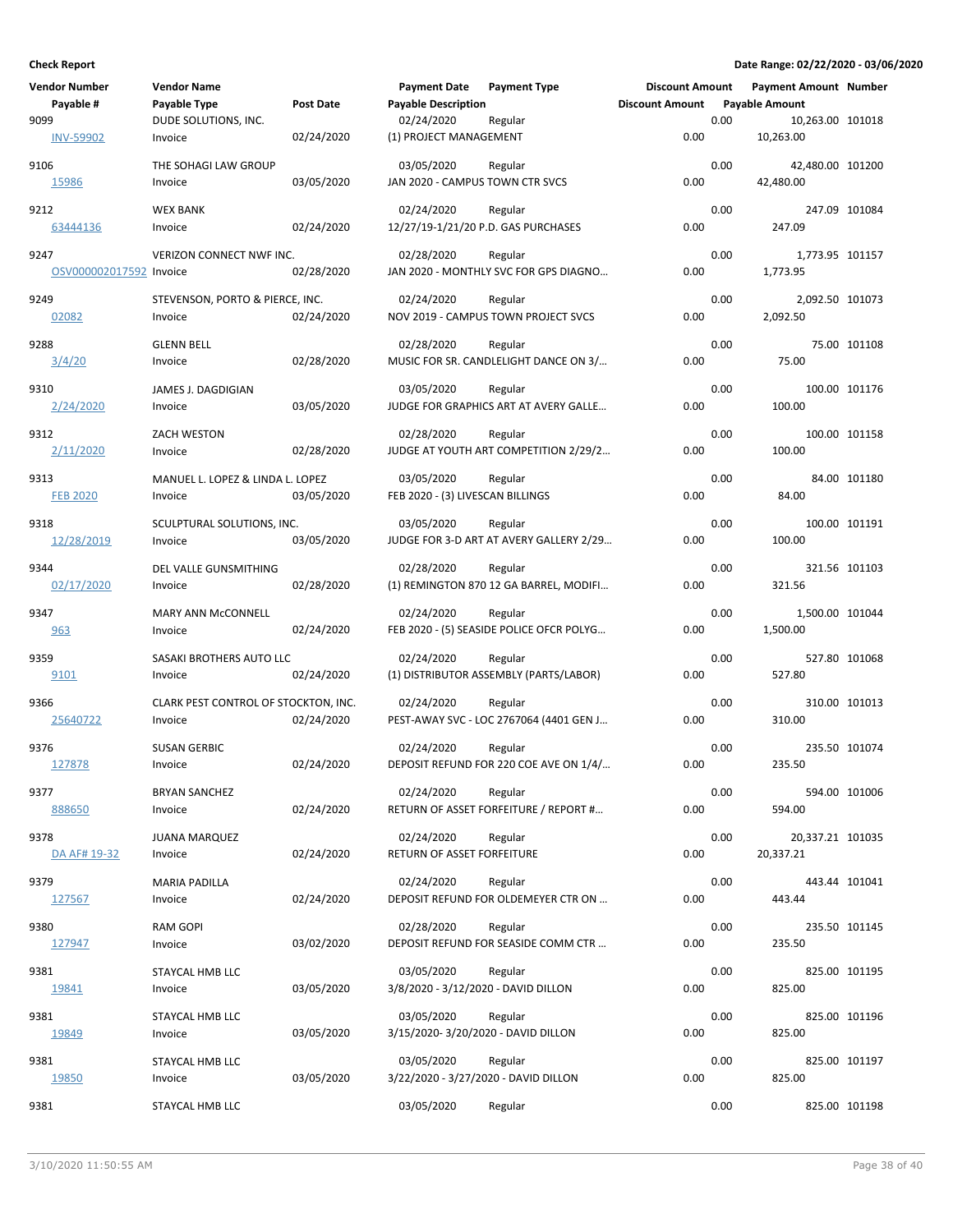| <b>Vendor Number</b> | <b>Vendor Name</b>                                     |            | <b>Payment Date</b>                 | <b>Payment Type</b>                   |      | <b>Discount Amount</b>    |                       | <b>Payment Amount Number</b> |              |
|----------------------|--------------------------------------------------------|------------|-------------------------------------|---------------------------------------|------|---------------------------|-----------------------|------------------------------|--------------|
| Payable #            | Payable Type                                           | Post Date  | Payab#JDescription                  | 47                                    | 0.00 | Disco <b>@65.Q87o92</b> t | <b>Pavable Amount</b> |                              |              |
| 19851                | Invoice                                                | 03/05/2020 | 3/29/2020 - 4/3/2020 - DAVID DILLON |                                       |      | 0.00                      |                       | 825.00                       |              |
| 9383                 | <b>CHRISTIANE BURKART</b>                              |            | 03/05/2020                          | Regular                               |      |                           | 0.00                  |                              | 90.25 101163 |
| R00004884            | Invoice                                                | 03/05/2020 |                                     | REFUND FOR OVERPAYMENT OF BUS LICENSE |      | 0.00                      |                       | 90.25                        |              |
| 9384                 | AMERICAN INSTITUTE OF CERTIFIED PUBLIC ACCO 03/05/2020 |            |                                     | Regular                               |      |                           | 0.00                  | 1.497.00 101161              |              |
| 10819692             | Invoice                                                | 03/05/2020 | (3) CPExpress INDIVIDUAL PURCHASE   |                                       |      | 0.00                      |                       | 600.00                       |              |
| 10819693             | Invoice                                                | 03/05/2020 | (3) WEBCAST ANNUAL PASS             |                                       |      | 0.00                      |                       | 897.00                       |              |

|                       | Payable  | Payment |                 |            |
|-----------------------|----------|---------|-----------------|------------|
| <b>Payment Type</b>   | Count    | Count   | <b>Discount</b> | Payment    |
| <b>Regular Checks</b> | 47       | 46      | 0.00            | 165,462.92 |
| <b>Manual Checks</b>  | 0        | 0       | 0.00            | 0.00       |
| Voided Checks         | $\Omega$ |         | 0.00            | $-375.00$  |
| <b>Bank Drafts</b>    | 0        | 0       | 0.00            | 0.00       |
| EFT's                 | 0        | 0       | 0.00            | 0.00       |